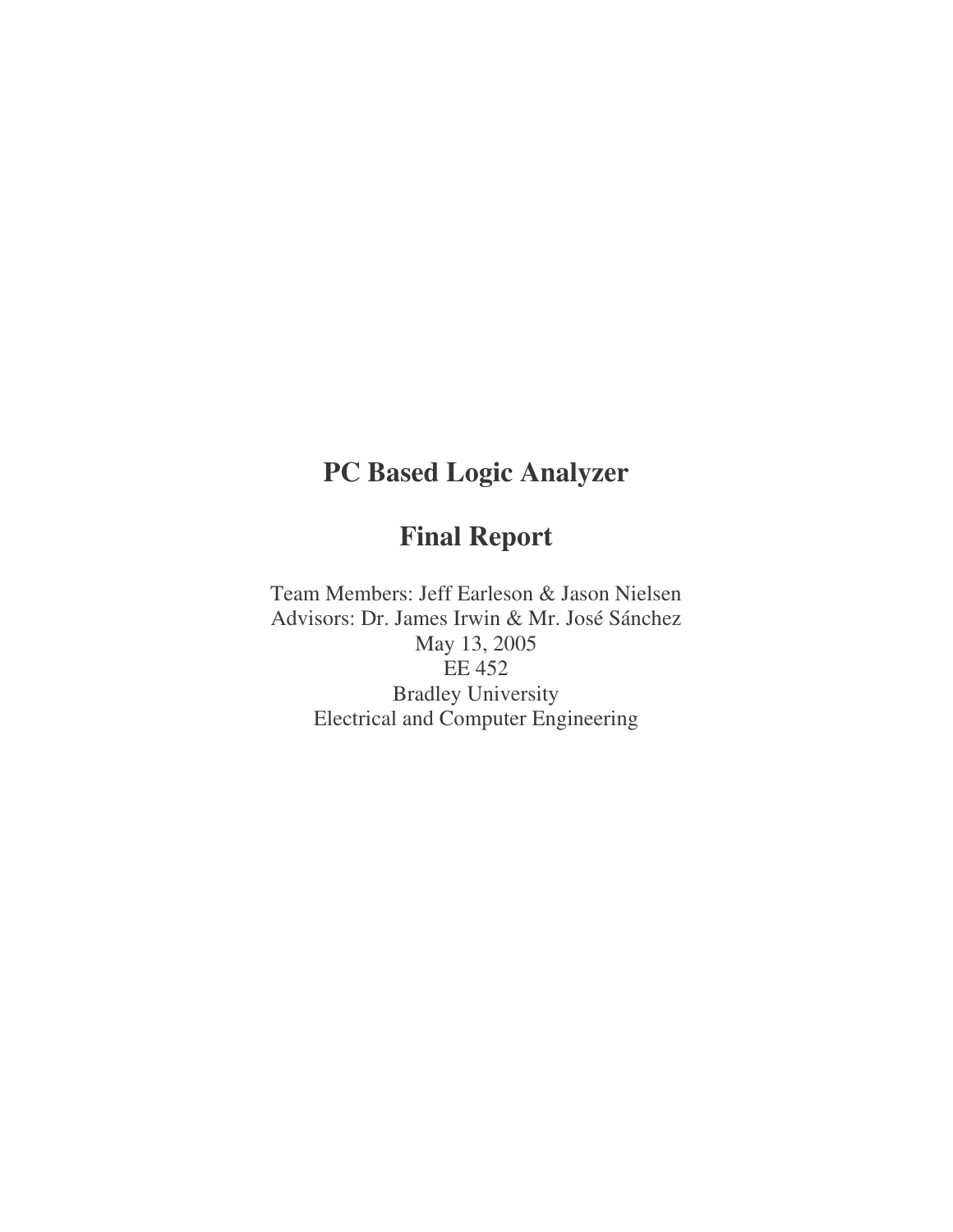#### Abstract

The PC Based Logic Analyzer is a device that determines the logical state (High, Low, or Unknown) of a signal, then displays, with respect to time, the state in a Graphical User Interface (GUI) on a Personal Computer (PC). A Field Programmable Gate Array (FPGA) and external circuitry determine the logical state, then the PC communicates with the FPGA using Universal Serial Bus 2.0, transferring the resulting logical states to the PC. The PC GUI written in the language of C#, interprets the stream of data, and based upon a triggering event, displays pertinent data on the screen.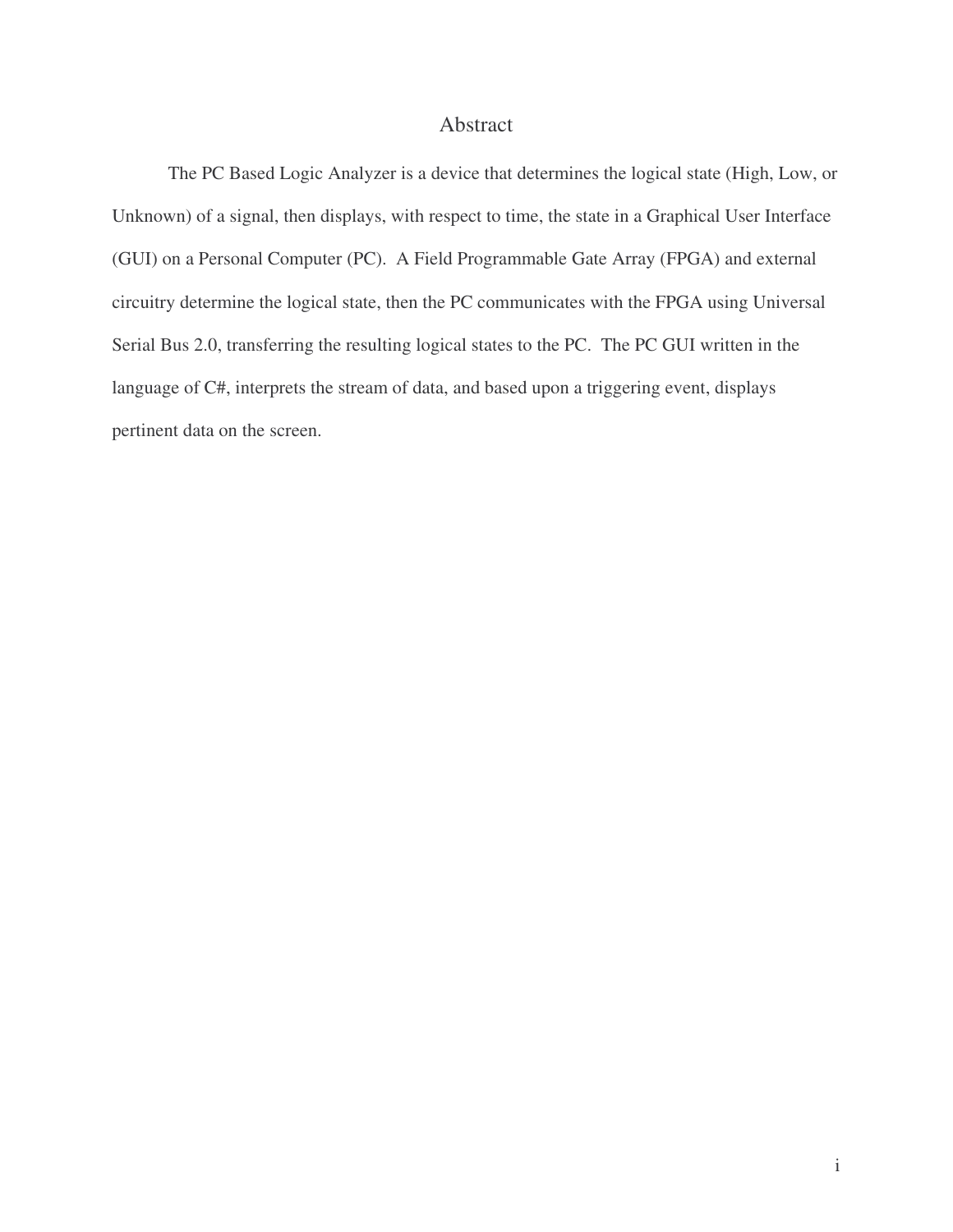# **Outline**

| $p. 1-2$           |
|--------------------|
| $p. 2-4$           |
| $p. 4-10$          |
| p. $11-22$         |
| p. 22              |
|                    |
|                    |
| $A.II$ p. 1 - 4    |
| $A.III$ p. 1 - 6   |
| $A.IV$ p. 1 - 15   |
| $A.V$ p. 1 - 4     |
| $A.VI$ p. 1 - 4    |
| $A.VII$ p. 1 - 3   |
| $A.VIII$ p. 1 - 10 |
| $A.IX$ p. 1 - 18   |
| $A.I$ p. 1         |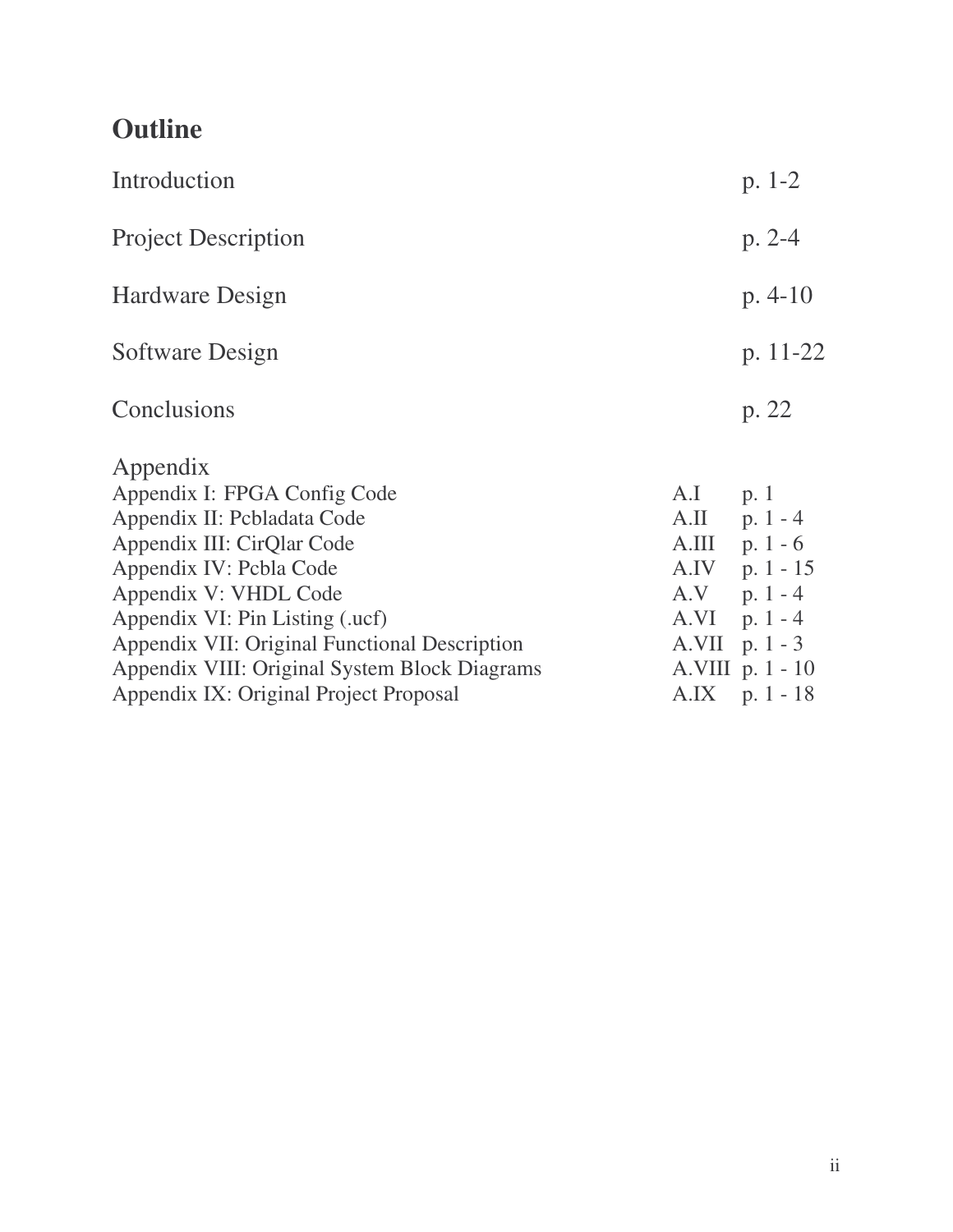## **Introduction**

To have a better understanding of what a PC based logic analyzer is, it helps to understand what a logic analyzer is, and its purpose in the electrical engineering world. With these goals in mind, a definition of logic analyzers is in order. A logic analyzer is a device that, through sampling, allows a user to view the logical values (High, Low, Intermediate, High-Z (silence)) and transitions on a digital device. A logic analyzer is very similar in nature to an oscilloscope. Both devices are tools for debugging, testing, and verifying electronics. They differ on a few key points; notably, a logic analyzer only allows a user to view logical states (whereas oscilloscopes show voltage levels) and logic analyzers sample many more lines than typical oscilloscopes.

As was earlier stated, logic analyzers function as a debugging instrument. Common situations for which a logic analyzer would be ideal, are those where multiple line testing is needed, but logical values not voltage levels will suffice. Examples of this would be debugging any sort of microcontroller, combinational logic circuit, or entire device such as a PCI ((Peripheral Component Interconnect) card. To allow a user to debug a digital device, the logical analyzer displays all lines being sampled using a GUI (Graphical User Interface). It is through this GUI that a user navigates through the sampled logical data, discovers possible discrepancies on data lines, or timing issues between lines.

Another important topic necessary to better understand logic analyzers is triggering. Triggering is a method of organizing information in such a way such that a single events or cyclical events are displayed coherently. Since logic analyzers operate similarly to oscilloscopes, the difference between an untriggered and triggered display is shown in the figure below (Figure 1).

1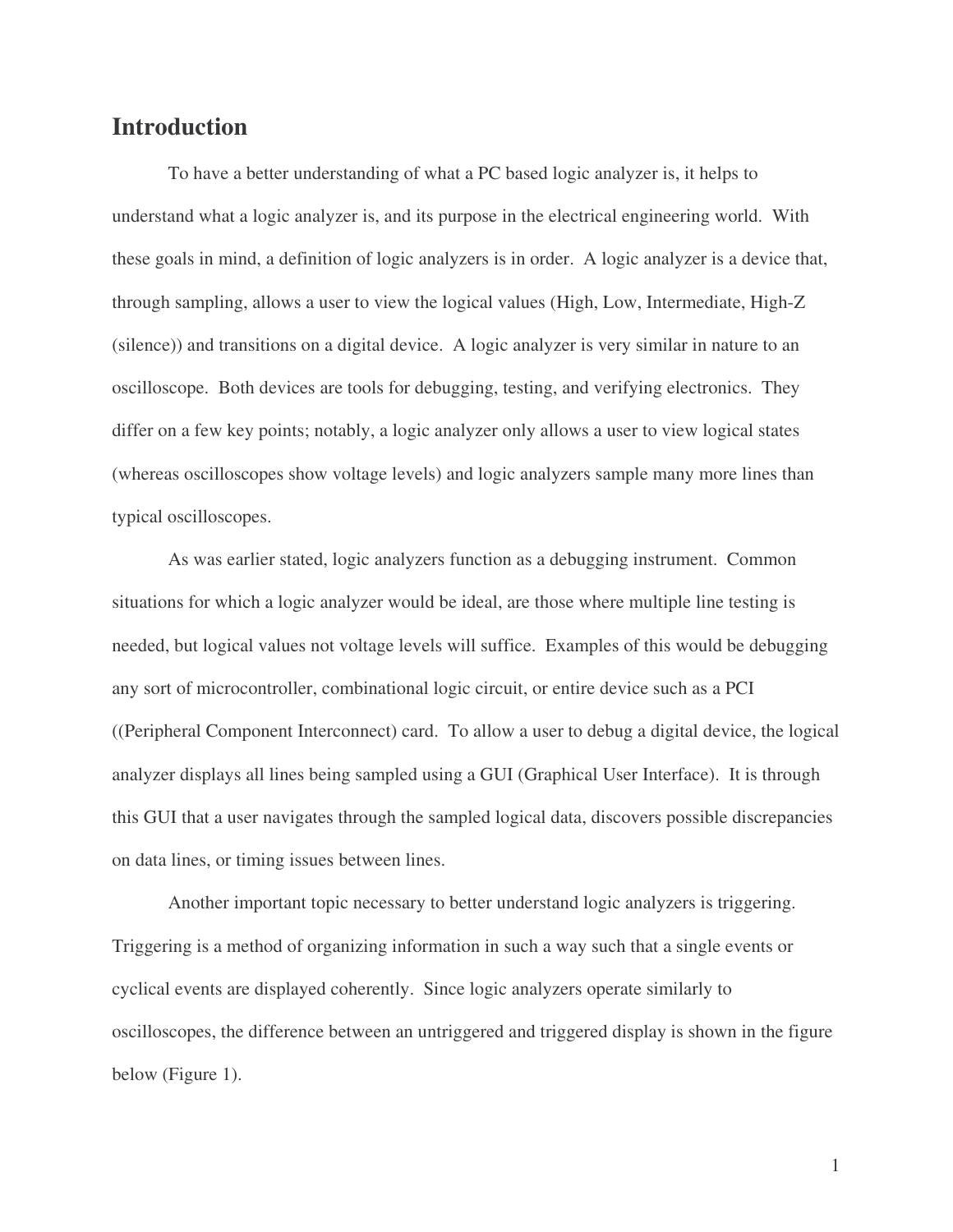

Figure 1: Unrigged vs. Triggered Displays

As the figure shows, in an untriggered case the data streams across the display in a way that can be nearly impossible to decipher. The triggered display, by triggering on a voltage threshold, shows signals in a much more coherent manner. Logic analyzers work in a similar manner, however they trigger on logical events rather than voltage thresholds. A logical event consists of several different situations such as a single line changing values (a clock signal would be a common example of this) or a combination of many lines changing to specified values. The result is data is organized by the clock signal or by a specific situation occurring.

Commercial logic analyzers are quite expensive; common logic analyzers cost several thousand dollars, with top of line logic analyzers costing upwards of \$50,000. The high cost of commercial logic analyzers has caused a need for low-cost logic analyzers in an academic setting. This is where this project, the PC Based Logic Analyzer Project fits in.

## **Project Description**

The PC Based Logic Analyzer is designed for use in Bradley University Electrical and Computer Engineering Laboratories. It utilizes an external pod for sampling, and software written for a PC. Designed to cost less than \$500, this logic analyzer's functionality is geared for an academic setting where not all features of commercial logical analyzers are necessary. This project achieves this goal by designating a significant portion of the project to be implemented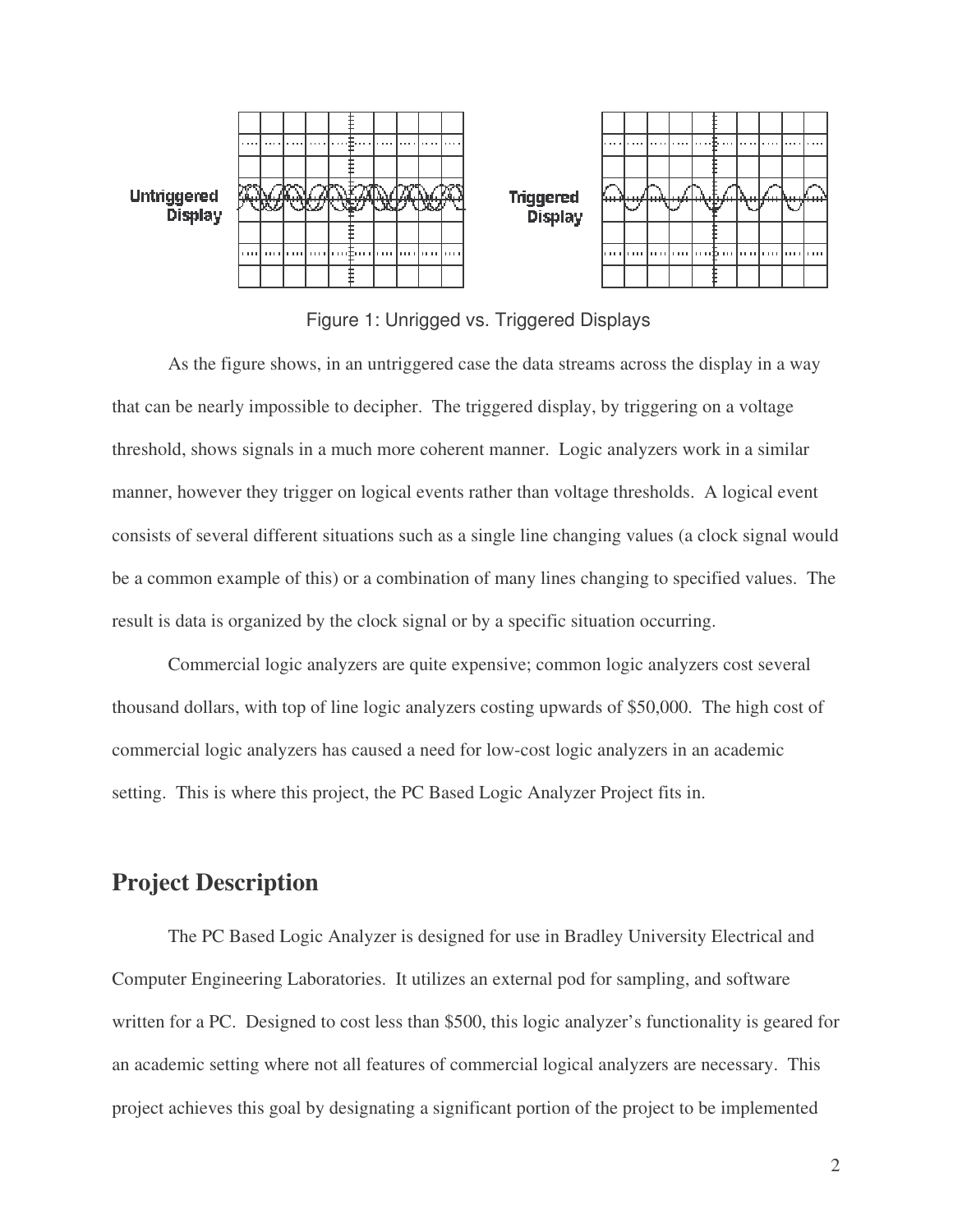on a PC, thus reducing the cost of the project to the construction costs of the external pod. Figure 2 is a block diagram of our system, and shows the relationship between pod and PC, and the overall flow of the system. Table 1 designates the inputs outputs and significant internal signals.



Figure 2: Overall System Block Diagram

## **Inputs:**

| <b>Analog Signals</b> | Signals on the POD's probes. These can be TTL or CMOS based. |
|-----------------------|--------------------------------------------------------------|
| PC Commands           | Commands entered using keyboard and mouse.                   |

## **Transferred Signals**

| Conditioned Signals Signals sent via USB containing state information for all sampled |  |  |
|---------------------------------------------------------------------------------------|--|--|
| lines.                                                                                |  |  |

## **Outputs:**

| Monitor Display   Displays captured data, trigger signal, cursors and basic Windows |
|-------------------------------------------------------------------------------------|
| functions (print, save etc.)                                                        |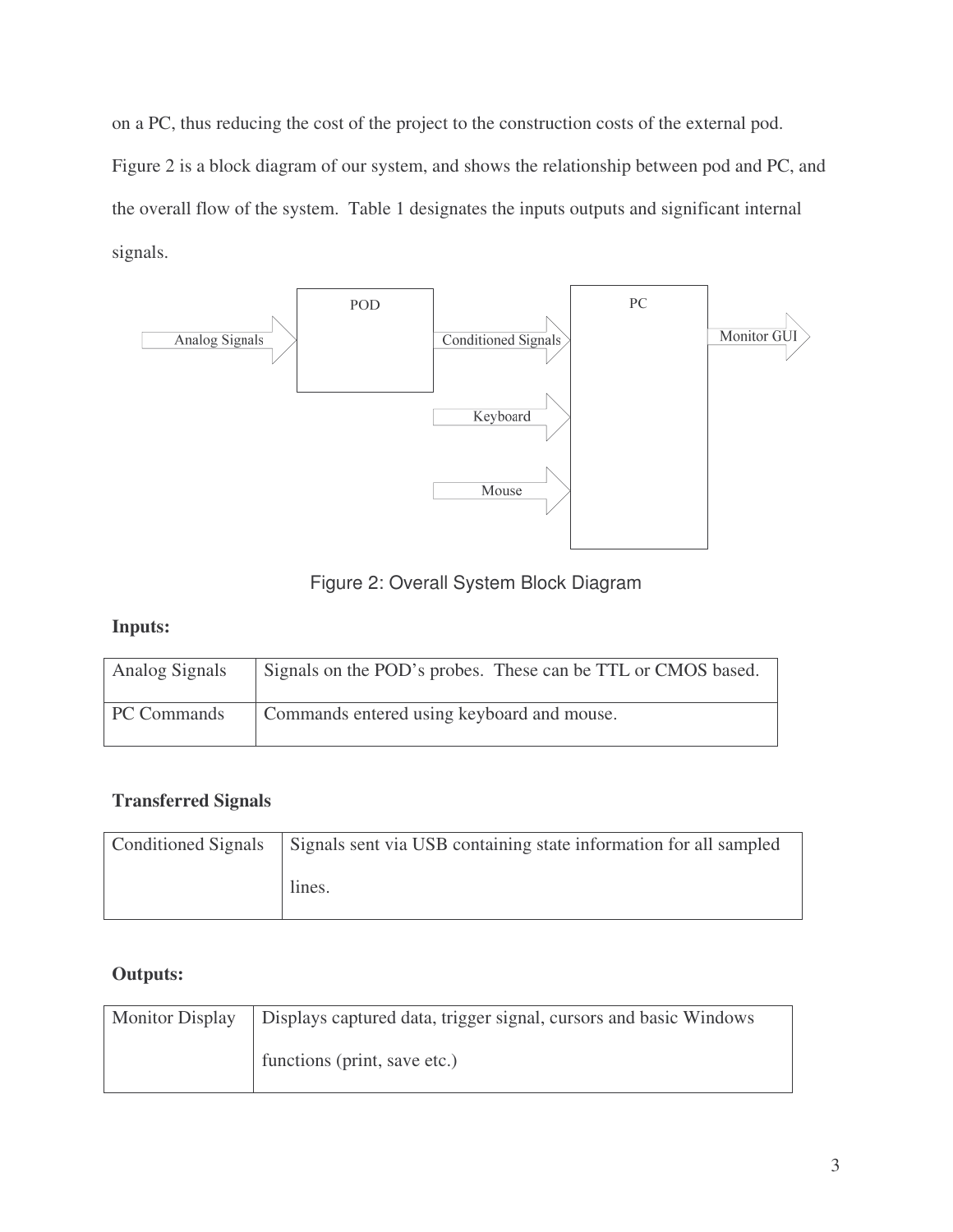Table 1: Inputs, Outputs, and Transferred Signals



Figure 3: Pod portion of the design

## **Pod / Hardware Design**

The Pod/Hardware portion (Figure 3) of the design is the portion in which the signals from the DUT are sampled at high speed, converted to logical states, and transferred at high speed to the PC. It accomplishes these tasks in two subsystems: external circuitry, and an Opal Kelly XEM 3001. This can be seen in the figure below (Figure 4).



Figure 4: Detailed Block Diagram of Pod/Hardware portion of design.

The External Circuitry portion can be divided further into two portions: a probe connection, and comparison circuitry.

#### **Probe Connection**

The probe connection is where the Device Under Test (DUT) connects to the PC based logic analyzer. It carries 16 lines on a ribbon cable into the comparison circuitry with an external ground connection between the DUT and the PC based logic analyzer. Future designs of the PC based logic analyzer should include a ground connection on the probe. This ground connection should also be used to eliminate cross-talk between lines. Figure 5 shows the cross-talk problem. Channel 1 is the high bit, after the comparator (it is checking to see if the line is above TTL high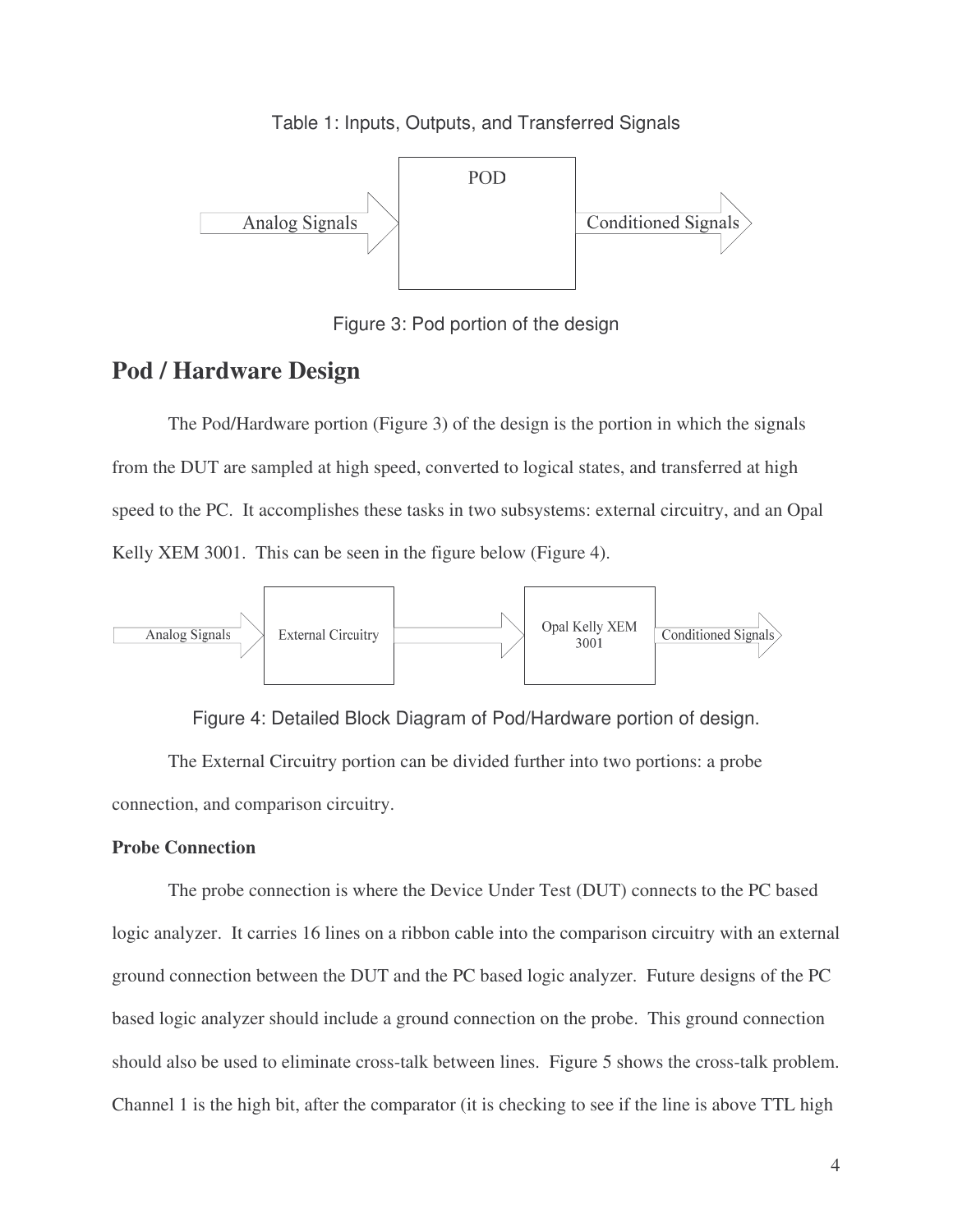threshold) with the input to the comparators being a 0 to 5 volt square wave at near 2 MHz. The cross-talk was large enough for it to cause the line next to it to also exceed the high state threshold thus displaying what can be seen on channel 2, an identical signal. It should be noted that the line experiencing the cross talk was not connected (or floating); if connected to a signal or ground cross-talk will have much less effect. By running ground lines between the pins crosstalk can be reduced if not eliminated in future designs. However, the probe connection did accomplish the major goal of successfully transferring signals into the comparison circuitry.



Figure 5: Cross-talk on parallel probe lines

#### **Comparison Circuitry**

The comparison circuitry portion of the pod determines which of three states the sixteen sampled lines are in. The three states the comparison circuitry checks for are Low,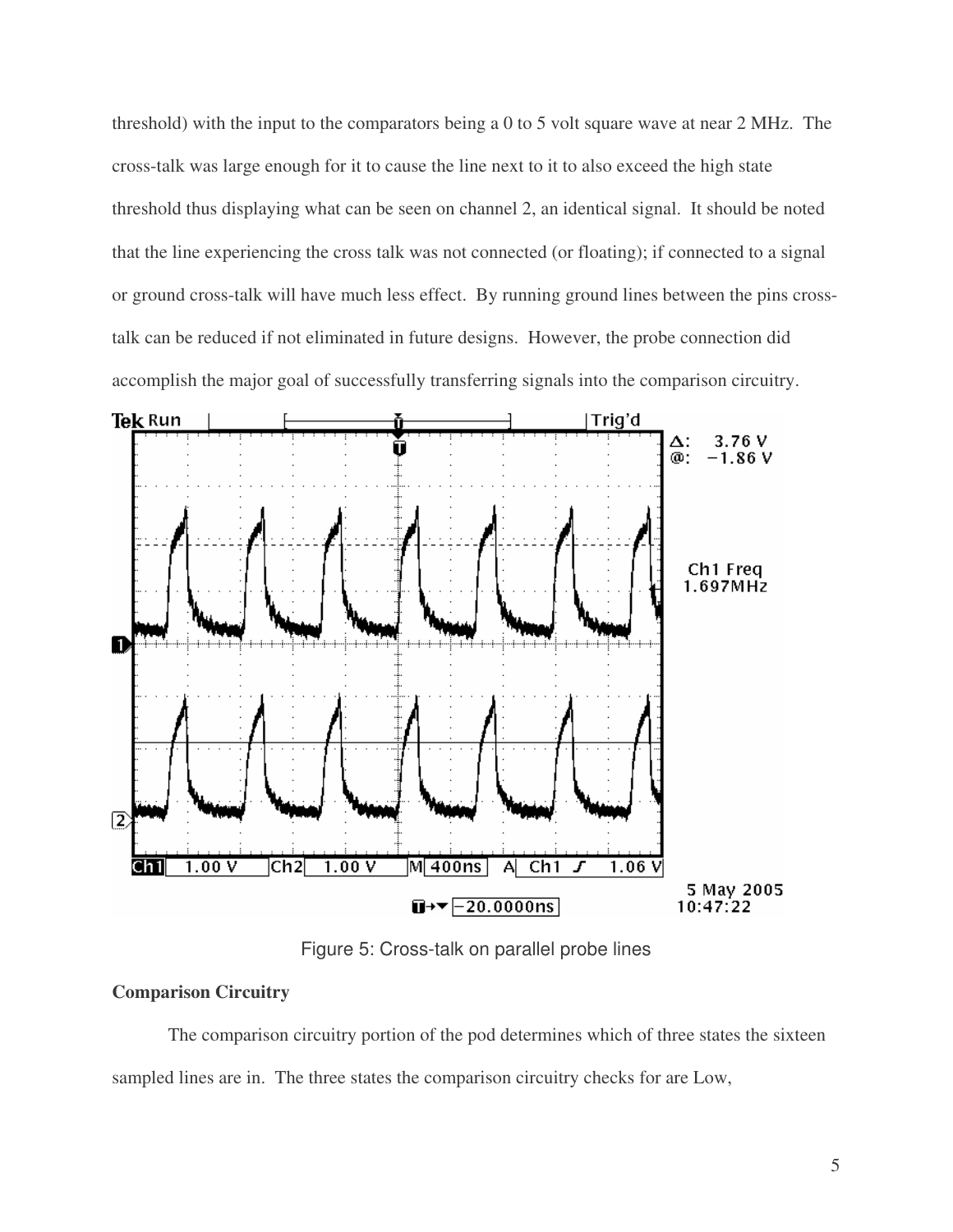Indeterminate, and High; it should be noted that the threshold for the states is based on the current selection of CMOS or TTL. To accomplish this, a resistor tree is set up to create the threshold voltages for both CMOS and TTL. These voltages are tied into banks of comparators (two per line).

The flow of the system can be seen in the Figure 6. The signal from a DUT's data line comes in through the probe connection at the lower left of the figure. The signal enters both comparators, which determine if it is





exceeding the low and high logic thresholds. This results in two signals being sent to the Opal Kelly XEM 3001 FPGA. These signals can be seen in Figure 7.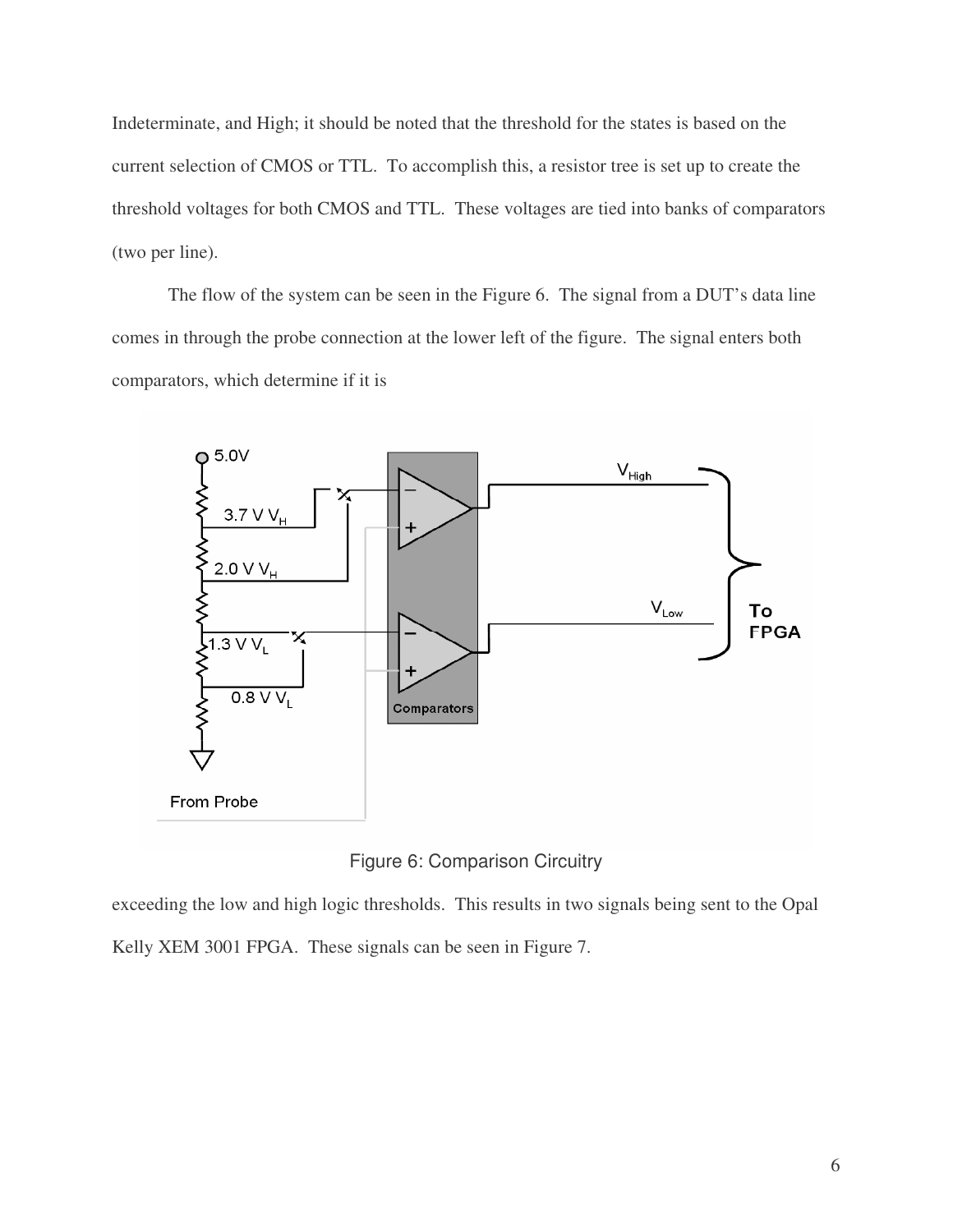

Figure 7: Triangle Wave demonstrating threshold levels

In Figure 7 channel 1 is a triangle wave and is the source on a single sampled line. The reference line R1 is the high bit line; it is a 1 when below the 2.0V threshold and a 0 when above. Channel 2 is the low bit line; it is a 1 when below the 0.8V threshold and a 0 when above. The comparators used are AD8564, manufactured by Analog Devices. They are ideal for the design because they have an inherent high impendence, run off of a single 5V power supply, and are capable of operating at very high frequencies. The rise and fall time in the output from the AD8564 is 3.8ns rise and 1.5ns fall. This allows for clear signal sampling well above the overall PC based logic analyzer's maximum sampling rate (12 MHz). With two output lines per each sampled data line, 32 lines or bits are sent to the Opal Kelly XEM 3001 FPGA.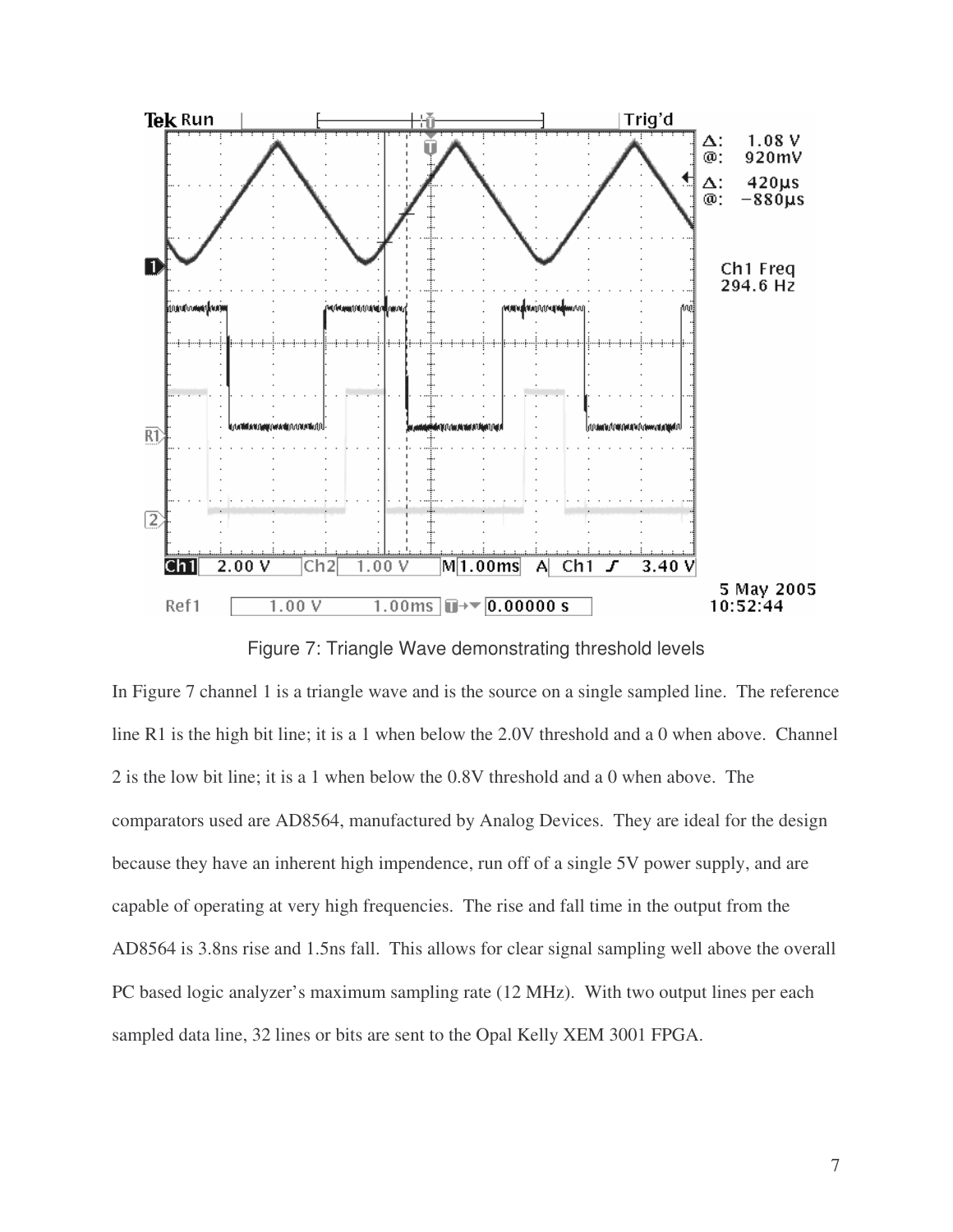#### **FPGA**

This brings us to the second portion of the Pod/Hardware design: the Opal Kelly XEM 3001 FPGA. The Opal Kelly XEM 3001 FPGA is responsible for sampling and organizing the 32 bits of data it is receiving from the comparison circuitry and then transferring the data to the PC via USB (Universal Serial Bus). The XEM 3001 incorporates a Xilinx Spartan-3 FPGA and a USB 2.0 transfer chip onto a single board. Not only does it provide the connections between the FPGA and the USB 2.0 chip, but it provides functions on both the FPGA and PC side to interface the PC and FPGA seamlessly through USB. The way the XEM 3001 interfaces is through endpoints. In a typical FPGA, inputs and outputs are assigned to pins which correspond to a physical pin on the FPGA. In the XEM 3001's case all of these pins are predetermined. Many of them are still available for user inputs and outputs on three I/O blocks JP1, JP2, and JP3 (see figure 8).



Figure 8: Layout of Opal Kelly XEM 3001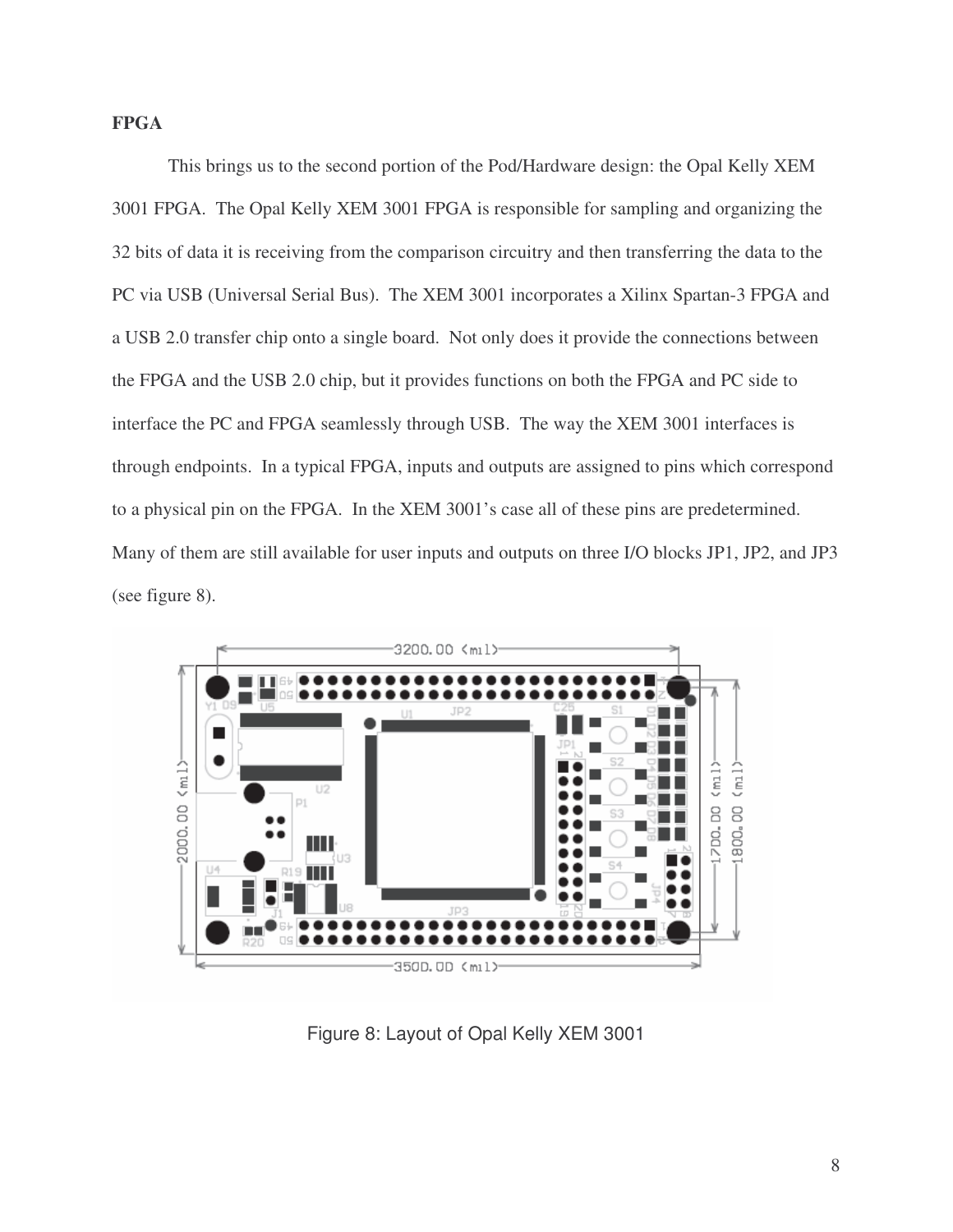However, many of the pins are permanently used by the interface to the PC. These inaccessible pins are then used as endpoints for the exchange of data between the PC and FPGA. These endpoints are described on the FPGA side by having VHDL (Very High Level Integrated Circuit Hardware Description Language) libraries define functions which correlate to different types of endpoints. On the PC, C++ libraries, and now .DLLs (dynamic link library), define the functions to be able to use the same endpoints to communicate with the FPGA in real-time. Endpoint types used in the PC Based Logic Analyzer design include Wire and BufferedPipe. The Wire function is an 8-bit connection that is only updated when the PC dictates; this makes it ideal for set up information but poor for large data transfer. The BufferedPipe function is an 8-bit connection that is started and stopped on the PC, and the PC dictates how much data it would like to receive. It is buffered on the sender (in this case the FPGA) in a FIFO (First in First Out) structure, so that a large amount of data can be sent rapidly from the FPGA to the PC. Figure 9 from the Opal Kelly user manual helps explain endpoints.



#### Figure 9: Opal Kelly's user manual endpoint description Figure

The FPGA is programmed with a .bit file compiled from VHDL (see appendix V and VI) and runs in a state machine format. The FPGA has four states it cycles through. In the first state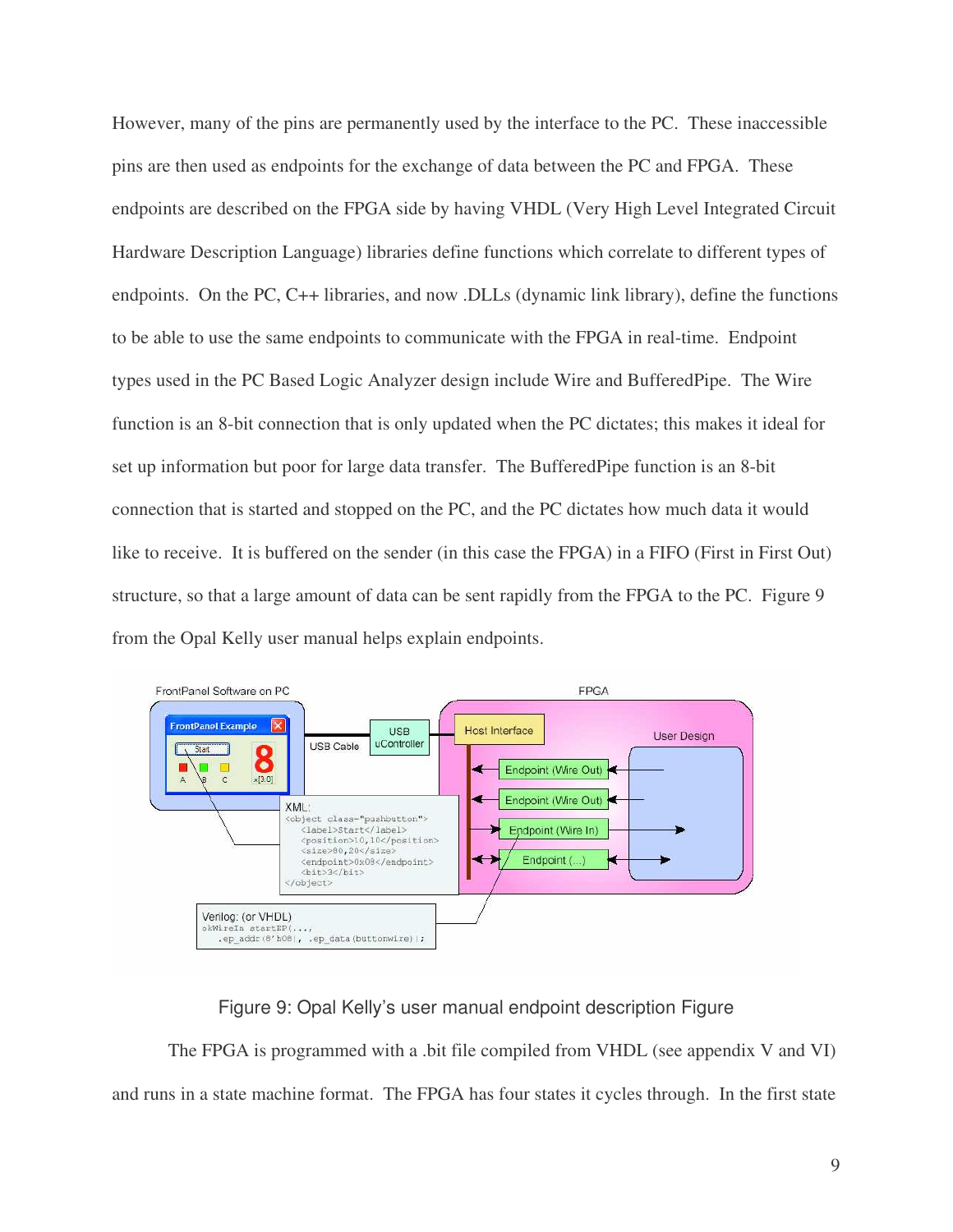it transfers from JP2, where the comparison circuitry's data enters, all thirty two bits into a temporary location. This is to ensure that every sample occurs at the same time on all lines. Also in the first state, it places the first eight bits of the thirty two into the FIFO buffer to be sent. The remaining three states simply place the  $2<sup>nd</sup>$ ,  $3<sup>rd</sup>$ , and  $4<sup>th</sup>$  bytes of the thirty two bits into the FIFO respectively. The flow chart below (Figure 10) shows the flow of the VHDL. The clock speed on the FPGA is 48 MHz so the overall sampling rate is 12 MHz.



Figure 10: VHDL State machine flow chart

Finally once the data is in the FIFO buffer, whenever the PC requests for data to be sent (ideally at cyclical intervals) the buffer is transferred and the data from the sampled lines is now in the PC portion.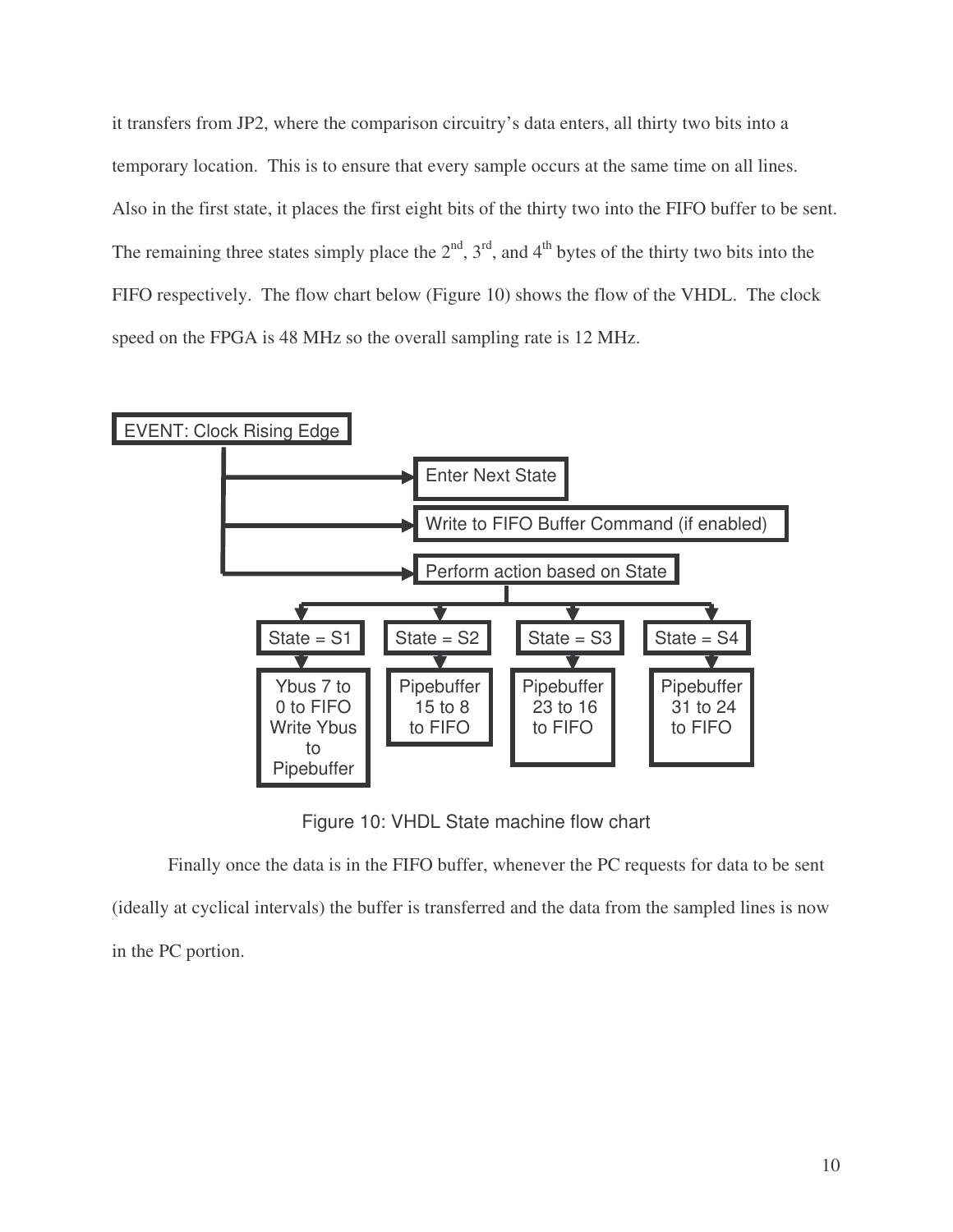#### **Software**

The main program for the logic analyzer is written in C#. This language was chosen because Windows XP™ systems are the target environment and C# a good IDE (integrated development environment). The Microsoft Visual Studio .NET™ IDE provides drag and drop GUI (graphical user interface) creation. The one problem with using C# is the Opal Kelly Front Panel API™ (Application Program Interface) is a static C++ library. C# cannot link to a static library; it needs a DLL (dynamic link library). Opal Kelly developed a DLL version of the API but it was not ready early enough to be used in this project. One solution to this problem was to have the C# main program call C++ programs would communicate with the XEM 3001. There are two operations that must be completed by the C++ programs: FPGA configuration and data collection.

#### **FPGA Configuration:**

The FPGA on the XEM 3001 board is a Xilinx Inc. Spartan-3. A synthesized BIT file must be loaded into the Spartan in order for the FPGA to operate. The Front Panel API provides functions for loading a BIT file into the Spartan. Figure 11 shows the process for configuring the Spartan.

[Space left black for formatting. Figure 11 on next page.]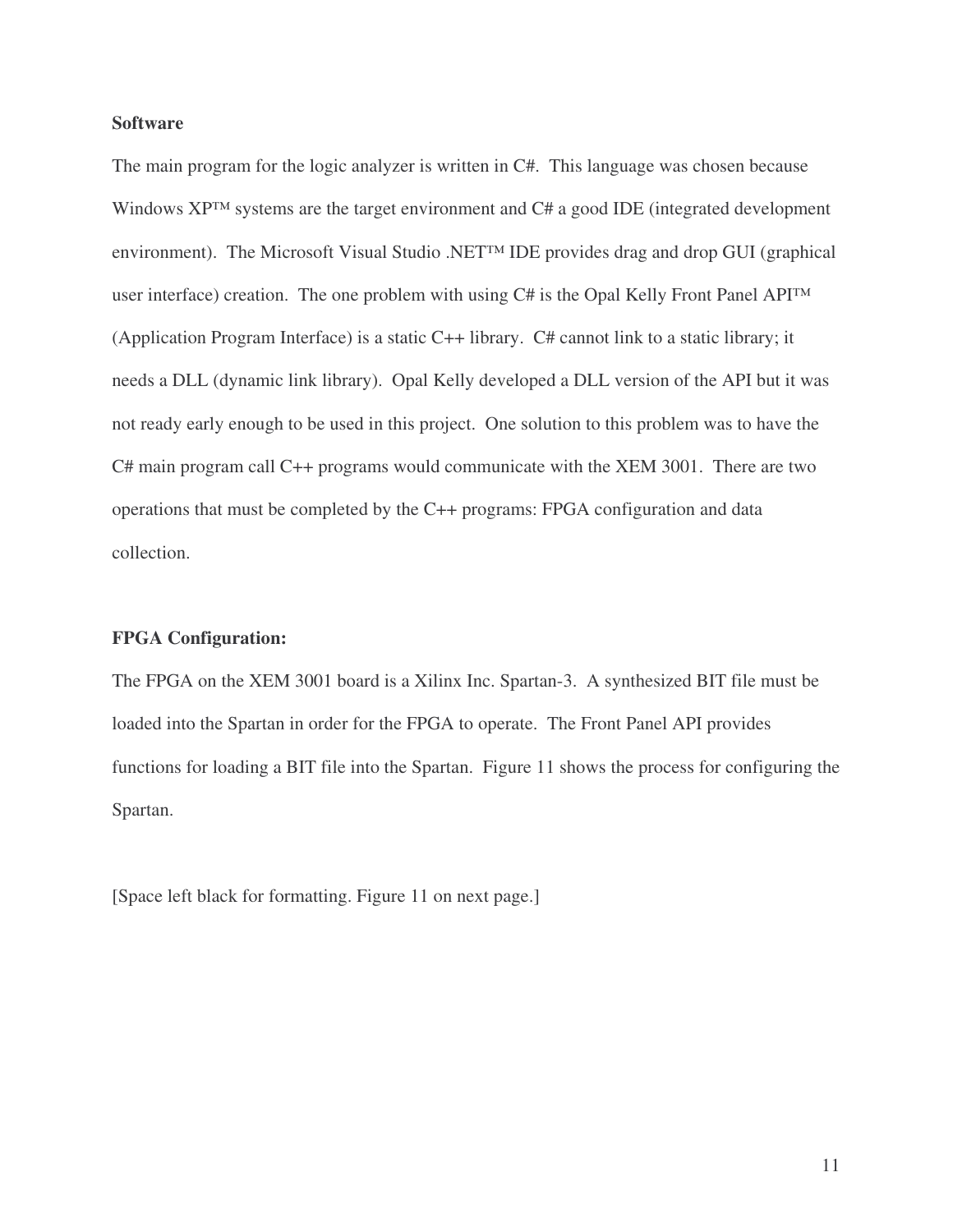

Figure 11: FPGA Configure Flowchart

If opening an instance of the XEM 3001 fails an error code of 4 is reported. This error code tells the user via a message box to check that the XEM 3001 board is connected to the USB. The ConfigureFPGA function tries to load test4.bit to the Spartan-3 (see Appendix I for syntax). If this fails, a message box informs the user. This error condition should not happen unless the bit file becomes corrupted or there is a more serious hardware problem. If no errors occur, the Spartan is configured and the XEM 3001 is ready to gather data at the user's command.

#### **Data Collection:**

The data collection program acquires data using a pipe style data transfer. This style of transfer provided buffered data transmission between the PC and the XEM 3001. The buffer will allow more processing time for the PC. Once the data is read, it must be parsed and written to a text file so the C# program can interpret and display the data. This process is shown in Figure 12.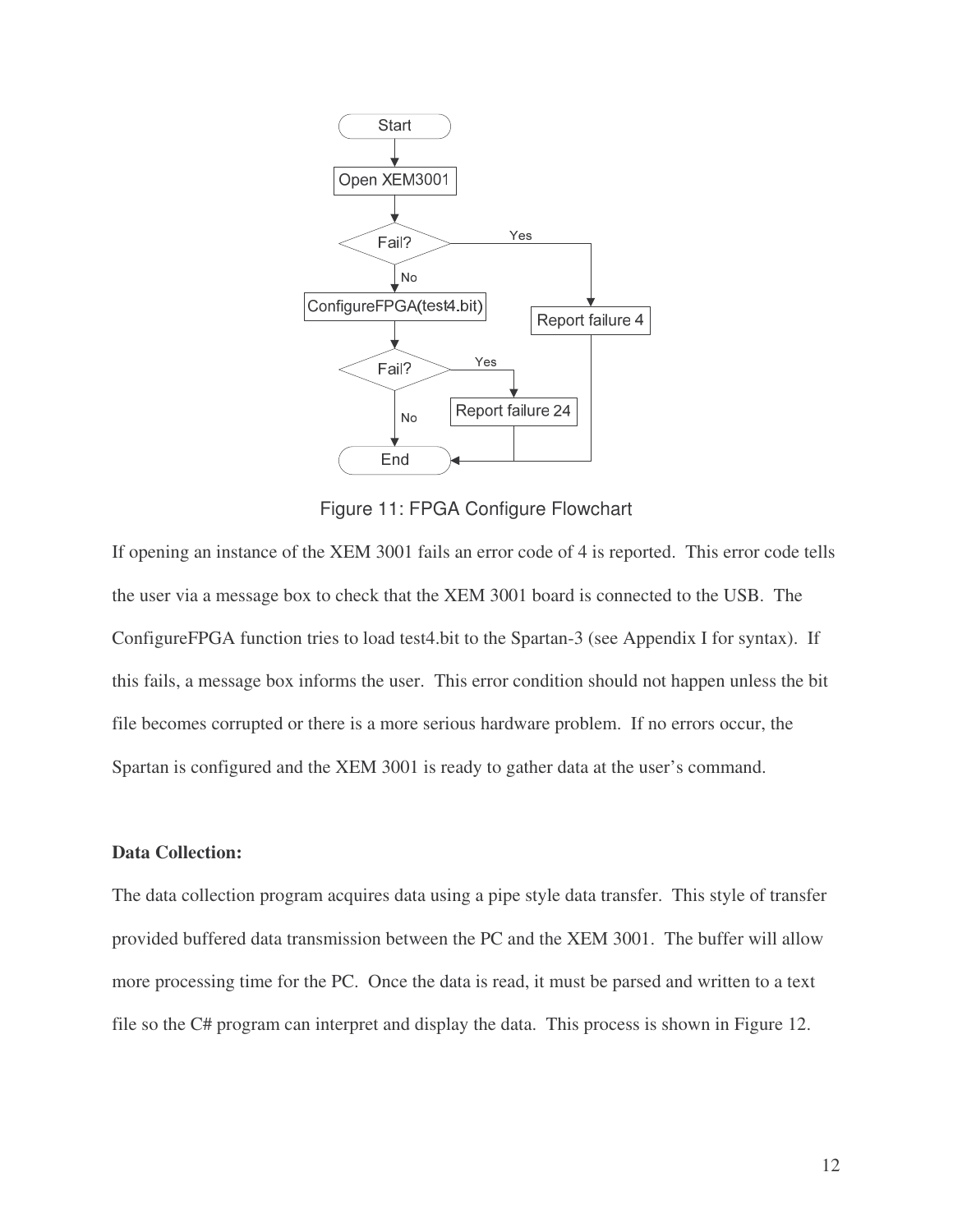

Figure 12: Data Collection Flowchart

The ReadFromPipeOut() function reads a buffer of 1024 characters from the XEM 3001 into a character array. Each probe line is represented by two bits thus it takes four characters to store one sample of all sixteen lines. This means 1024 characters store a total of 256 samples. Each two bit value must be parsed and written to data.txt so it is available to read by the C# program. The program parses data using a shifting two bit mask and a switch statement. This is shown in Figure 13.

[Space left black for formatting. Figure 13 on next page.]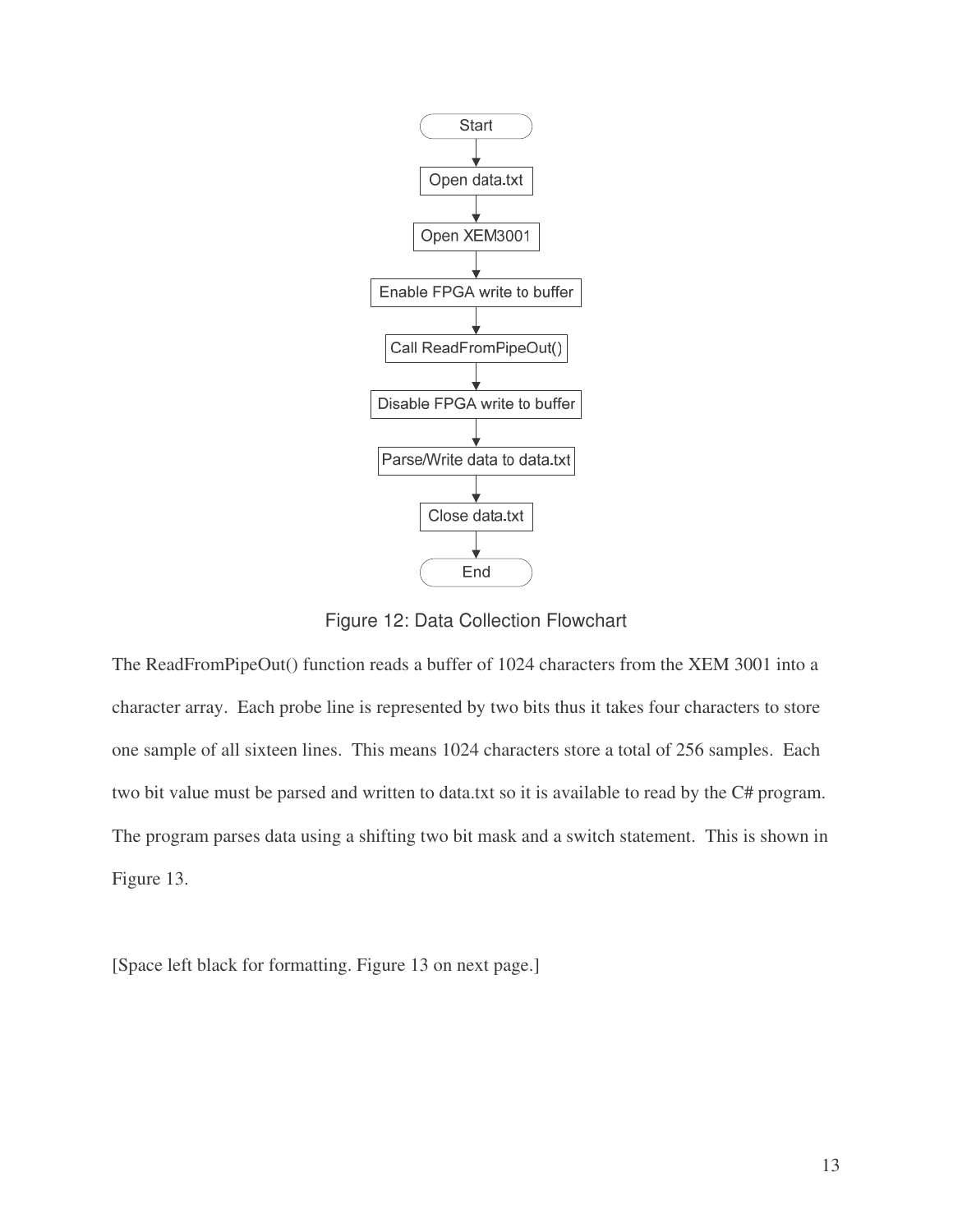

Figure 13: Parsing Flowchart

The switch statement has four cases corresponding to states: logic '0', indeterminate, high Z, and logic '1'. For a logic '0', the two data bits are 00 and a '0' is written to data.txt. For indeterminate, the data is 01 and a 0.33 is written to data.txt. For high Z, the data is 10 and a 0.66 is written to data.txt. For a logic '1', the data is 11 and a '1' is written to data.txt. It is possible reduce the number of cases from sixteen to four by shifting the data bits as shown in Figure 13. Shifting the mask selects different two data bits (representing a different probe line)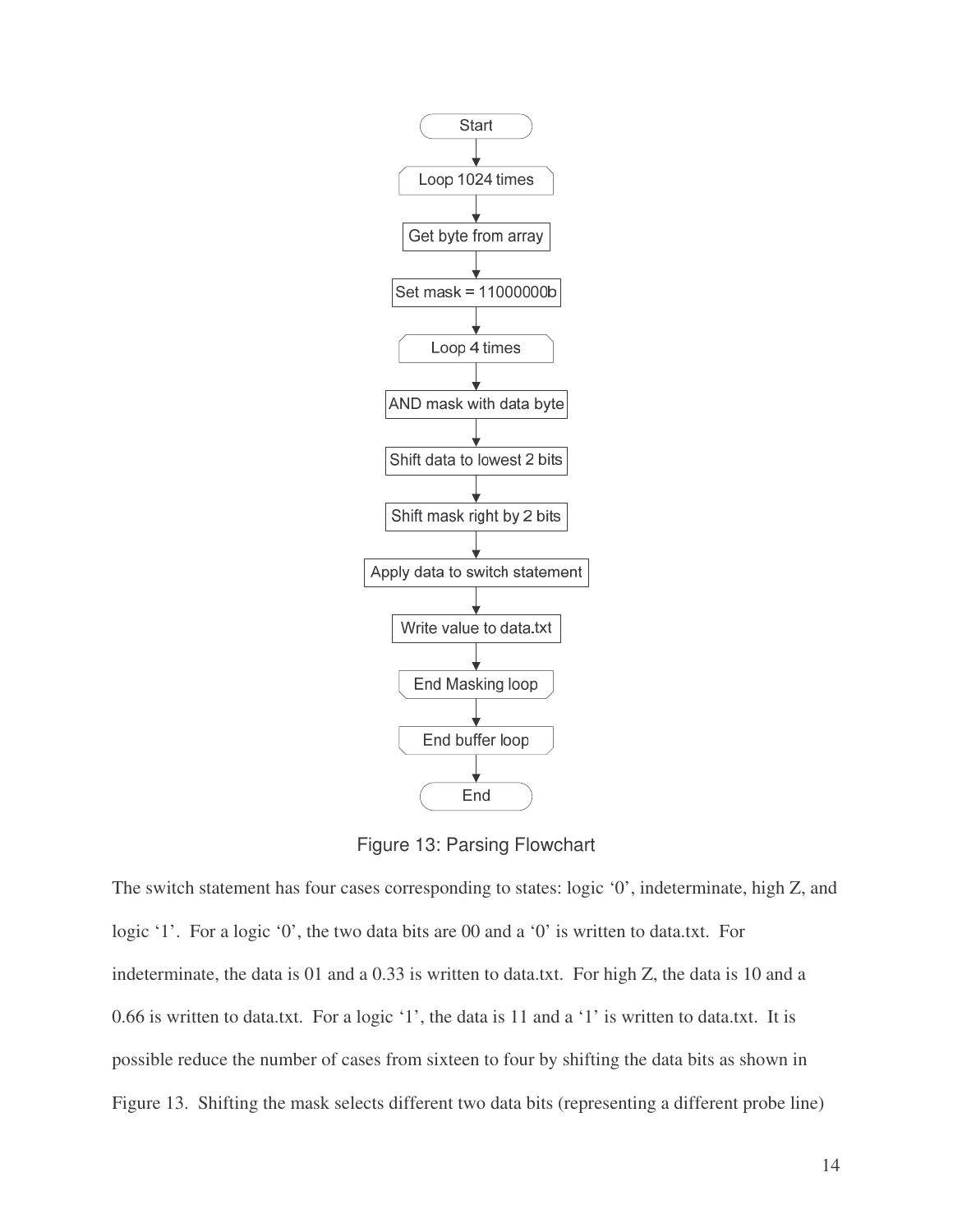each time through the masking loop. The masking loop happens four times per byte because there are eight bits in a byte and two bits are analyzed at a time. Now that the data is stored in a text file, the C# program must read and store it for plotting.

#### **CirQlar**

Since a logic analyzer handles large streams of data, it must use an efficient storage structure. One such structure is a circular queue. A queue is FIFO (First In First Out) memory structure. Each time data is removed from the queue all the data values must be shifted so that the first element is in the first index position. The time required to shift data increases as more data elements are added to the queue. A circular queue removes the need for shifting the data when an element is removed because the front index is shifted instead of the data. This means that no matter how many data elements the queue contains, the complexity is constant.

A circular queue requires two basic functions: *Push* and *Pop*. *Push* adds a new value to the back of the queue and *Pop* increments the pointer to the first element. For example, an empty circular queue with six elements will look like Figure 14. *qFront* and *qBack* point to the same element and the count of elements is zero.



Figure 14: Circular Queue Initial Point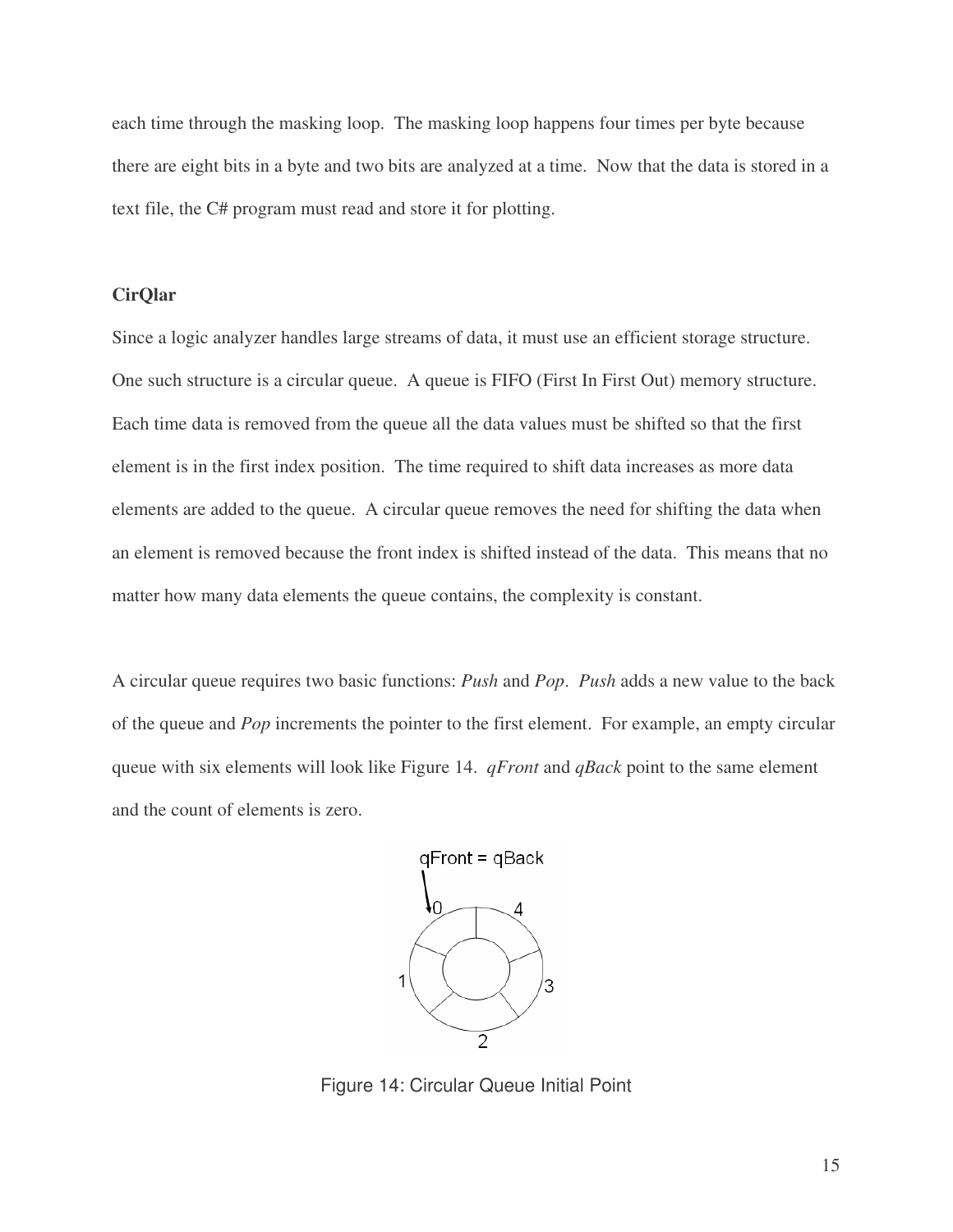If three values are pushed, the circular queue contains three elements. *qFront* points to the first element and *qBack* points to the next empty element.



Figure 15: Three Values Pushed

When *Pop* is called twice, *qFront* gets incremented by two and still points to the first element.



Figure 16: Two Values Popped

Pushing two more values increments *qBack* modulo the queue capacity. *qBack* is now set to zero

rather than six as it would have been without using the modulo operator.



Figure 17: Two More Pushes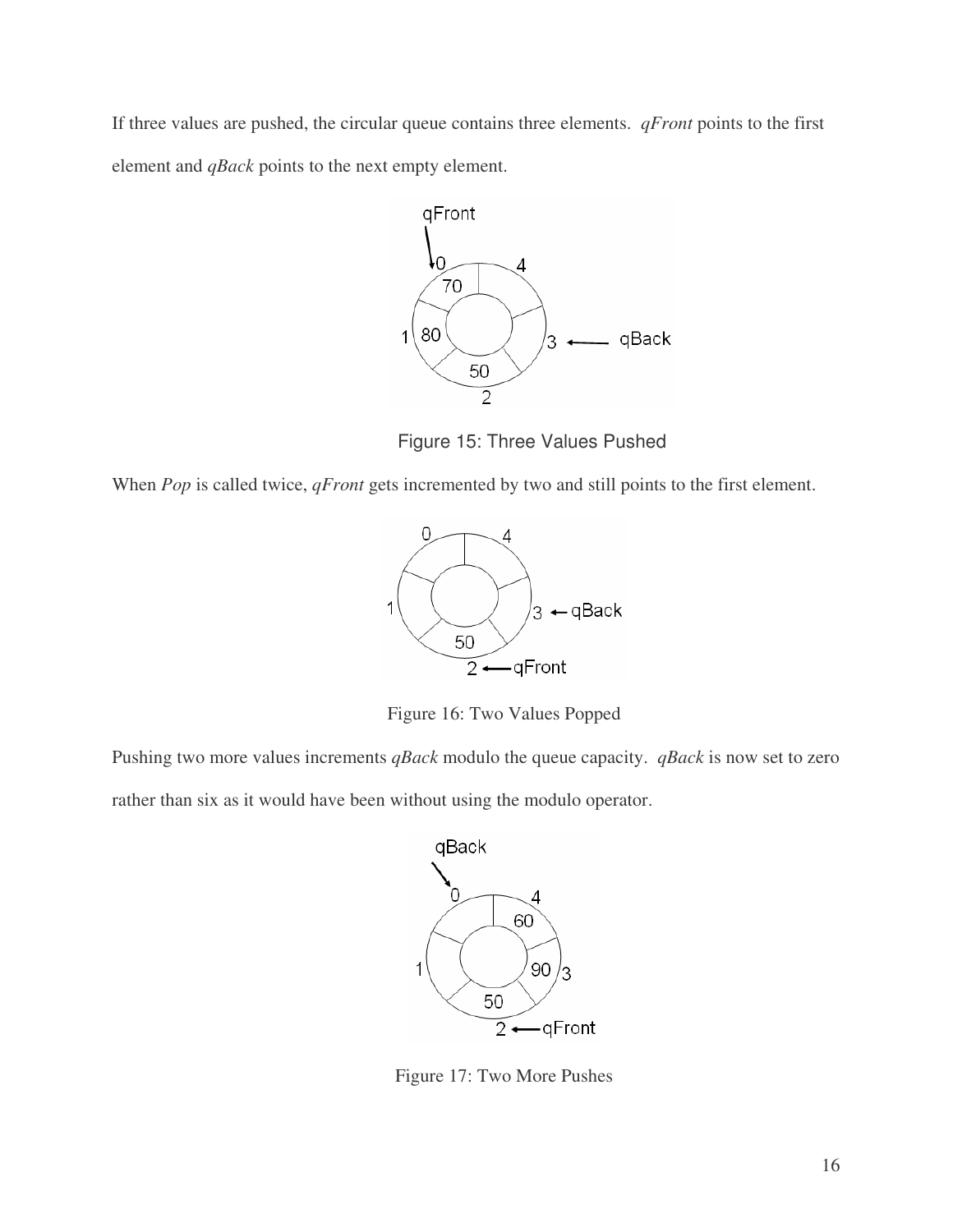C# provides a queue that has these basic functions. With this queue, the programmer can only view the first element and cannot index within the queue. This does not work well for the logic analyzer because a trigger point must be set to an index in the queue and a subset of data around the trigger point must be accessible. To obtain these features, a new circular queue library called cirQlar was developed (see Appendix III). This library provides the basic circular queue functions plus some functions specific to the logic analyzer. Figures 18 and 19 are the flowcharts for the *Push* and *Pop* functions. They operate as discussed earlier. The *Push* function is logic analyzer specific because rather than stop filling when the queue is full it removes the oldest value and then stores the new value.





Figure 18: *Push* Flowchart Figure 19: *Pop* Flowchart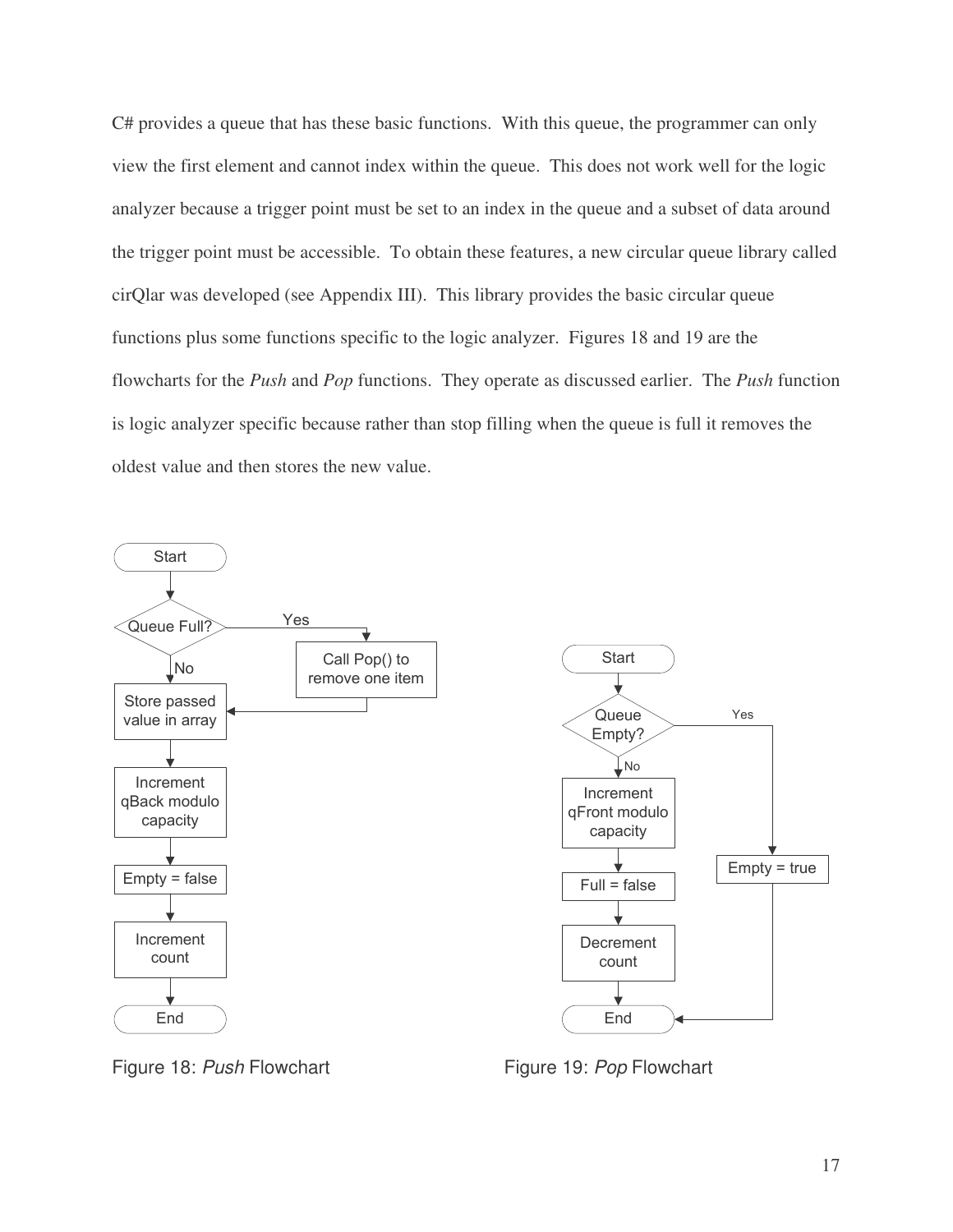In order for the data to be displayed, it must be stored in a standard array. The library contains a *ToArray* function that is overloaded twice to facilitate three logic analyzer operations: plotting all acquired data, centering the trigger point, and scrolling (see Appendix III pg 1-3). The basic *ToArray* function just copies the whole circular queue (*cQueue*) to an array. This is done by copying the values of the *cQueue* one by one to an array and returning the array. If cQueue is empty the function returns an array of 0.5. This avoids a null pointer reference when the data is plotted. This is shown in Figure 20.



Figure 20: Basic *ToArray* Flowchart

Displaying the whole buffer can sometimes be useful but more useful is displaying the trigger point at the middle of the screen. This functionality is provided by the *ToArray*(*int trigPoint*) function. This function returns an array that is only a portion of the whole *cQueue* size. The center point of the array is the trigger point that was passed as a parameter. The size of the view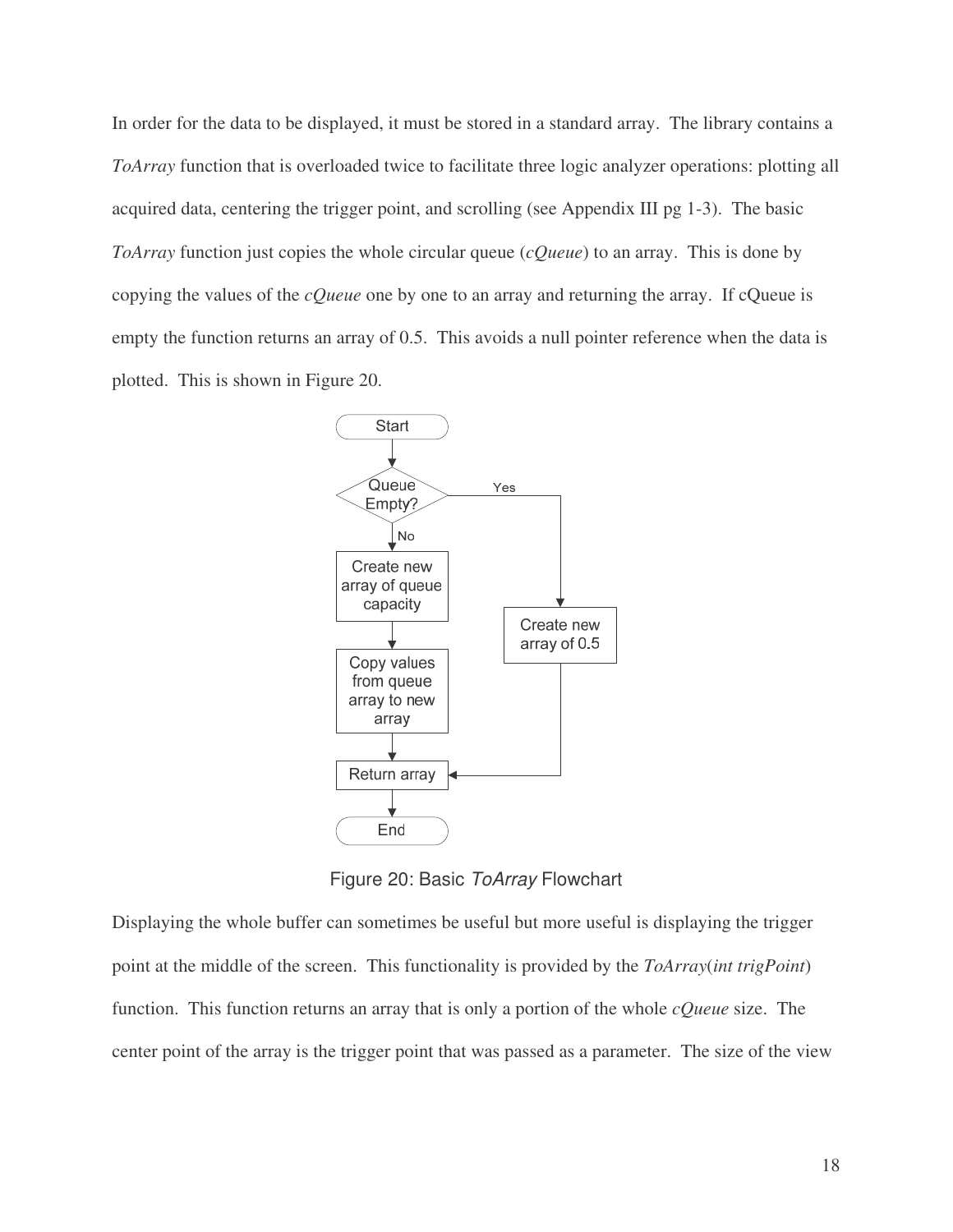window is set by the user but the trigger point is always the center element. Figure 21 shows the flow for this function.



Figure 21**:** *ToArray*(*int trigPoint*) Flowchart

The graphical user interface will provide the ability to scroll through the buffer. The *ToArray*(*int beginPoint*, *bool dummyvariable*) function accommodates this feature. The dummy variable exists just to differentiate between the trigger point and begin point versions of the function. The *ToArray*(*int beginPoint*, *bool dummyvariable*) function returns an array that has the value of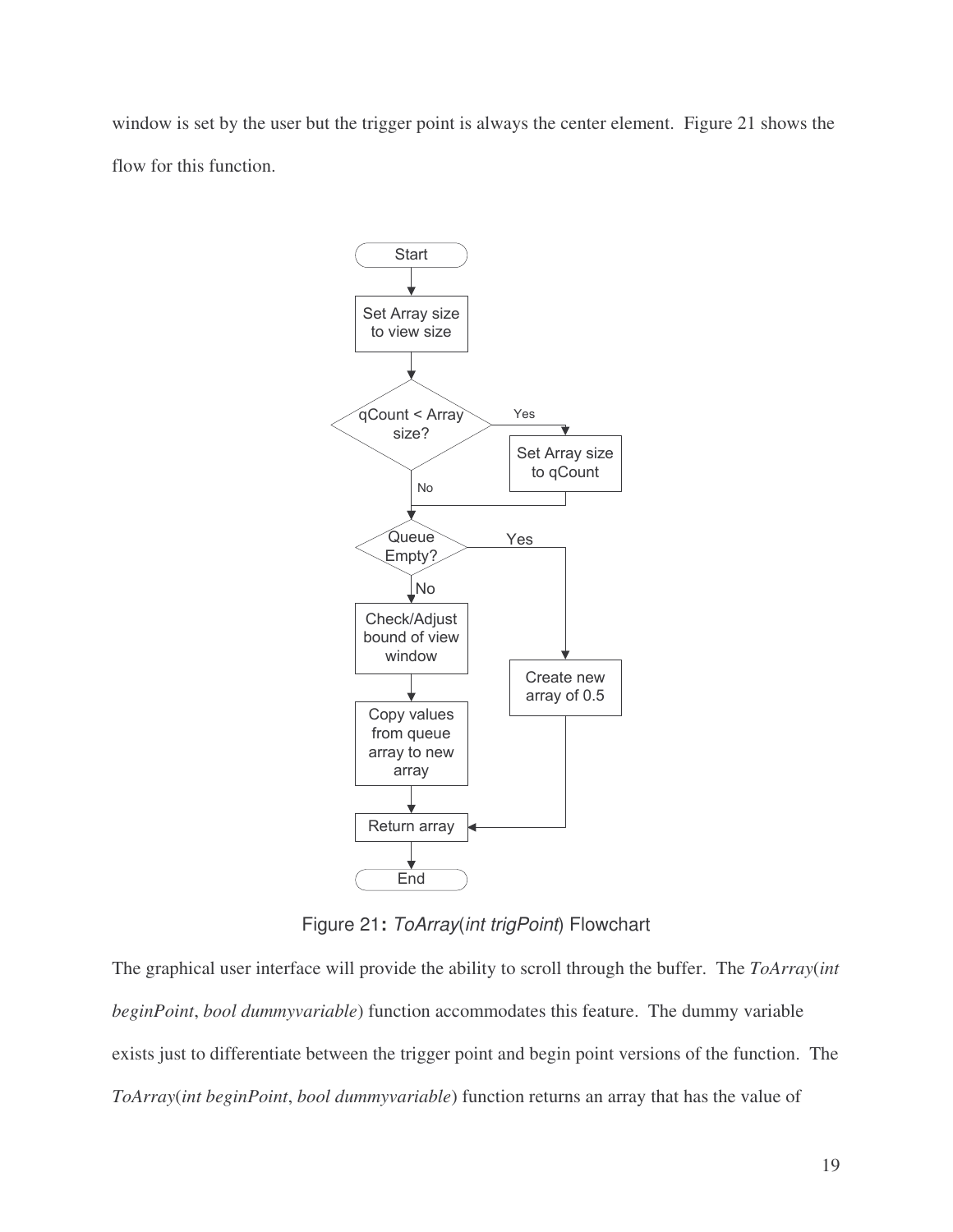*beginPoint* as the first element and is the size of view window size. The flow for this is in Figure 22.



Figure 22: *ToArray*(*int beginPoint*, *bool dummyvariable*) Flowchart

Now that the data is in a linear array it can be displayed.

#### **Graphical User Interface:**

The GUI (Graphical User Interface) is the main program and was written in C#. It calls the C++ programs, provides user control, and displays the signals. When the GUI starts, it initializes the display and calls the FPGA configuration program. Upon successful return from configuration, the GUI waits for user input. The user enters an input using the mouse or keyboard. Figure 23 shows the several inputs the user can select: scroll bar, zoom bar, data.txt, *Recenter Trigger*, and *Run Until Trigger*. The user uses the data.txt button to load data from the data text file. This button can be used to redisplay data that the user saved from previous sessions. To acquire new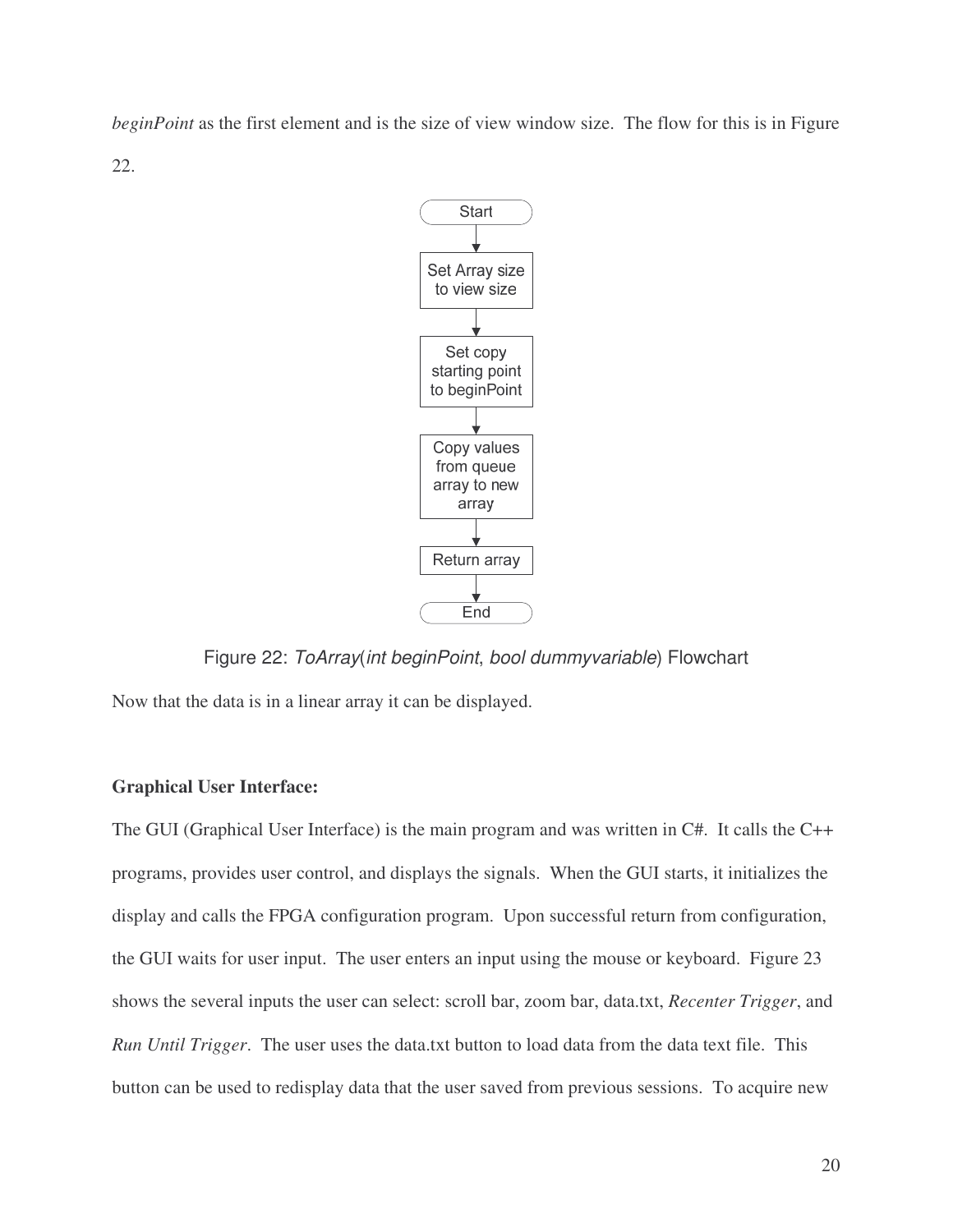data, the user clicks *Run Until Trigger*. This calls the pcbladata.exe C++ program to read new data from the XEM 3001 until a trigger event is found. A trigger event is defined by a rising edge of probe line zero. When a trigger is found, the index of the trigger event is stored in *linedat[0].qTriggerPoint* (see Appendix IV pg 4). The program then plots the gathered data with the trigger point in the middle of the display. Once the data is plotted, the user can scroll and zoom the display to analyze the data. After scrolling or zooming, if the user wants to recenter the trigger point all they have to do is click the *Recenter Trigger* button. The number next to the zoom bar is the array index of the trigger point. The status label in the bottom right corner tells the user what the logic analyzer is current doing. By default it is "Status: Idle".



Figure 23: Graphical User Interface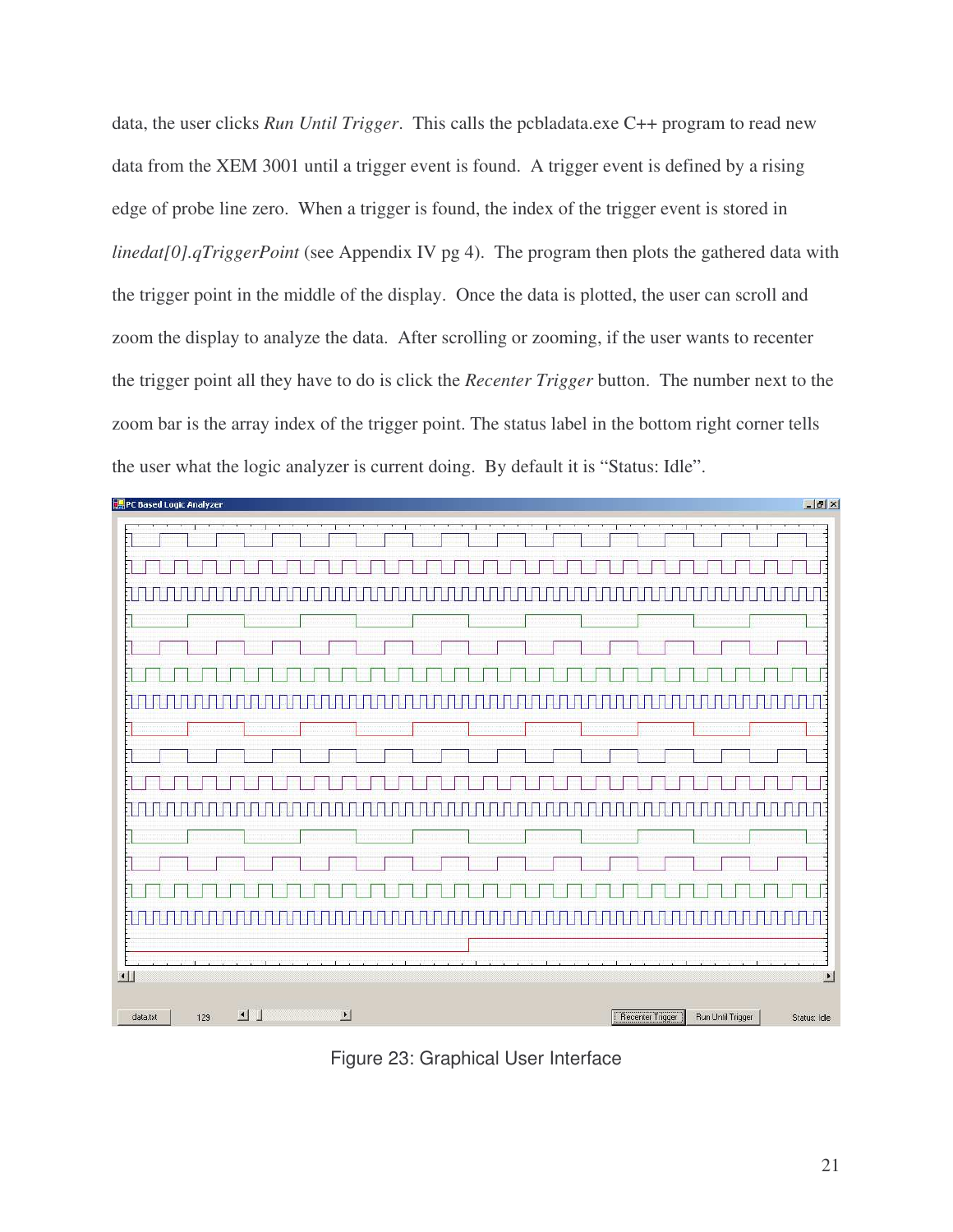The signals are plotted using the NPlot library. This is an open source plotting library developed by Matt Howlett. The source files and documentation can be found at http://netcontrols.org/nplot/. The StepPlot portion of NPlot was used because this was the easiest way to plot the four possible logical states. Each of the logical states is represented by a different step height step. These steps are 0, 0.33, 0.66, and 1 as discussed in Data Collection section of this report. The probe line number is added to each the display signals so they do not all plot in the 0 to 1 range.

## **Conclusions**

The team was successfully in the following areas: Successful determination of 3 states, VHDL capable of transferring data from the pod to the PC, successful transfer of data from the pod to the PC, and successfully display and GUI. Though all of these items were accomplished, continuous data transfer was not achieved, and High-Z was not detected.

To be able to accomplish these goals another element must be added in the comparison circuitry that will aid in determining if a High-Z state is in effect, also the DLL released by Opal Kelly should speed up transfers immensely on the PC side, making continuous data transfer a reality.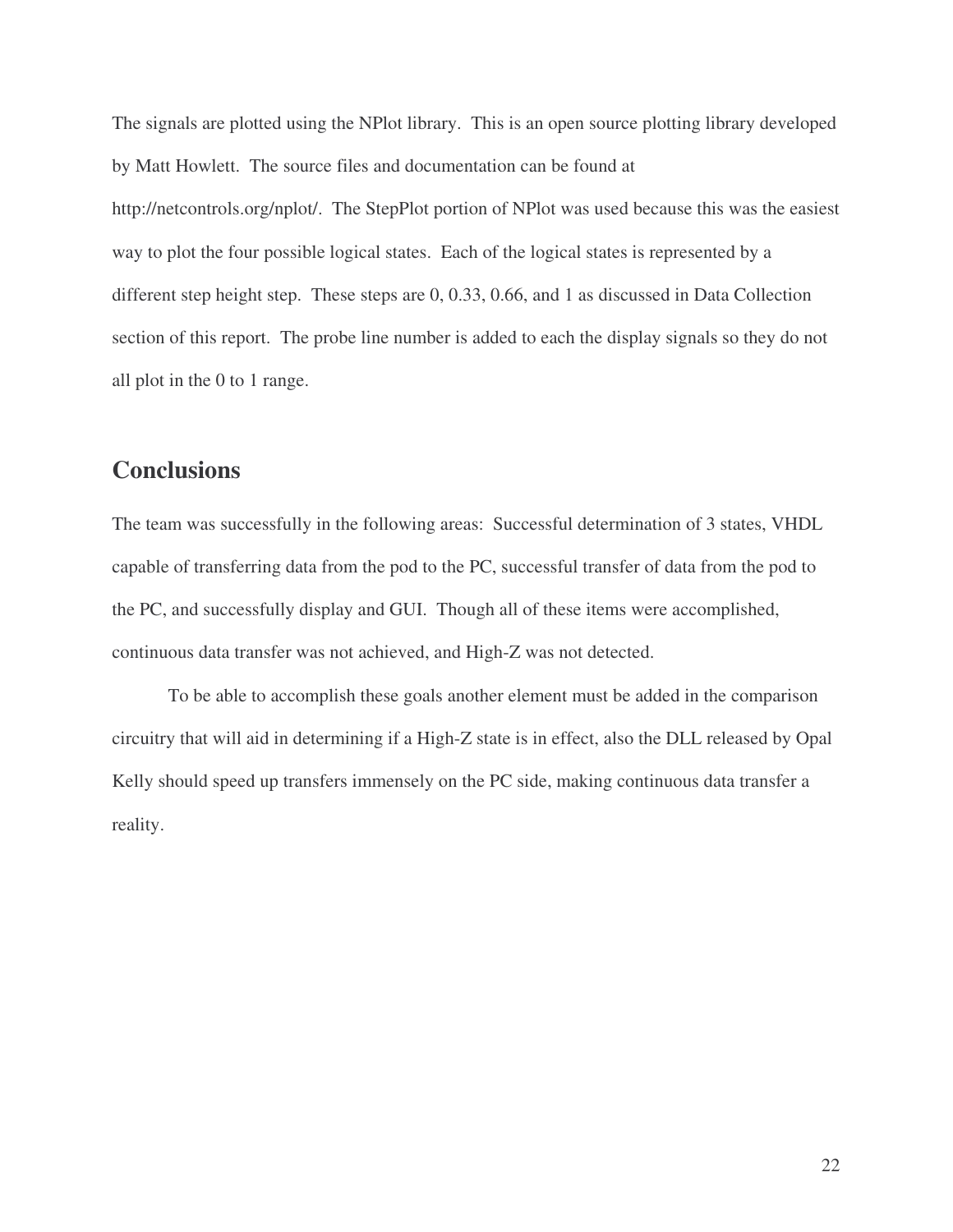#### **Appendix I: fpga config Code**

```
#include <iostream>
#include <fstream>
// this is hard coded because VS C++ was having problems finding the header file.
// when rebuilding the project in a new directory make sure the path is correct.
#include <C:\Documents and Settings\Jason\My Documents\project\fpga config\fpga
config\okCUsbXEM.h>
#include <string>
using namespace std;
```

```
int main()
```

```
{
```
}

```
// Create an instance of the okCUsbXEM.
okCUsbXEM *xem = new okCUsbXEM();
// Open the first available device. If fail return 4 as error code.
int openfailcnt = 0;
bool check = false;
while(check == false)
{
       check = xem->Open(0);++openfailcnt;
       if(openfailcnt == 4){
               return(openfailcnt);
       }
}
// Download a configuration file to the FPGA. If fail return 24 as error code.
int configfailcnt = 20;
check = false;
while(check == false)
{
       check = xem->ConfigureFPGA("./test4.bit");
       ++configfailcnt;
       if(configfailcnt == 24)
       {
               return(configfailcnt);
       }
}
return(0);
```
1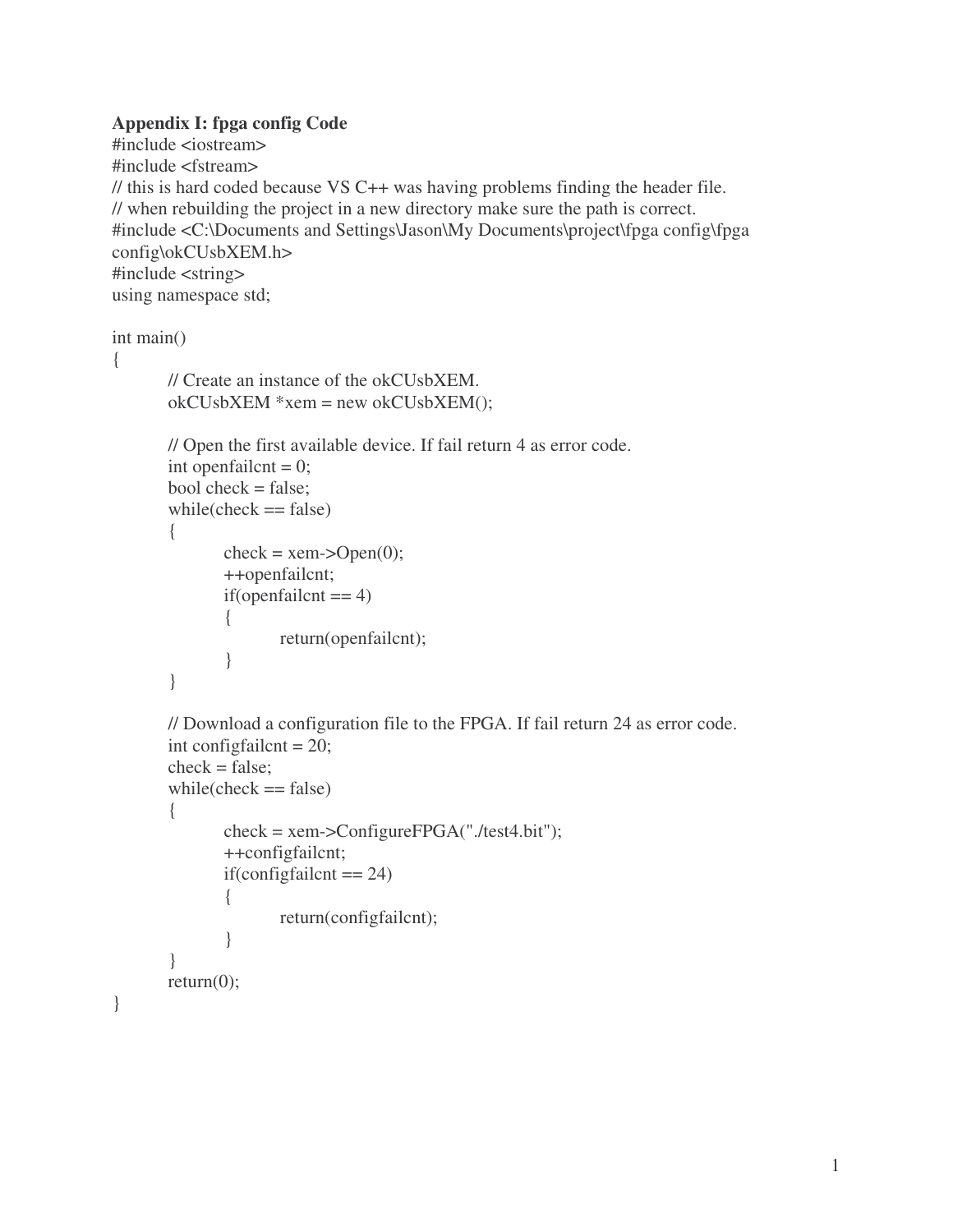#### **Appendix II: pcbladata Code**

```
#include <iostream>
#include <fstream>
// this is hard coded because VS C++ was having problems finding the header file.
// when rebuilding the project in a new directory make sure the path is correct.
#include <C:\Documents and Settings\Jason\My
Documents\project\pcbladata\pcbladata\okCUsbXEM.h>
#include <string>
using namespace std;
```

```
int main()
```

```
{
```

```
string fileName;
fileName = ". / data.txt":
```

```
// the bufdump.txt file provides a raw dump of the acquired data for debugging purposes
string fileNamebd;
```

```
fileNamebd = "./bufdump.txt";ofstream bufdump;
  cout << "Opening File...";
  bufdump.open(fileNamebd.c_str());
  if (!bufdump.is open()) {
cout << "ERROR: Cannot open file for writing." << endl;
return(1);
```

```
}
```

```
\text{cout} \ll \text{"OK"} \ll \text{endl};
```

```
ofstream outFile;
    cout << "Opening File...";
    outFile.open(fileName.c_str());
    if (!outFile.is open()) {
  cout << "ERROR: Cannot open file for writing." << endl;
  return(1):
}
```

```
\text{cout} \ll \text{"OK"} \ll \text{endl};
```

```
// --- Opal Kelly pipe code ---
// unsigned char *buf;
       long xfer len = 1024;
       long pkt_len = 1024;
       long len;
```

```
// Pipe Out Test
       unsigned char *buf2;
       buf2 = new unsigned char[plt\_len];
```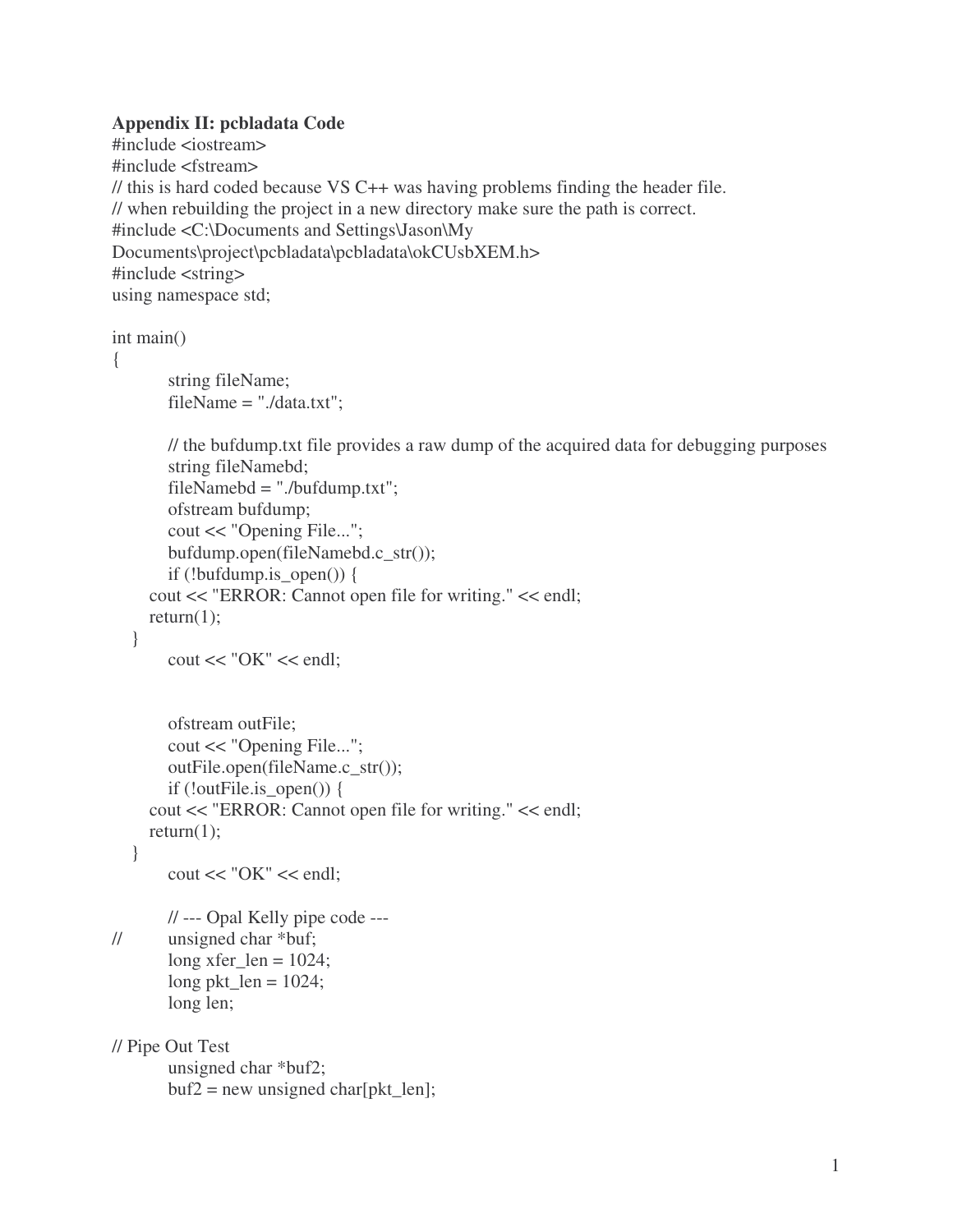```
// Perform transfer.
bool ret2;
cout << "Testing pipe read...";
// Create an instance of the okCUsbXEM.
okCUsbXEM *xem = new okCUsbXEM();
// Open the first available device.
xem-\geqOpen(0);
```
#### /\*

This was commented out because it was just used for testing. this function is now being handled by fpga config.exe

```
// Download a configuration file to the FPGA.
       int configfailcnt = 20;
       bool check = false;
       while(check == false)
       {
               check = xem->ConfigureFPGA("./test4.bit");
               ++configfailcnt;
               if(configfailcnt == 24)
               {
                      return(configfailcnt);
               }
       }
*/
       xem->SetWireInValue(0x01,0x01);
       xem->UpdateWireIns();
       for (int i=0; i < x fer_len/pkt_len; i++)
       {
               len = \text{pkt\_len};ret2 = xem->ReadFromPipeOut(0xa0, len, buf2);
               if (false == ret2) {
                      cout << "ReadFromPipeOut(...) failed.\n";
                      break;
               }
               if (pkt_len != len) {
                      cout << "Wanted " << pkt_len << " but got " << len << " (diff=" <<
pkt_len-len << ").\ln";
                      break;
               }
       }
```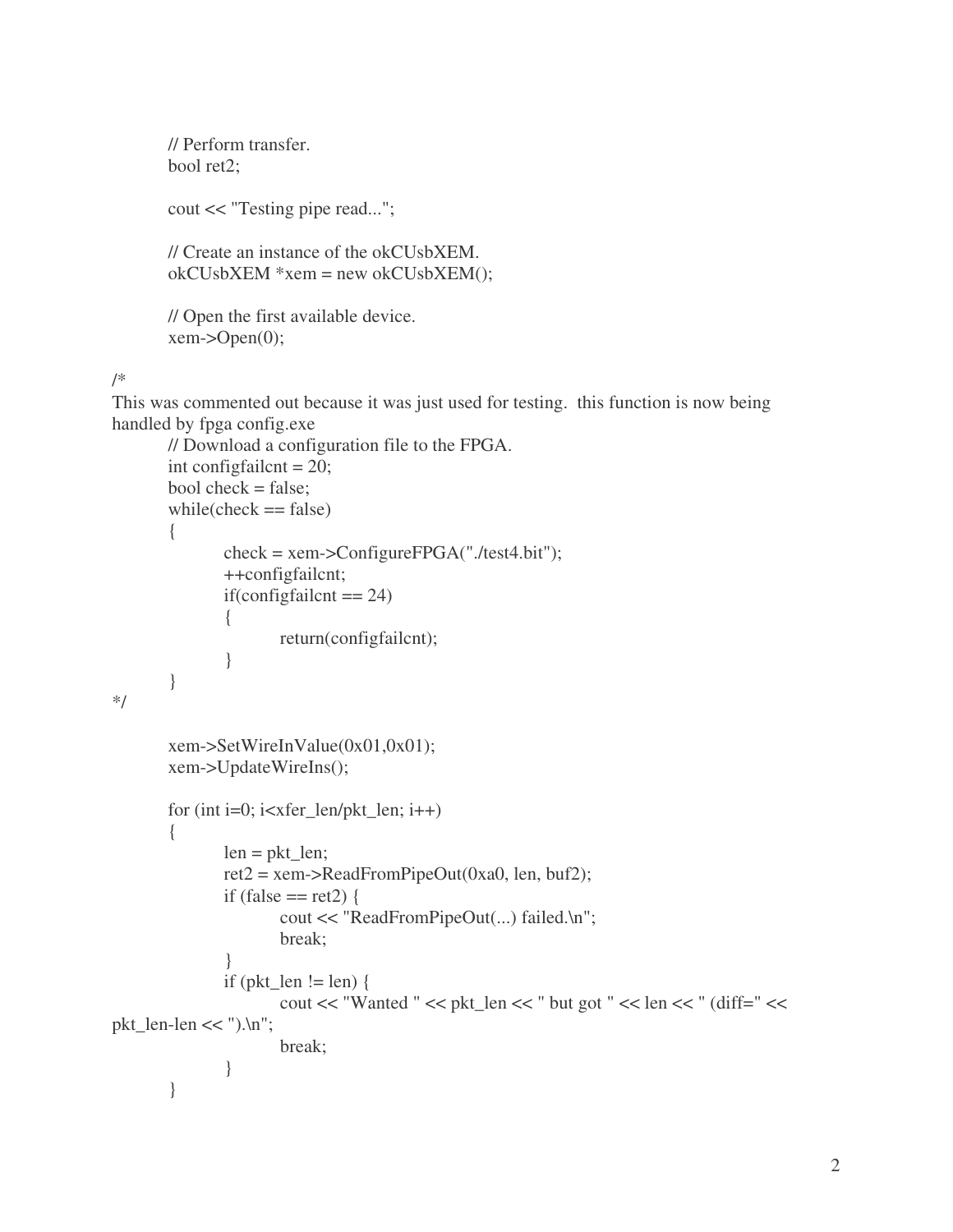xem->SetWireInValue(0x01,0x00); // set the "write to buffer" signal on FPGA to '0'(ie don't write)

```
xem->UpdateWireIns();
```

```
// --- dump the whole buffer (unparsed) to a text file ---
for(int i = 0;i<pkt_len;i++)
{
       bufdump \ll buf2[i];}
// --- Data parsing code for text file ---
int numlines = 16;
unsigned short parse_data;
unsigned short mask = 0xC0;
unsigned short pd;
int cnt = 0;
for(int i = 0;i < pkt_len; i + +)
{
               //cnt++;parse_data = buf2[i];
               mask = 0xCO;for(int j = 0;j<4;j++)
               {
                       pd = (parse_data & mask);pd = pd \gg (6-2<sup>*</sup>i);\text{mask} = \text{mask} >> 2;if (i==0 && j==0 && cnt==0)
                               goto gohere;
                       switch (pd)
                       {
                               case 0x00:
                                       outFile << "0.00";
                                       if(cnt != 4){ outFile << " ";}
                                       break;
                               case 0x01:
                                       outFile << "0.33";
                                       if(cnt != 4){ outFile << " ";}
                                       break;
                               case 0x02:
                                       outFile << "0.66";
                                       if(cnt != 4) outFile << " ";
                                       break;
                               case 0x03:
                                       outFile << "1.00";
                                       if(cnt != 4) outFile << " ";
                                       break;
```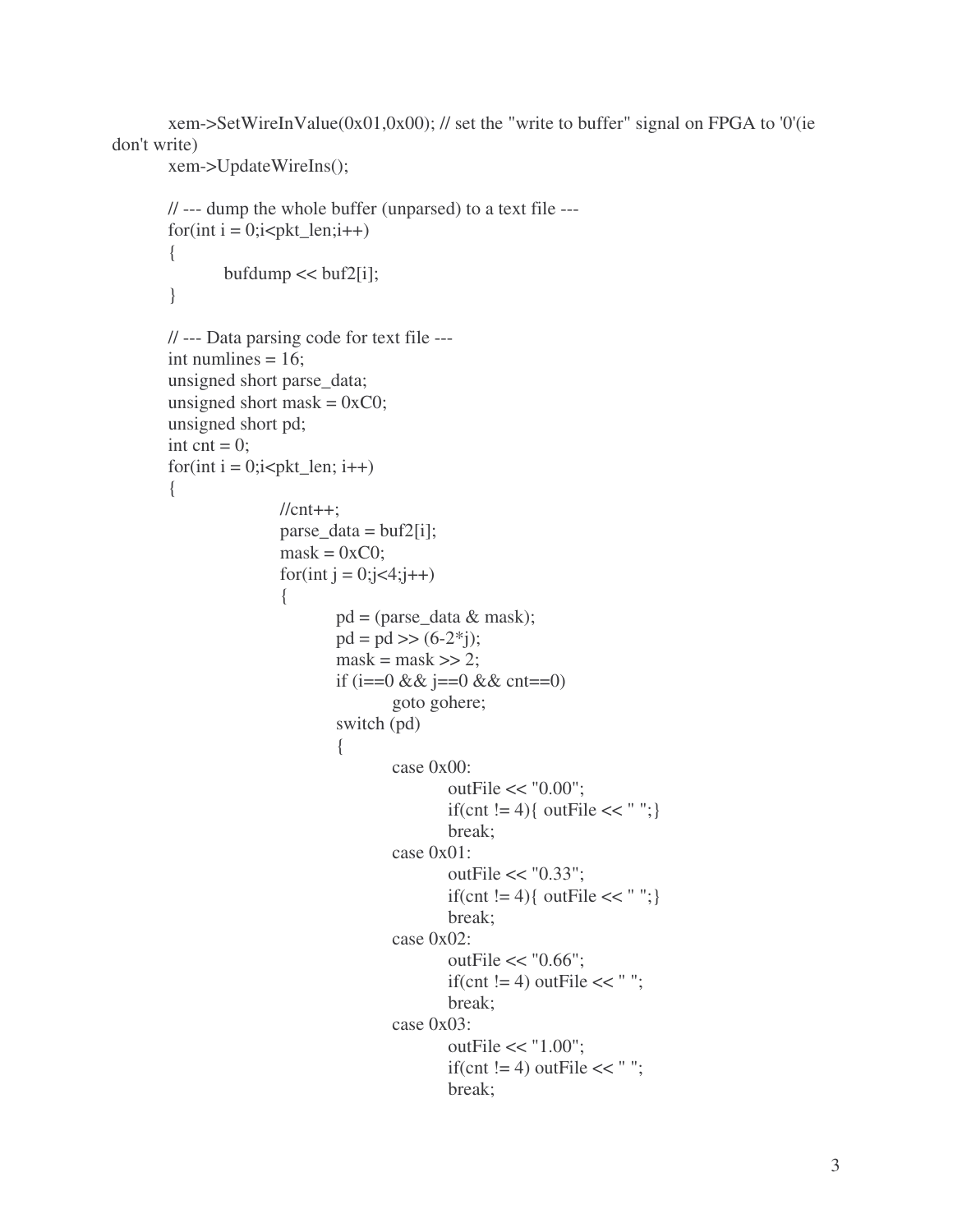```
default:
                                                    outFile << "Probe Line Parsing Error";
                                   }
gohere:
                                   if(cnt == 4)
                                   {
                                           outFile << endl;
                                            \text{cnt} = 0;
                                   }
                          }
                          cnt++;
         }
outFile << "0.33";
        delete buf2;
        \text{cout} \ll \text{"OK"} \ll \text{endl};// --- End Opal Kelley Pipe Code ---
        bufdump.close();
        cout << "close file...";
        outFile.close();
        \text{cout} \ll \text{"OK"} \ll \text{endl};\frac{1}{\pi} int x;
// \text{cin} \gg x;
        return (0);
}
```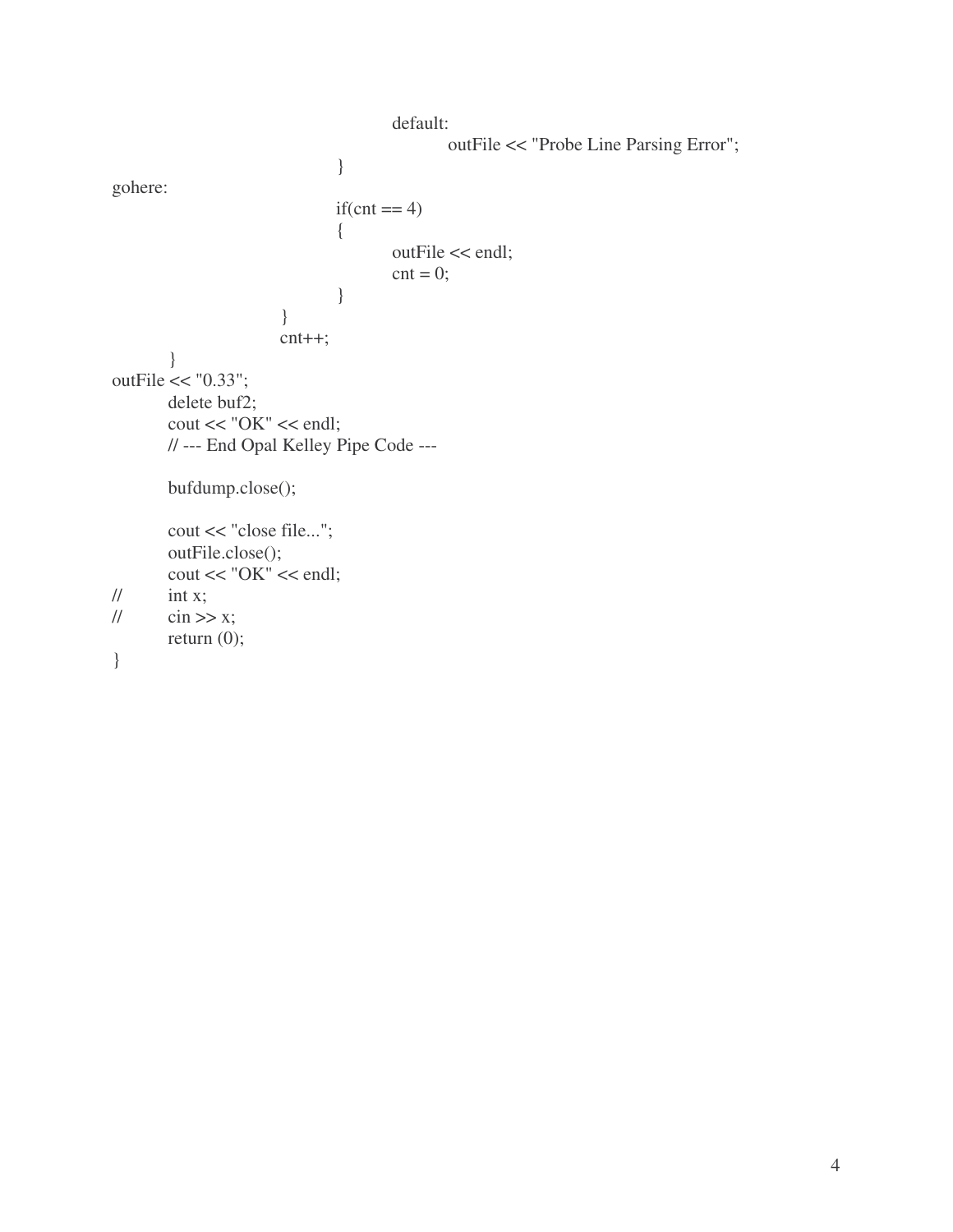### **Appendix III: cirQlar Code**

/\* cirQlar

\* Description: A circular queue library that allows indexing within the queue to accomodate a trigger index.

\* Author: Jason Nielsen

\* Creation Date: 2/10/05

\* Revision: 3/22/05 Changed the storage array to double instead of int because of the way \* I was implementing the plot in pcbla.

\* Revision: 4/11/05 Added a count variable to track the number of elements in the queue.

\* Modified the toArray() method so that it returns an array if the queue is full.

\* Made it throw away the oldest data if the queue is full and a new value is pushed. \* Revision: 4/21/05 Added overloads for the ToArray function that will provide pcbla \* specific functionality. Made a qBackMinus function to help with triggering. \*/

using System;

{

```
namespace cirQlar
       /// <summary>
       /// Provide circular queue functions.
       /// </summary>
       public class cQueue
       {
               // Constructor
               public cQueue()
               {
                      //int[] qArray = new\ int[capacity];
                      this.qfront = 0;
                      this.qback = 0;
                      this.qTriggerPoint = 0;
                      this.qArray = new double[10000];
               }
               // This funtion returns an array of all the elements in the queue.
               public double[] ToArray()
               {
                      double[] arr;
                      if(this.qcount_ == 0){
                              // added this so a null reference wouldn't be returned to NPlot
                              // this case shouldn't happen but if it does this should at least avoid
                              // a program crash.
```

```
arr = new double[1] \{0.5\};
```

```
else
```
}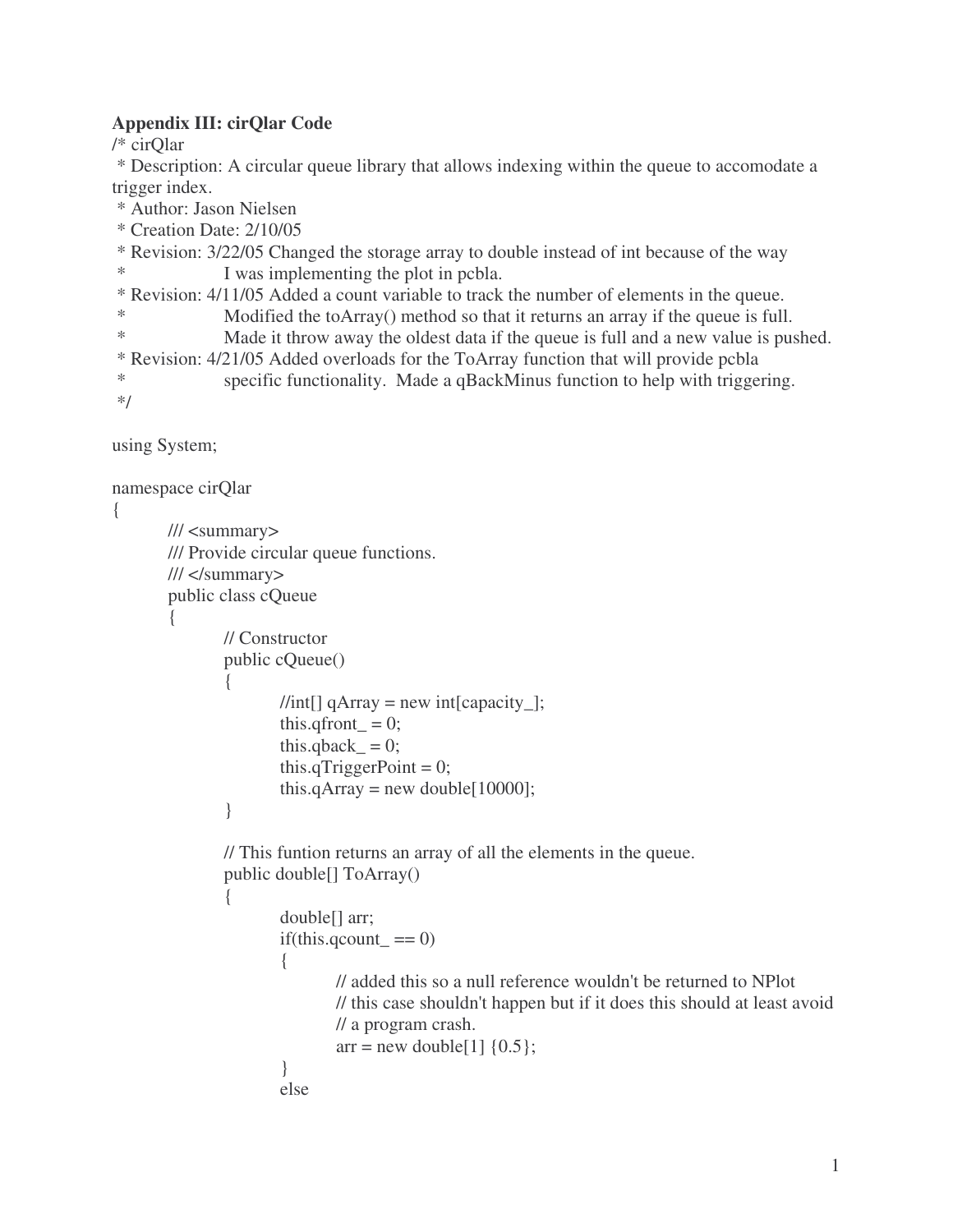```
{
                arr = new double[this.qcount_];
                int j = 0;
                \text{int } i = \text{this}.q \text{front};
                \text{int tmpent} = \text{this.qcount};
                while(tmpcnt != 0)
                 {
                         arr[j] = this.qArray[i];i = ((i+1) \% capacity_);
                         j++;tmpcnt--;
                }
        }
        return arr;
}
// This function returns an array of size qviewsize with the trigger point
// in the middle of the array.
public double[] ToArray(int trigPoint)
{
        int arrsize = this.qViewSize;
        if(this.qcount_ < arrsize)
        {
                arrsize = this.qcount; // set max array size to # element in queue
        }
        double[] arr;
        if(this.qcount_ == 0){
                arr = new double[1] \{0.5\};}
        else
        {
                arr = new double[arrsize];int temp = trigPoint - arrsize/2;
                if(temp < 0)
                {
                         this.qviewfront_ = this.qfront_;
                }
                else
                 {
                         this.qviewfront = trigPoint - (arrsize/2);
                 }
                int j = 0;
                \text{int } i = \text{this}. quivalent<sub>;</sub>
                int tmpcnt = this.qViewSize;
                while(tmpcnt != 0)
```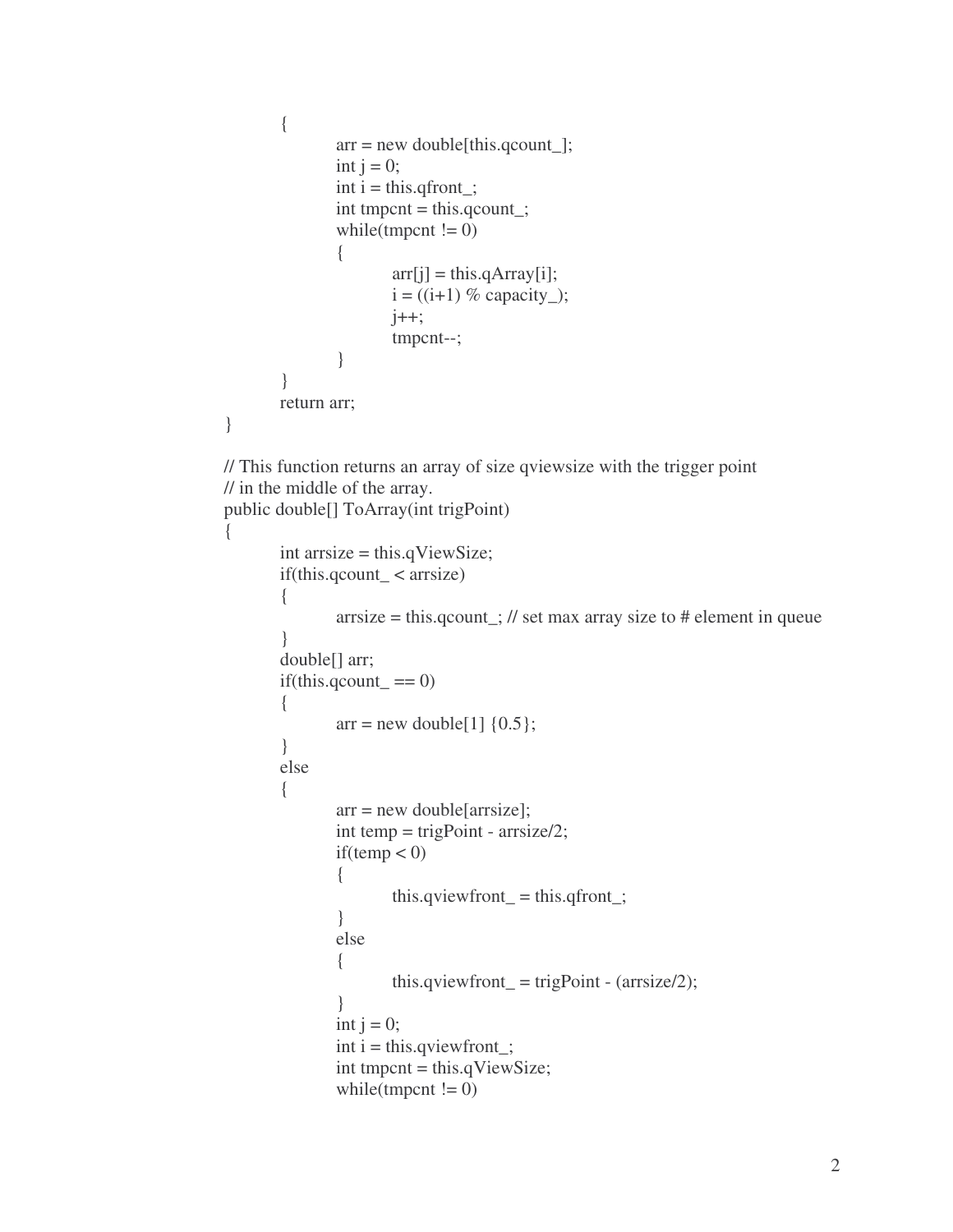```
{
                                      arr[i] = this.qArray[i];i = ((i+1) % capacity_);
                                      j++;
                                      tmpcnt--;
                               }
                       }
                       return arr;
               }
               // This function is used for the zoom and scroll feature of pcbla. It returns
               // an array of qviewsize starting at beginPoint. beginPoint is passed by the
               // scrollbar in pcbla. The dummyvariable just distinguishes between this and
               // the trigger point version of the ToArray function.
               public double[] ToArray(int beginPoint, bool dummyvariable)
               {
                       int arrsize = this.qViewSize;
                       double[] arr;
                       arr = new double[arrsize];
                       int j = 0;
                       int i = beginPoint; // usually this.qviewfront_will be passed it but doing so
isn't required;
                       int tmpcnt = this.qViewSize;
                       while(tmpcnt != 0)
                       {
                              \ar[r][] = \text{this.qArray}[i];i = ((i+1) \% capacity_);
                              i++;
                              tmpcnt--;
                       }
                       return arr;
               }
               // Standard pop function removes an element from the queue
               public void Pop()
               {
                       if(this.qcount_ == 0){
                              // queue empty
                               this.qempty_ = true;
                       }
                       else
                       {
                               this.qfront_ = (this.qfront_ + 1) % capacity_;
                               this.qfull_ = false;
                               this.qcount_--;
```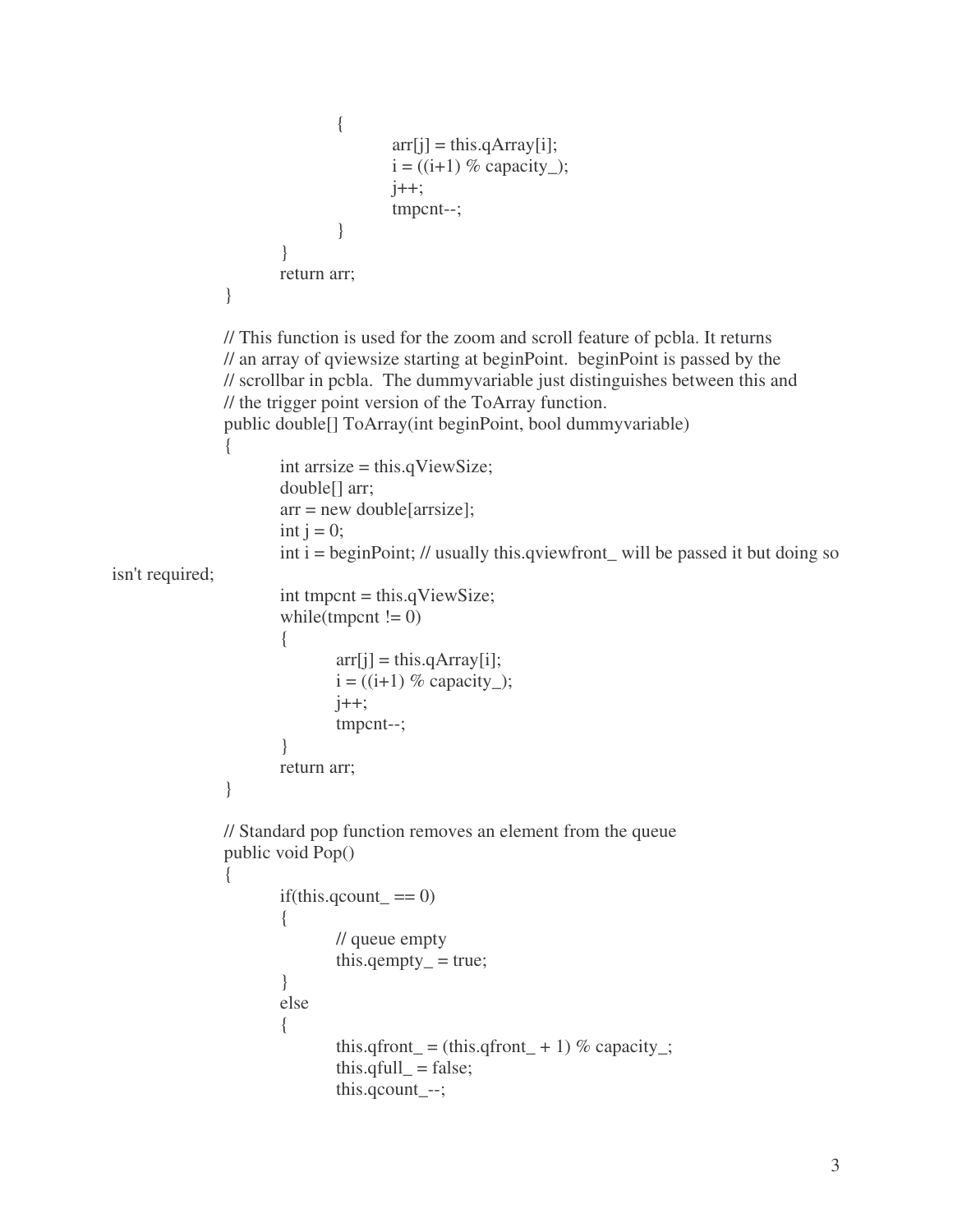```
}
               }
               // pcbla specific Push function. adds new data point to back of queue.
               public void Push(double data)
               {
                      if(this.qcount_\_ == capacity_\_){
                              // queue full
                              /* if the queue is full pop so the new data can be pushed
                               * this is a pcbla application specific action because
                               * I want pcbla to continually throw away data until the correct
                               * trigger is found and filling the queue stops.
                               */
                              \ell//qfull_ = true;
                              this.Pop();
                       }
                              this.qArray[this.qback_] = data;
                              this.qback_ = (this.qback_ + 1) % capacity_;
                              this.qempty= false;
                              this.qcount_++;
               }
               // Properties to be accessed by programmer
               const int capacity = 10000; // specifies max number of storable queue
items
               public int Capacity
               {
                      get { return capacity_; }
               }
               // --- Static Properties ---
               // These are static because they should be the same for all the lines.
               // You wouldn't want to zoom only one line and there can be only one trigger
point.
               public int qViewSize
               {
                      get { return qviewsize_; }
                      set { qviewsize = value; }
               }
               static int qviewsize= 100;
               public int qTriggerPoint
               {
                      set { qtriggerpoint = value; }
                      get { return qtriggerpoint_; }
```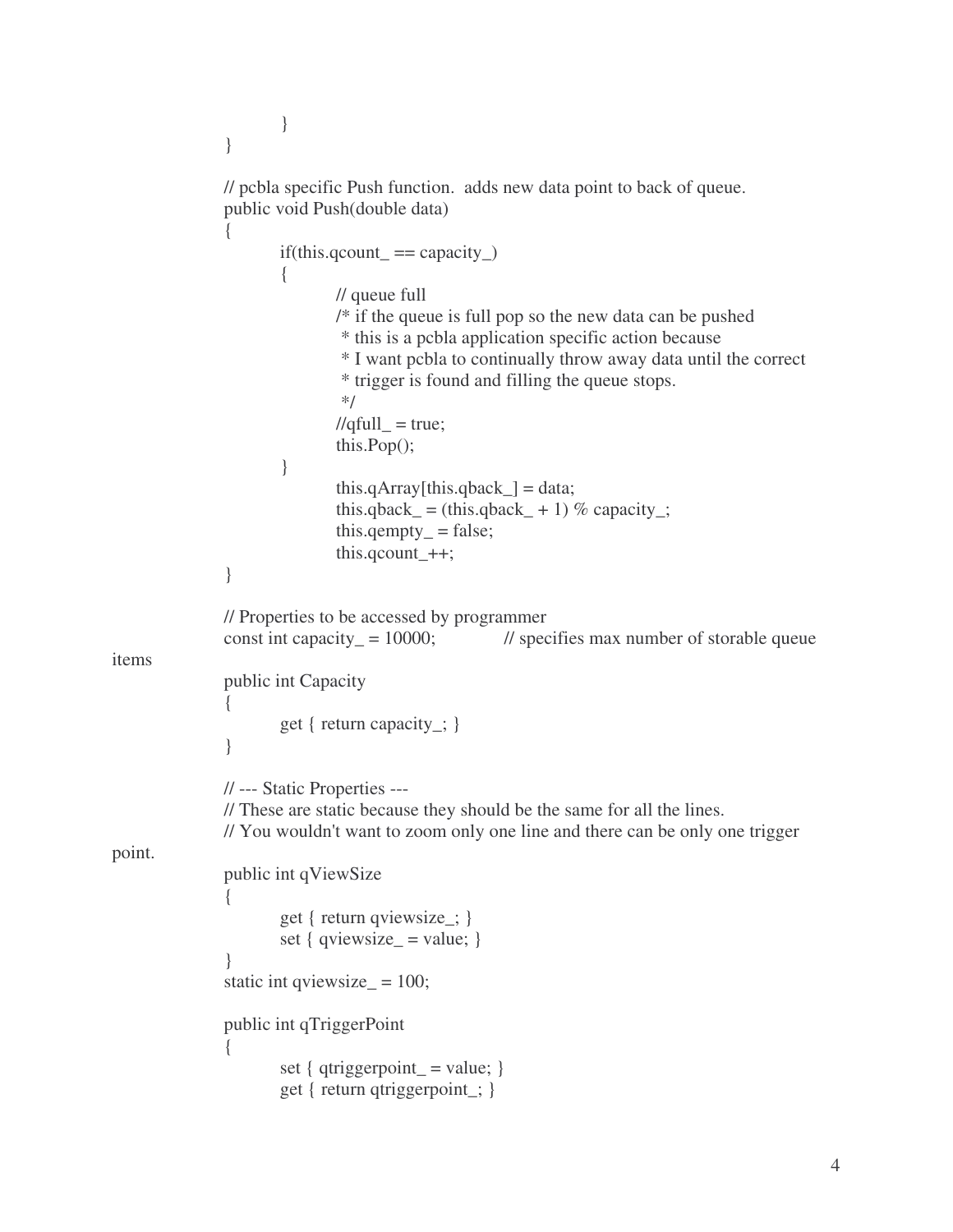```
}<br>static int qtriggerpoint_;
// --- end Static Properties ---
// --- Instance Specific Properties ---
public double<sup>[]</sup> qArray;
public double qTriggerPointValue
{
        get { return this.qArray[qtriggerpoint_]; }
}p
 ublic int qViewFront
{
        get { return qviewfront_; }
        set { qviewfront = value; }
}<br>private int qviewfront_ = 0;
public int qViewBack
{
        get { return qviewback_; }
}<br>private int qviewback_ = 5;
public int qCount
{
        get { return qcount_; }
}<br>private int qcount_ = 0;
public int qFront
{
        get { return qfront_; }
}<br>private int qfront_;
public double qFrontValue
{
        get { return qArray[this.qfront_]; }
}p
 ublic int qBack
{
        get { return qback_; }
}
```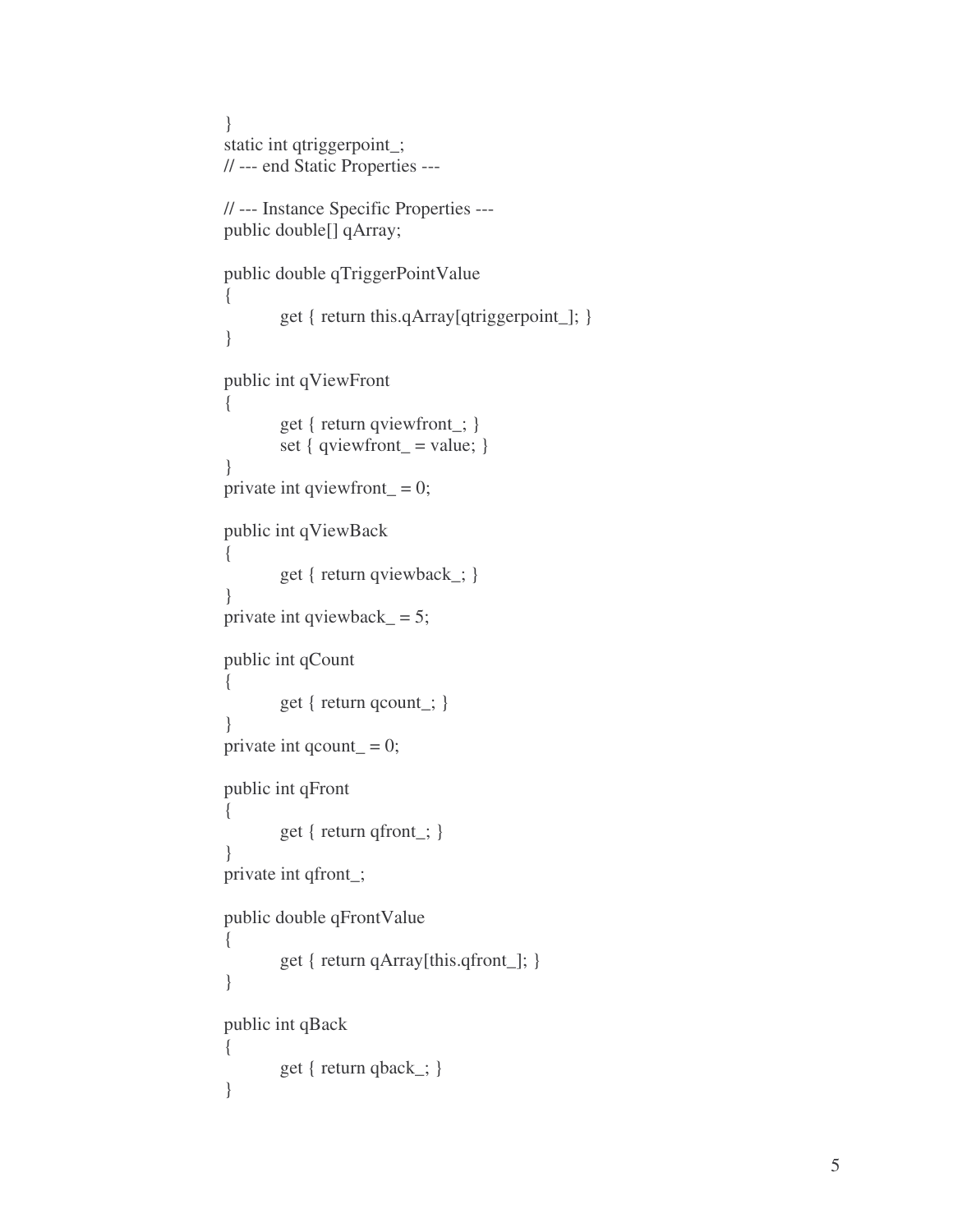private int qback\_;

}

}

// this function provides a modulo capacity subtract function. This is needed // because subtracting can result in negative indices with throws an exception. // When triggering it is helpful to look at previous values. this makes certain // that the indices are in with in the range of the queue. public int qBackMinus(int subtractor)

```
{
        int result;
       int tmp;
        tmp = this.qback_ - subtraction;if(tmp < 0)
        {
               result = capacity _+ + tmp;
        }
        else
        {
               result = this.qback_ - subtractor;
        }
        return result;
}
public bool qEmpty
{
       get { return qempty_; }
}
private bool qempty= true;
public bool qFull
{
       get { return qfull_; }
}
private bool qfull_ = false;
// --- end Instance Specific Properties ---
```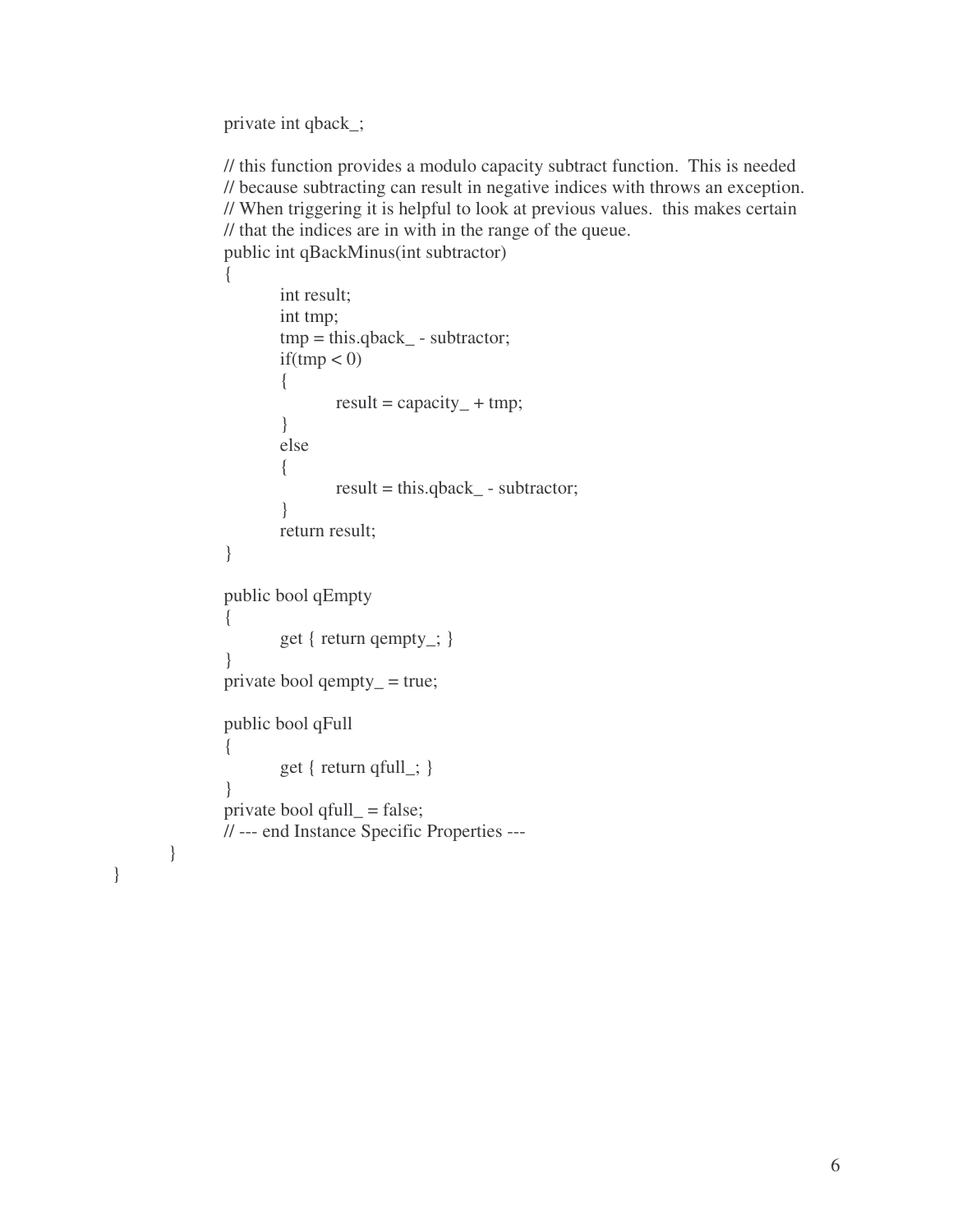#### **Appendix IV: pcbla Code**

using System; using System.Drawing; using System.Drawing.Drawing2D; using System.Collections; using System.ComponentModel; using System.Windows.Forms; using System.Drawing.Printing; using System.Data; using NPlot; using System.IO; using System.Reflection; using System.Diagnostics; using cirQlar;

namespace pcbla

```
{
```
/// <summary> /// Summary description for mainForm. /// </summary> public class mainForm : System.Windows.Forms.Form

{

// --- form designer added objects declaration -- private System.Windows.Forms.MainMenu mainMenu1; private System.Windows.Forms.MenuItem menuItem1; private System.Windows.Forms.MenuItem menuItem2; private System.Windows.Forms.MenuItem menuItem3; private System.Windows.Forms.MenuItem menuItem4; private System.Windows.Forms.MenuItem menuItem5; private System.Windows.Forms.MenuItem menuItem6; private System.Windows.Forms.MenuItem menuItem7; private NPlot.Windows.PlotSurface2D plotSurface; private System.Windows.Forms.Button bReload; private System.Windows.Forms.HScrollBar sbHistory; private System.Windows.Forms.Label lStatus; private System.Windows.Forms.Button bRunTilTrig; private System.Windows.Forms.Button bRecenterTrigger; private System.Windows.Forms.Label lqTriggerPoint; private System.Windows.Forms.HScrollBar sbZoom; // --- end form designer added objects declaration -- const int numlines  $= 16$ ; // defines the number of lines StepPlot[] lineplots = new StepPlot[numlines];  $Color[] linear = new Color[16]$ 

{Color.Red,Color.Blue,Color.Green,Color.Purple,Color.DarkGreen,Color.DarkBlue,Color.Dark Magenta,Color.MidnightBlue,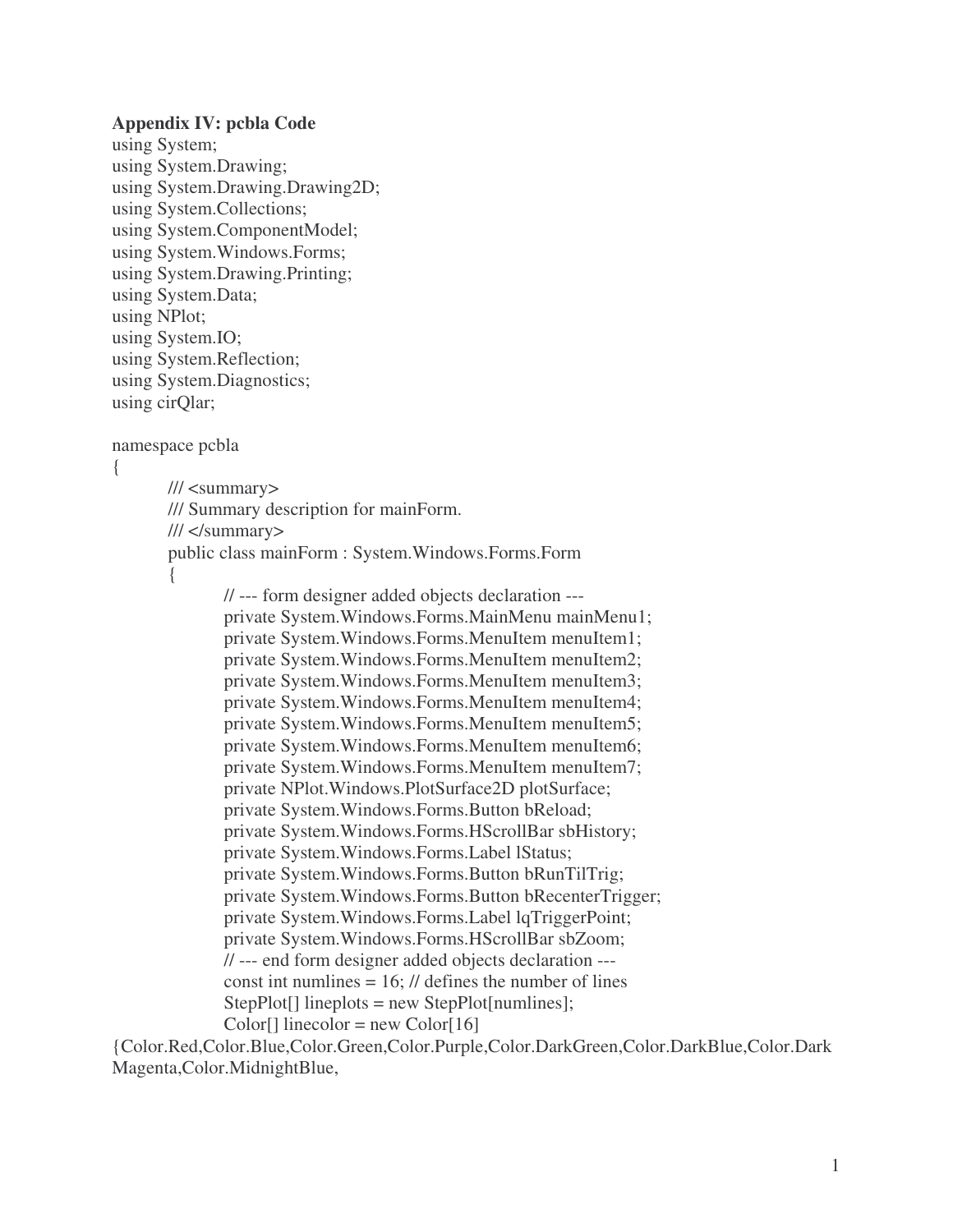Color.Red,Color.Blue,Color.Green,Color.Purple,Color.DarkGreen,Color.DarkBlue,Color.DarkM agenta,Color.MidnightBlue};

```
// --- Declare cQueues array ---
              cQueue[] linedat = new cQueue[numlines];
              double pushval = 0.0;
              const int trigline = 0;
              /// <summary>
              /// Required designer variable.
              /// </summary>
              private System.ComponentModel.Container components = null;
              public mainForm()
               {
                      //
                     // Required for Windows Form Designer support
                      //
                      InitializeComponent();
                     //
                     // TODO: Add any constructor code after InitializeComponent call
                     //
                      // The following line adds a resize event handler to mainForm().
                      // The code for this handler is at the bottom of this code.
                      this.Resize += new System.EventHandler(this.ResizeHandler);
                      // --- Declare linedat elements ---
                      for(int i = 0;i < numlines;i++)
                      {
                             linear[i] = new cQueue();}
                      sbZoom.Value = linedat[0].qViewSize;this.configFPGA(); // configure the FPGA and then wait for the user to do
something
              }
              // This function calls the fpga config C++ program. If an error value is returned
              // from that program the appropriate error message is reported to the user.
              public void configFPGA()
              {
                      Process proc = null;
                      ProcessStartInfo procInfo = new ProcessStartInfo("./fpga config.exe");
```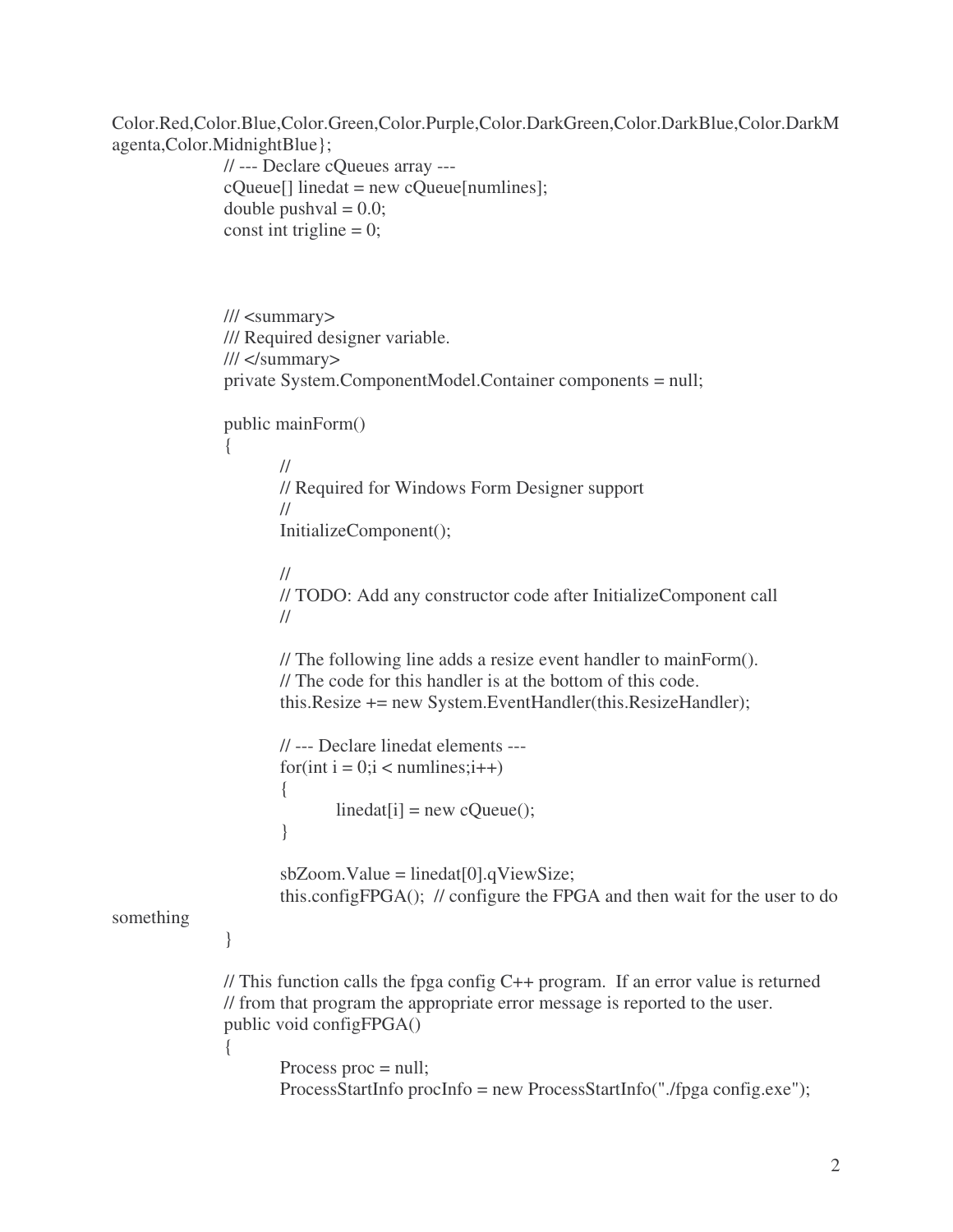```
procInfo.UseShellExecute = false;
                      procInfo.CreateNoWindow = true;
                      proc = Process.Start(procInfo);
                      proc.WaitForExit();
                      int exitcode = proc.ExitCode;
                      if(exitcode == 4){
                              MessageBox.Show("Opening XEM3001 failed "+exitcode+"
times. Please check that the logic analyzer is plugged in.");
                       }
                      else if(exitcode == 24)
                       {
                              MessageBox.Show("Configuring FPGA failed "+(exitcode-20)+"
times. Check that the test4.bit file is in the same folder as fpga_config.exe");
                       }
               }
               // This function calls the C++ pcbladata.exe which will read data from the
               // XEM3001 and store it in a text file
               public void getData()
               {
                      Process proc = null;
                      ProcessStartInfo procInfo = new ProcessStartInfo("./pcbladata.exe");
                      procInfo.UseShellExecute = false;
                      procInfo.CreateNoWindow = true;
                      proc = Process.Start(procInfo);
                      proc.WaitForExit();
               }
               // This function reads the data from the text file and stores it in the array of
               // cQueues called linedat. This array of cQueues represents all the probe lines.
               // As the function is pushing the data onto the queues it looks for a rising edge,
               \frac{1}{a} a '0' to '1' transition, of line zero. When it find one, it sets the index
               // of the '1'to the trigger point. If there is more than one rising edge of
               // linedat[0], the most most recent one will be set to the trigger point.
               public void fillLinedat(string filename,bool trigger)
               {
                      // --- read txt file to fill cQueues---
                      StreamReader SR = new StreamReader(filename);
                      string myval = SR.ReadLine();
                      string[] mystrs;
                      double mydouble;
                      while(myval != null)
                       {
```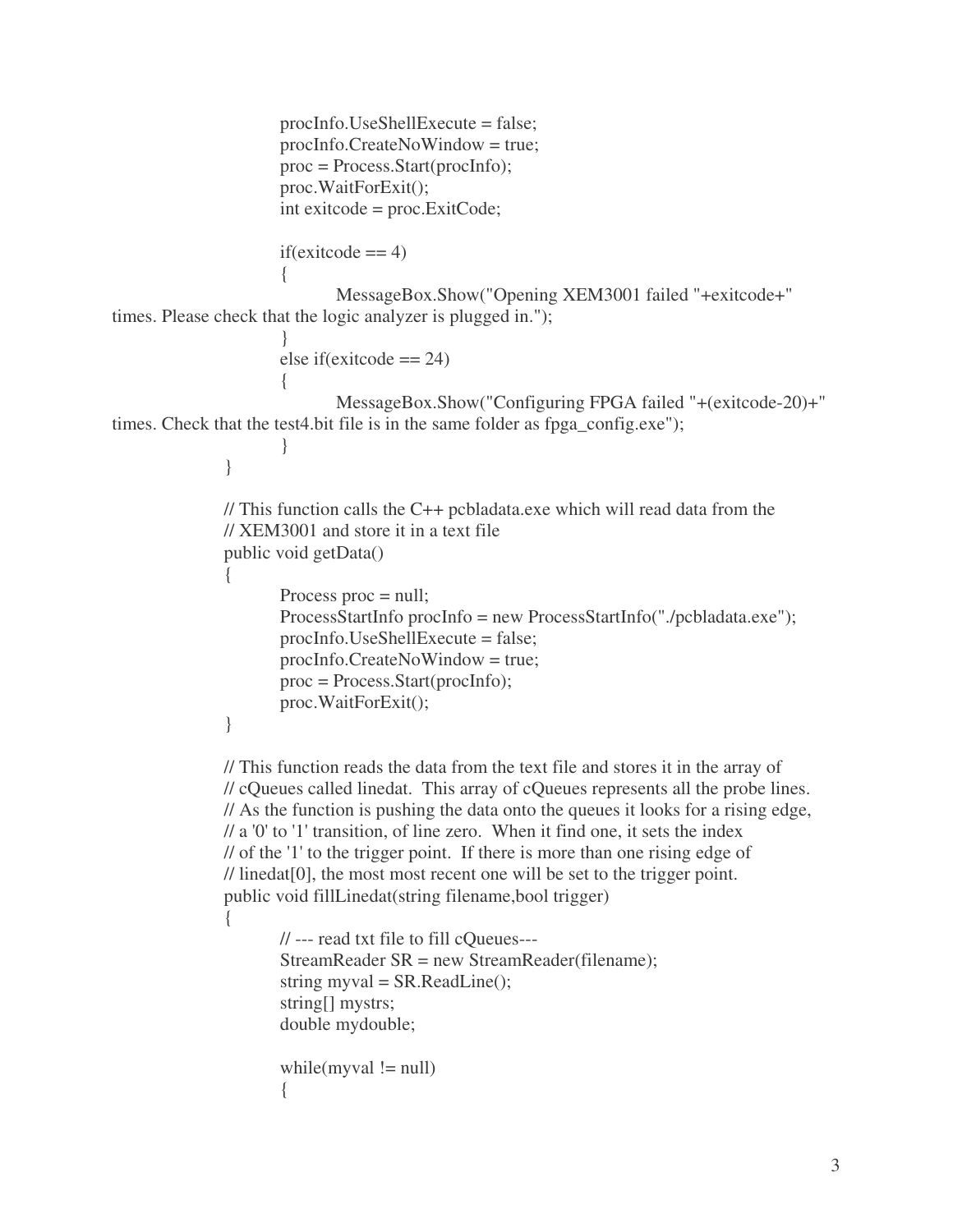```
mystrs = myval.Split('');for(int i = 0;i < mystrs. Length;i++)
                              \{mydouble = Convert.ToDouble(mystrs[i]);
                                     linear[i].Push(mydouble + (i*2));// finds rising edge(0 to 1 transition) of line zero
                                     if(i = 0 & 8 & 0 trigger)
                                      {
                                             if(linedat[0].qArray[linear[0].qBackMinus(1)] ==1 && linedat[0].qArray[linedat[0].qBackMinus(2)] == 0)
                                             {
                                                     linedat[0].qTriggerPoint = linedat[0].qBack;
                                             }
                                      }
                              }
                              myval = SR.ReadLine();
                      }
                      SR.Close();
                      // --- end Read File to Fill cQueues ---
               }
              // This function writes all the linedat buffers to a text file. This function
              // was used for debugging but it can also be used for a "Save data" menu function.
              // It would required a few changes related to letting the user pick the file name
              // but other than that is ready to go.
              // A load data function could also be used created using the fillLinedat function
              // so the user could view old saved data.
              public void writeLinedat()
               {
                      // --- test toArray function ---
                      StreamWriter SW2 = new StreamWriter("./linedat.txt");
                      double [] myarra;
                      for(int i = 0; i < numlines; i + +){
                              myarra = linedat[i].ToArray();for(int j = 0;j<myarra.Length;j++)
                              {
                                     SW2.Write(myarra[j]);
                                     SW2.Write(" ");
                              }
                              SW2.WriteLine();
                       }
```
SW2.Close();

}

// --- end test toArray ---

```
4
```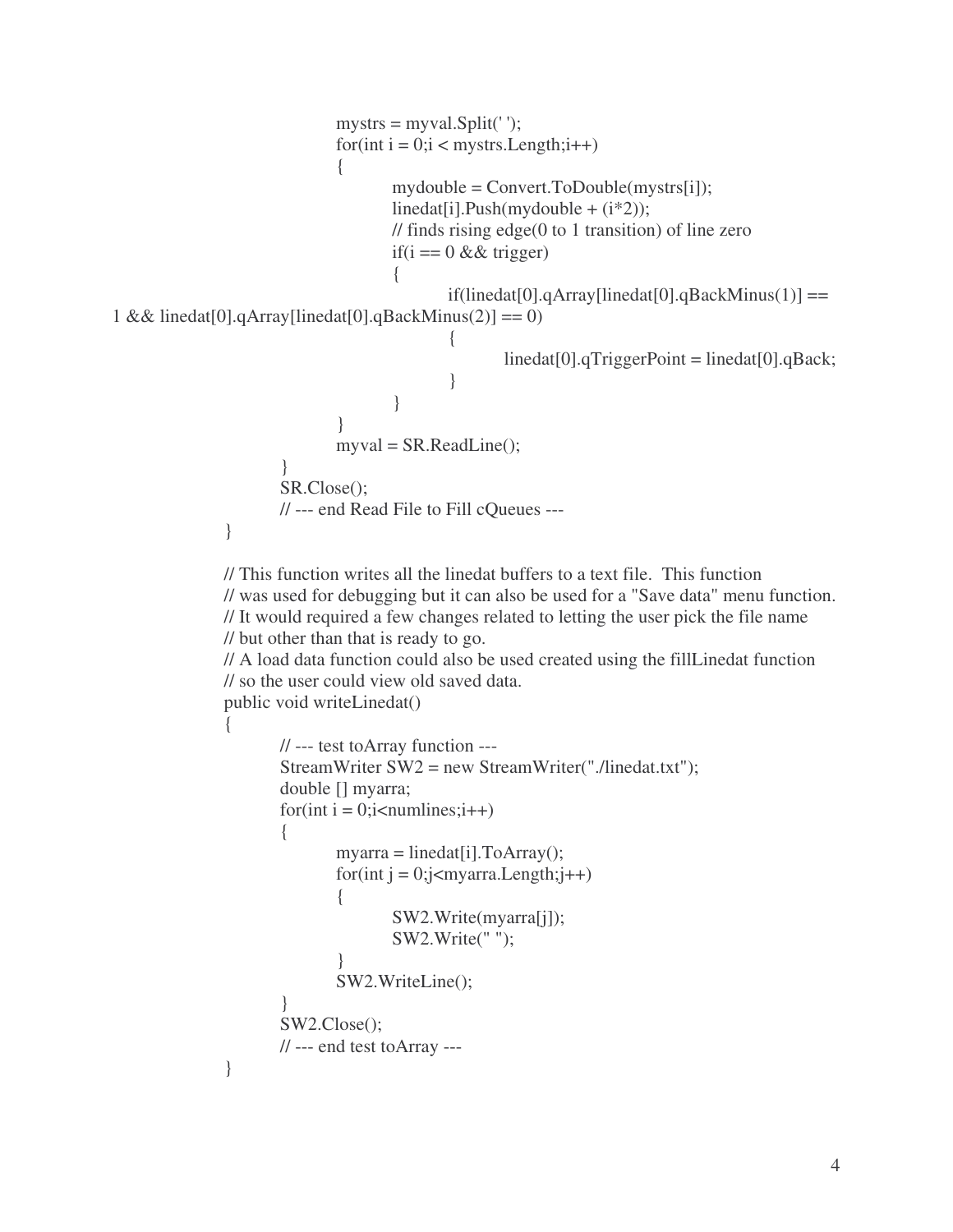```
// This function plots all the data in the linedat cQueues. I have overloaded
               // the function to provide better viewing capabilities.
               public void pcblaPlot(cQueue[] linedat)
               {
                      // --- Plotting ---
                      plotSurface.Clear();
                      // --- Grid Code ---
                      Grid mygrid = new Grid();
                      //mygrid.MajorGridPen = new Pen(Color.Chartreuse);
                      /* I took the following line out because NPlot creates a dotted gray line by
                       * default. This is what I wanted for the minor grid lines. If desired the
                       * line could be uncommented.
                       * mygrid.MinorGridPen = new Pen(Color.Blue);
                       * /
                      /* Note: It seems from trial and error that HorizontalGridType actually
                       * refers to the vertical grid on the actual plot. Likewise,
VerticalGridType
                       * refers to the horizontal grid on the plot. Thus HorizontalGridType is set
                       * to None.
                       */
                      mygrid.HorizontalGridType = Grid.GridType.None;
                      mygrid.VerticalGridType = Grid.GridType.Fine;
                      plotSurface.Add(mygrid);
                      // --- end Grid Code ---
                      for(int i = 0; i < numlines; i++)
                      {
                              lineplots[i] = new StepPlot();lineplots[i].OrdinateData = linedat[i].ToArray();lineplots[i].Pen = new Pen(linecolor[i], 1);plotSurface.Add(lineplots[i]);
                      }
                      // --- Axis Configure ---
                      // For now the x-axis will be configured by default by NPlot
                      // left yaxis1 configuration
                      LinearAxis ly1 = (LinearAxis)plotSurface.YAxis1;///ly1.WorldMin = 0.0f;
                      ly1.LargeTickStep = 1;
                      ly1.NumberOfSmallTicks = 2;
                      ly1.HideTickText = true;
                      ly1. WorldMax = 31.66;ly1. WorldMin = -1;LinearAxis \text{lx1} = \text{(LinearAxis)} \text{plotSurface}. \text{XAxis1};
```

```
lx1.HideTickText = true;
```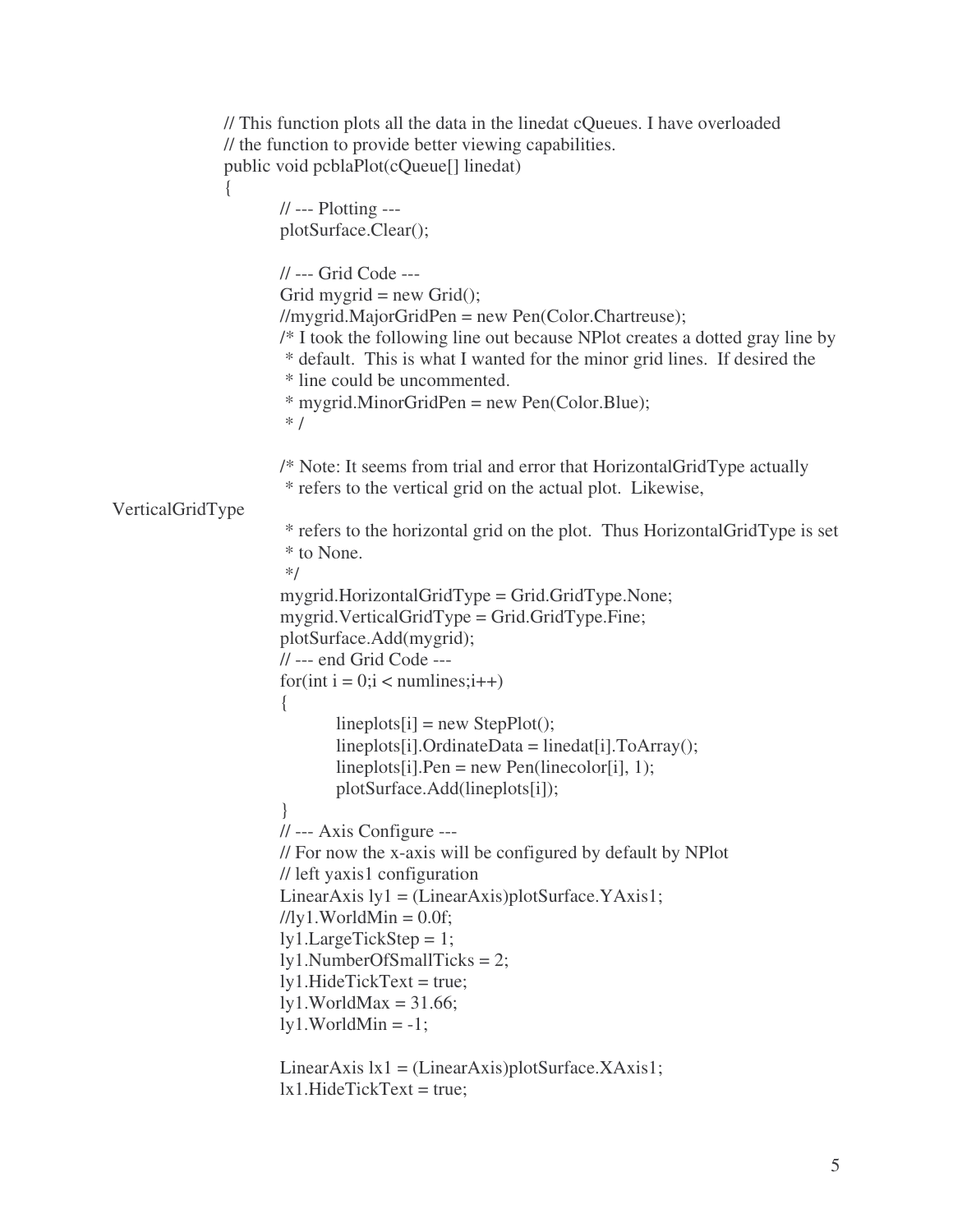```
// --- end Axis Configure ---
                      plotSurface.Refresh();
                      // --- end Plotting ---
               }
              // This overload centers the display around the trigger point that is passed as
              // a parameter.
              public void pcblaPlot(cQueue[] linedat, int trigPoint)
               {
                      // --- Plotting ---
                      plotSurface.Clear();
                      // --- Grid Code ---
                      Grid mygrid = new Grid(i);
                      //mygrid.MajorGridPen = new Pen(Color.Chartreuse);
                      /* I took the following line out because NPlot creates a dotted gray line by
                       * default. This is what I wanted for the minor grid lines. If desired the
                       * line could be uncommented.
                       * mygrid.MinorGridPen = new Pen(Color.Blue);
                       * /
                      /* Note: It seems from trial and error that HorizontalGridType actually
                       * refers to the vertical grid on the actual plot. Likewise,
VerticalGridType
                       * refers to the horizontal grid on the plot. Thus HorizontalGridType is set
                       * to None.
                       */
                      mygrid.HorizontalGridType = Grid.GridType.None;
                      mygrid.VerticalGridType = Grid.GridType.Fine;
                      plotSurface.Add(mygrid);
                      // --- end Grid Code ---
                      for(int i = 0; i < numlines; i++){
                              lineplots[i] = new StepPlot();lineplots[i].OrdinateData = linedat[i].ToArray(trigPoint);
                              lineplots[i].Pen = new Pen(linecolor[i], 1);plotSurface.Add(lineplots[i]);
                      }
                      // --- Axis Configure ---
                      // For now the x-axis will be configured by default by NPlot
                      // left yaxis1 configuration
                      LinearAxis ly1 = (LinearAxis)plotSurface.YAxis1;///ly1.WorldMin = 0.0f;
                      ly1.LargeTickStep = 1;
                      ly1.NumberOfSmallTicks = 2;
```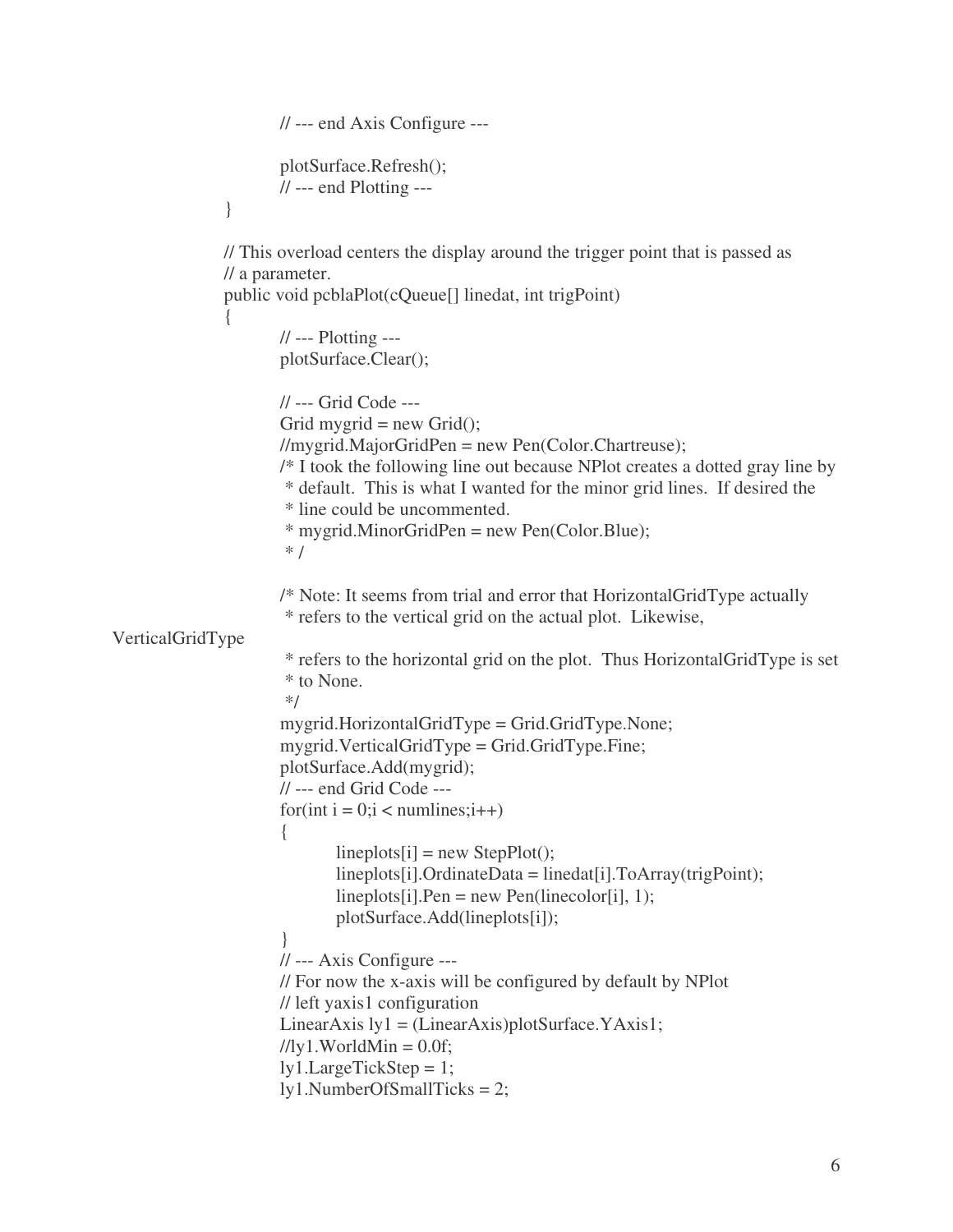```
ly1.HideTickText = true;
                      ly1. WorldMax = 31.66;ly1. WorldMin = -1;LinearAxis \vert x \vert = (LinearAxis)plotSurface.XAxis1;
                      lx1.HideTickText = true;// --- end Axis Configure ---
                      plotSurface.Refresh();
                      // --- end Plotting ---
               }
              // This overload of the function is used to provide the scrolling through linedat.
               public void pcblaPlot(cQueue[] linedat, int viewfront, bool dummyvariable)
               {
                      // --- Plotting ---
                      plotSurface.Clear();
                      // --- Grid Code ---
                      Grid mygrid = new Grid(i);
                      //mygrid.MajorGridPen = new Pen(Color.Chartreuse);
                      /* I took the following line out because NPlot creates a dotted gray line by
                       * default. This is what I wanted for the minor grid lines. If desired the
                       * line could be uncommented.
                       * mygrid.MinorGridPen = new Pen(Color.Blue);
                       * /
                      /* Note: It seems from trial and error that HorizontalGridType actually
                       * refers to the vertical grid on the actual plot. Likewise,
VerticalGridType
                       * refers to the horizontal grid on the plot. Thus HorizontalGridType is set
                       * to None.
                       */
                      mygrid.HorizontalGridType = Grid.GridType.None;
                      mygrid.VerticalGridType = Grid.GridType.Fine;
                      plotSurface.Add(mygrid);
                      // --- end Grid Code ---
                      for(int i = 0; i < numlines; i++){
                              lineplots[i] = new StepPlot();lineplots[i].OrdinateData = linedat[i].ToArray(viewfront,false);
                              lineplots[i].Pen = new Pen(linecolor[i], 1);plotSurface.Add(lineplots[i]);
                      }
                      // --- Axis Configure ---
                      // For now the x-axis will be configured by default by NPlot
```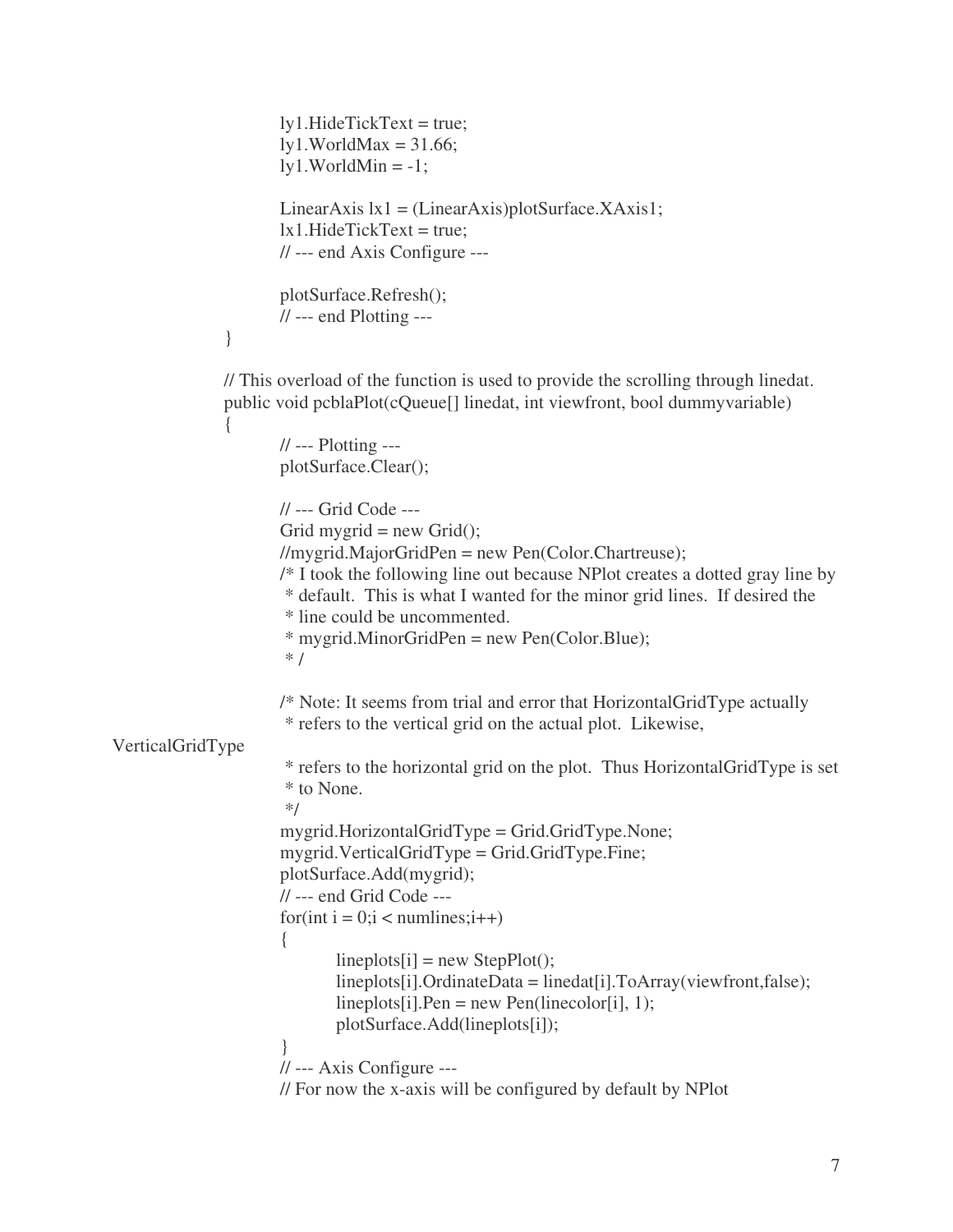```
// left yaxis1 configuration
                      LinearAxis ly1 = (LinearAxis)plotSurface. YAxis1;///ly1.WorldMin = 0.0f;
                      ly1.LargeTickStep = 1;
                      ly1.NumberOfSmallTicks = 2;
                      ly1.HideTickText = true;
                      ly1. WorldMax = 31.66;ly1. WorldMin = -1;LinearAxis |x_1| = (LinearAxis)plotSurface.XAxis1;
                      lx1.HideTickText = true;// --- end Axis Configure ---
                      plotSurface.Refresh();
                      // --- end Plotting ---
               }
              // This handles repositioning GUI elements when a resize event occurs.
              // This handler is attached to the window in the main function at the top
              // of the page. Note that every element must be accounted for when a resize
occurs
              // or else a button might end up in the plot or something of that nature.
              private void ResizeHandler(object sender, System.EventArgs e)
               {
                      plotSurface. Width = this. Width - 25;plotSurface. Height = this. Height - 110;b\text{Reload}.Top = this.Height - 50;
                      sbHistory.Top = this.Height - 104;sbHistory.Width = this.Width - 25;lqTriggerPoint.Top = this.Height-50;bRecenterTrigger.Top = this.Height - 50;
                      bRecenterTrigger.Left = this.Width - 330;
                      bRunTilTrig.Top = this.Height - 50;bRunTilTrig. Left = this. Width - 225;lStatus.Top = this.Height - 50;
                      lStatus.Left = this.Width - 110;
                      sbZoom.Top = this.Height - 50;}
              /// <summary>
              /// Clean up any resources being used. This function was added by VS .NET
              /// </summary>
              protected override void Dispose( bool disposing )
               {
                      if( disposing )
                      {
```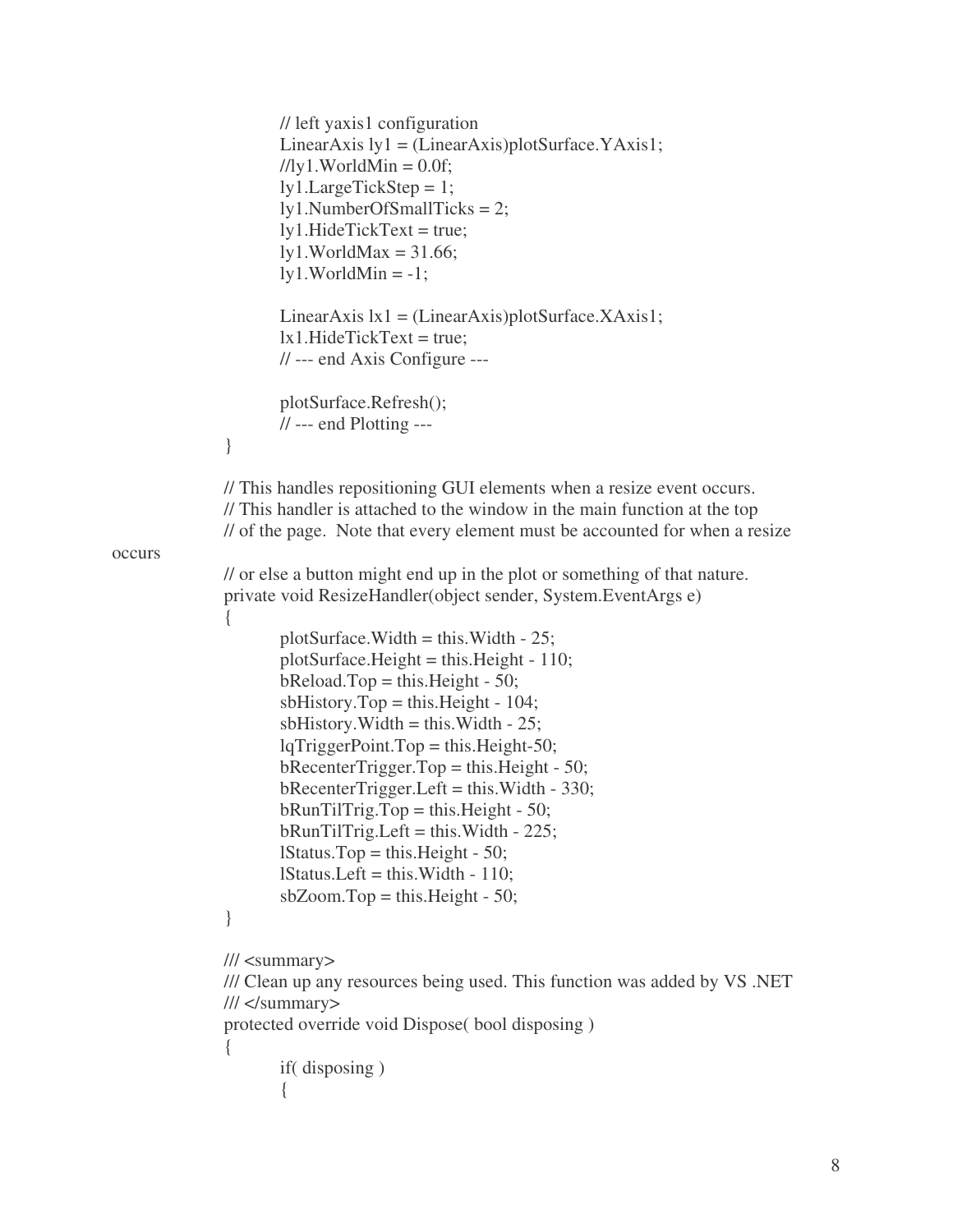```
if (components != null)
               {
                      components.Dispose();
               }
       }
       base.Dispose( disposing );
}
```
#region Windows Form Designer generated code /// <summary> /// Required method for Designer support - do not modify /// the contents of this method with the code editor. /// </summary> private void InitializeComponent() {

> this.mainMenu1 = new System.Windows.Forms.MainMenu(); this.menuItem1 = new System.Windows.Forms.MenuItem $($ ); this.menuItem4 = new System.Windows.Forms.MenuItem(); this.menuItem $5 = new System.Windows. Forms.Menultem();$ this.menuItem6 = new System.Windows.Forms.MenuItem(); this.menuItem7 = new System.Windows.Forms.MenuItem(); this.menuItem2 = new System.Windows.Forms.MenuItem $()$ ;  $this$ .menuItem3 = new System.Windows.Forms.MenuItem $();$ this.plotSurface = new NPlot.Windows.PlotSurface2D(); this.bReload = new System.Windows.Forms.Button(); this.sbHistory = new System.Windows.Forms.HScrollBar(); this.lStatus = new System.Windows.Forms.Label(); this.bRunTilTrig = new System.Windows.Forms.Button(); this.bRecenterTrigger = new System.Windows.Forms.Button(); this.lqTriggerPoint = new System.Windows.Forms.Label(); this.sbZoom = new System.Windows.Forms.HScrollBar(); this.SuspendLayout(); // // mainMenu1 //

this.mainMenu1.MenuItems.AddRange(new System.Windows.Forms.MenuItem[] {

this.menuItem1,

this.menuItem2,

this.menuItem3});

// // menuItem1 //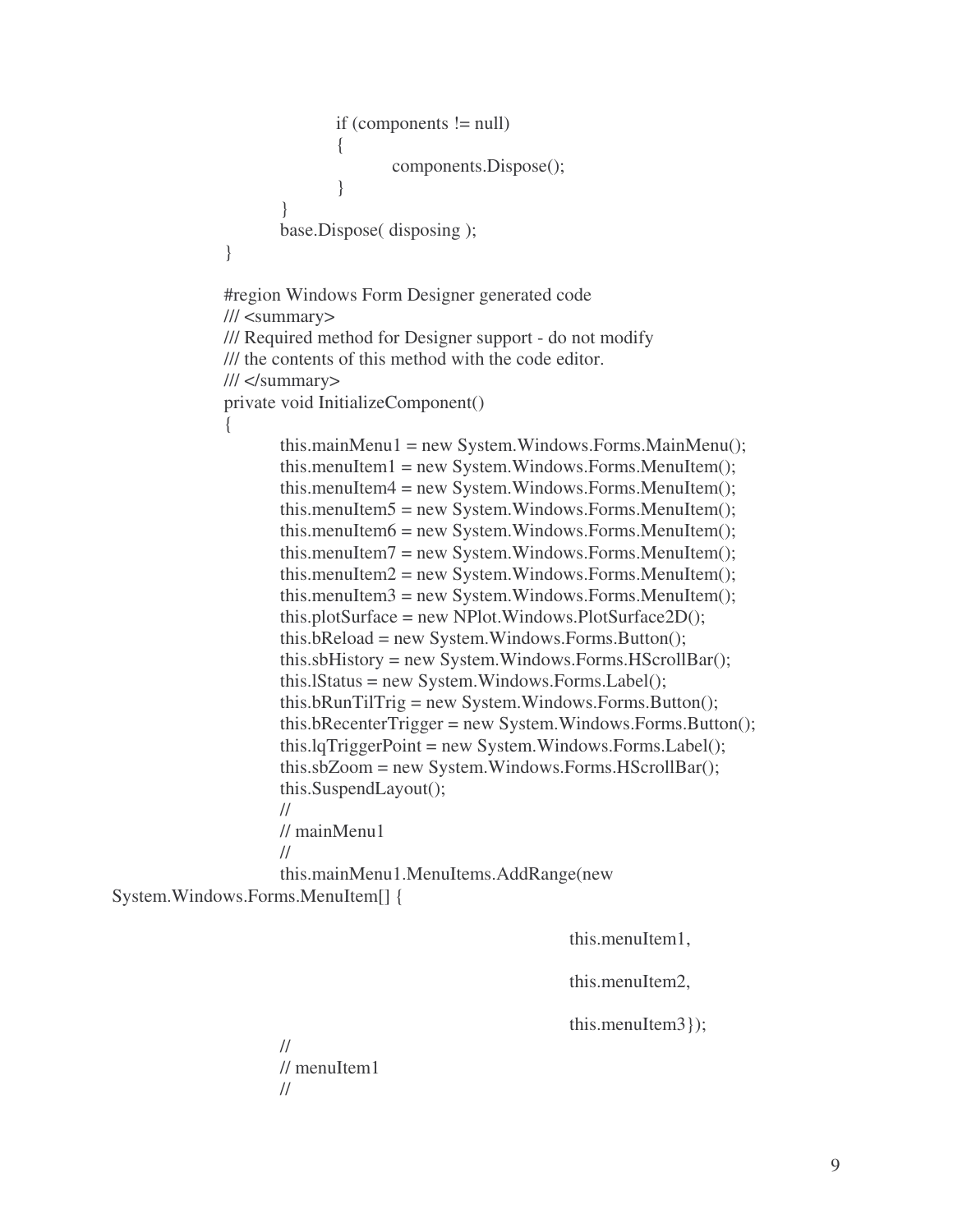# this.menuItem1.Index =  $0$ ; this.menuItem1.MenuItems.AddRange(new System.Windows.Forms.MenuItem[] {

```
this.menuItem4,
                                     this.menuItem5,
                                     this.menuItem6,
                                     this.menuItem7});
this.menuItem1.Text = "File";
//
// menuItem4
//
this.menuItem4.Index = 0;
this.menuItem4.Text = "New";
//
// menuItem5
//
this.menuItem5.Index = 1;
this.menuItem5.Text = "Open";
//
// menuItem6
//
this.menuItem6.Index = 2;
this.menuItem6.Shortcut = System.Windows.Forms.Shortcut.CtrlS;
this.menuItem6.Text = "Save";
//
// menuItem7
//
this.menuItem7.Index = 3;
this.menuItem7.Text = "Print";
//
// menuItem2
//
this.menuItem2.Index = 1;
this.menuItem2.Text = "Edit";
//
// menuItem3//
this.menuItem3.Index = 2;
this.menuItem3.Text = "View";
//
// plotSurface
//
```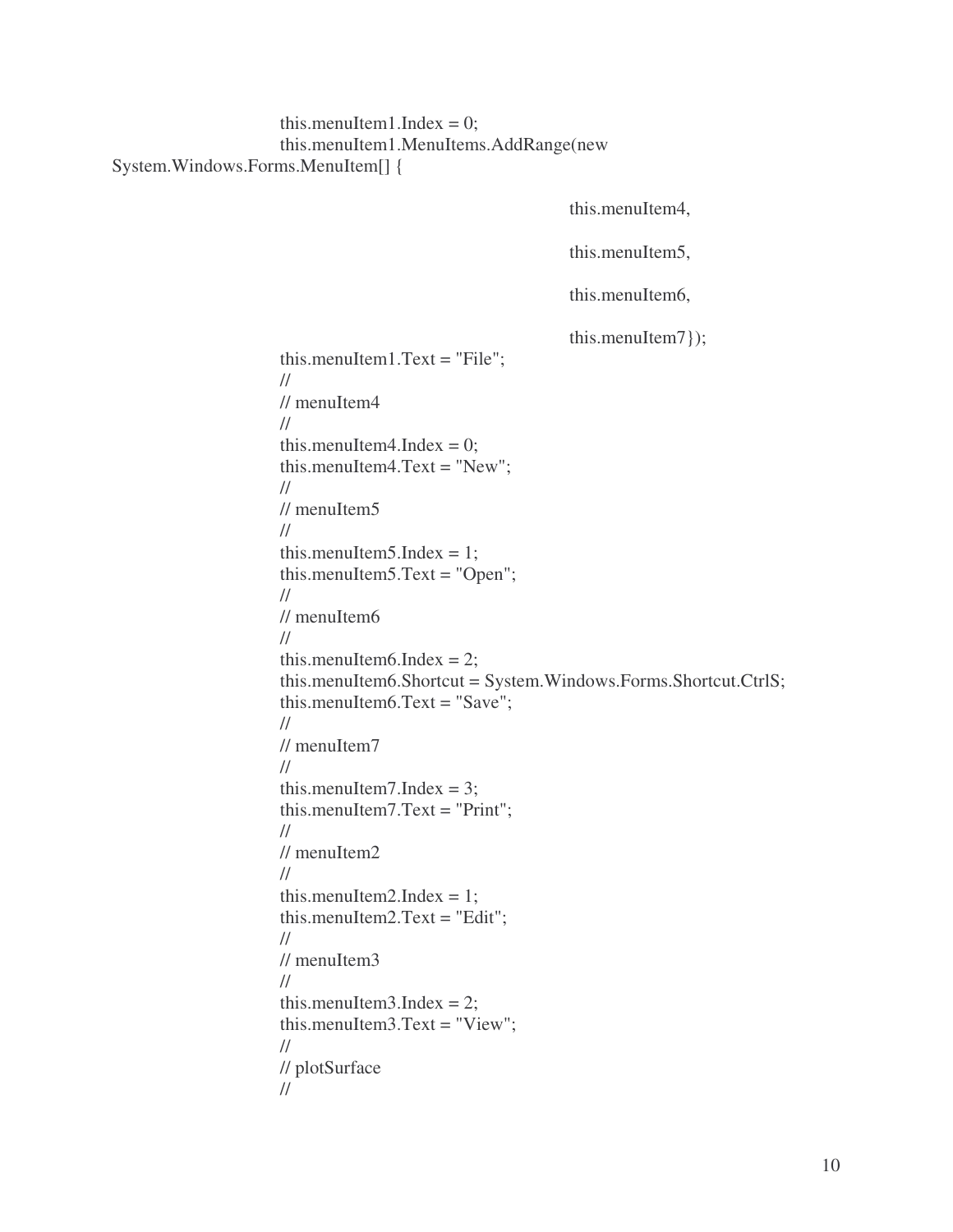```
this.plotSurface.AllowSelection = false;
                     this.plotSurface.AutoScaleAutoGeneratedAxes = false;
                     this.plotSurface.AutoScaleTitle = false;
                     this.plotSurface.BackColor =
System.Drawing.SystemColors.ControlLightLight;
                     this.plotSurface.Legend = null;
                     this.plotSurface.Location = new System.Drawing.Point(8, 8);
                     this.plotSurface.Name = "plotSurface";
                     this.plotSurface.Padding = 10;
                     this.plotSurface.RightMenu = null;
                     this.plotSurface.ShowCoordinates = false;
                     this.plotSurface.Size = new System.Drawing.Size(664, 328);
                     this.plotSurface.SmoothingMode =
System.Drawing.Drawing2D.SmoothingMode.None;
                     this.plotSurface.TabIndex = 0;
                     this.plotSurface.Title = "";
                     this.plotSurface.TitleFont = new System.Drawing.Font("Arial", 14F,
System.Drawing.FontStyle.Regular, System.Drawing.GraphicsUnit.Pixel);
                     this.plotSurface.XAxis1 = null;this.plotSurface.XAxis2 = null;this.plotSurface.YAxis1 = null;
                     this.plotSurface.YAxis2 = null;
                     //
                     // bReload
                     //
                     this.bReload.Location = new System.Drawing.Point(8, 392);
                     this.bReload.Name = "bReload";
                     this.bReload.TabIndex = 3;
                     this.bReload.Text = "data.txt";
                     this.bReload.Click += new System.EventHandler(this.bReload_Click);
                     //
                     // sbHistory
                     //
                     this.sbHistory.Location = new System.Drawing.Point(8, 336);
                     this.sbHistory.Maximum = 10008;
                     this.sbHistory.Name = "sbHistory";
                     this.sbHistory.Size = new System.Drawing.Size(664, 16);
                     this.sbHistory.TabIndex = 10;
                     this.sbHistory.Scroll += newSystem.Windows.Forms.ScrollEventHandler(this.sbHistory_Scroll);
                     //
                     // lStatus
                     //
                     this.lStatus.Location = new System.Drawing.Point(576, 392);
                     this.lStatus.Name = "lStatus";
                     this.lStatus.Size = new System.Drawing.Size(88, 23);
```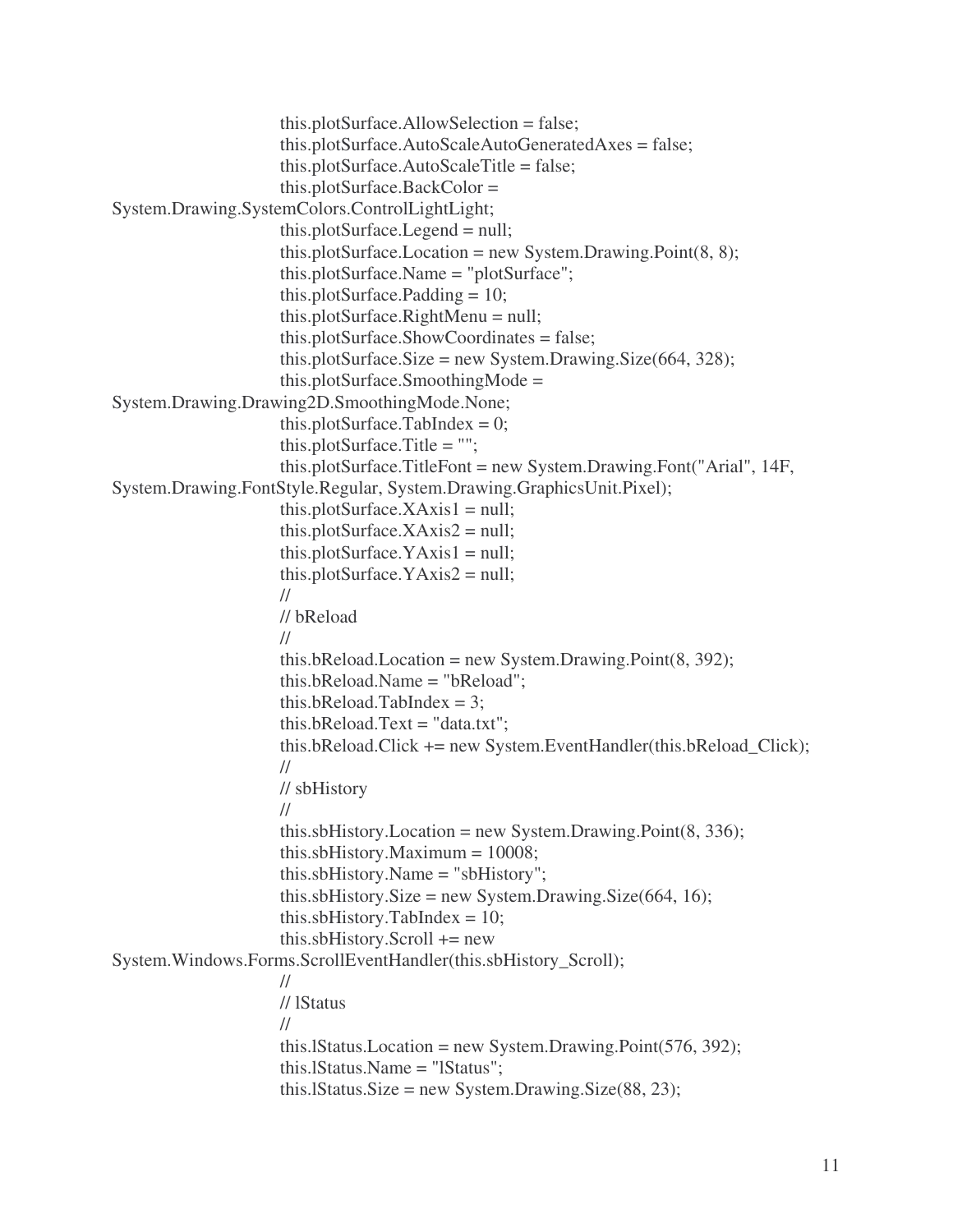```
this.IStatus.TabIndex = 13;
                     this.lStatus.Text = "Status: Idle";
                     this.lStatus.TextAlign = System.Drawing.ContentAlignment.MiddleRight;
                     //
                     // bRunTilTrig
                     //
                     this.bRunTilTrig.Location = new System.Drawing.Point(464, 392);
                     this.bRunTilTrig.Name = "bRunTilTrig";
                     this.bRunTilTrig.Size = new System.Drawing.Size(104, 23);
                     this.bRunTilTrig.TabIndex = 14;
                     this.bRunTilTrig.Text = "Run Until Trigger";
                     this.bRunTilTrig.Click += new
System.EventHandler(this.bRunTilTrig_Click);
                     //
                     // bRecenterTrigger
                     //
                     this.bRecenterTrigger.Location = new System.Drawing.Point(352, 392);
                     this.bRecenterTrigger.Name = "bRecenterTrigger";
                     this.bRecenterTrigger.Size = new System.Drawing.Size(104, 23);
                     this.bRecenterTrigger.TabIndex = 15;
                     this.bRecenterTrigger.Text = "Recenter Trigger";
                     this.bRecenterTrigger.Click += new
System.EventHandler(this.bRecenterTrigger_Click);
                     //
                     // lqTriggerPoint
                     //
                     this.lqTriggerPoint.Location = new System.Drawing.Point(88, 392);
                     this.lqTriggerPoint.Name = "lqTriggerPoint";
                     this.lqTriggerPoint.Size = new System.Drawing.Size(80, 24);
                     this.lqTriggerPoint.TabIndex = 11;
                     this.lqTriggerPoint.Text = "qTriggerPoint";
                     this.lqTriggerPoint.TextAlign =
System.Drawing.ContentAlignment.MiddleCenter;
                     //
                     // sbZoom
                     //
                     this.sbZoom.LargeChange = 50;
                     this.sbZoom.Location = new System.Drawing.Point(176, 392);
                     this.sbZoom.Maximum = 1000;
                     this.sbZoom.Minimum = 10:
                     this.sbZoom.Name = "sbZoom";
                     this.sbZoom.Size = new System.Drawing.Size(160, 16);
                     this.sbZoom.SmallChange = 10;
                     this.sbZoom.TabIndex = 16;
                     this.sbZoom.Value = 10;
```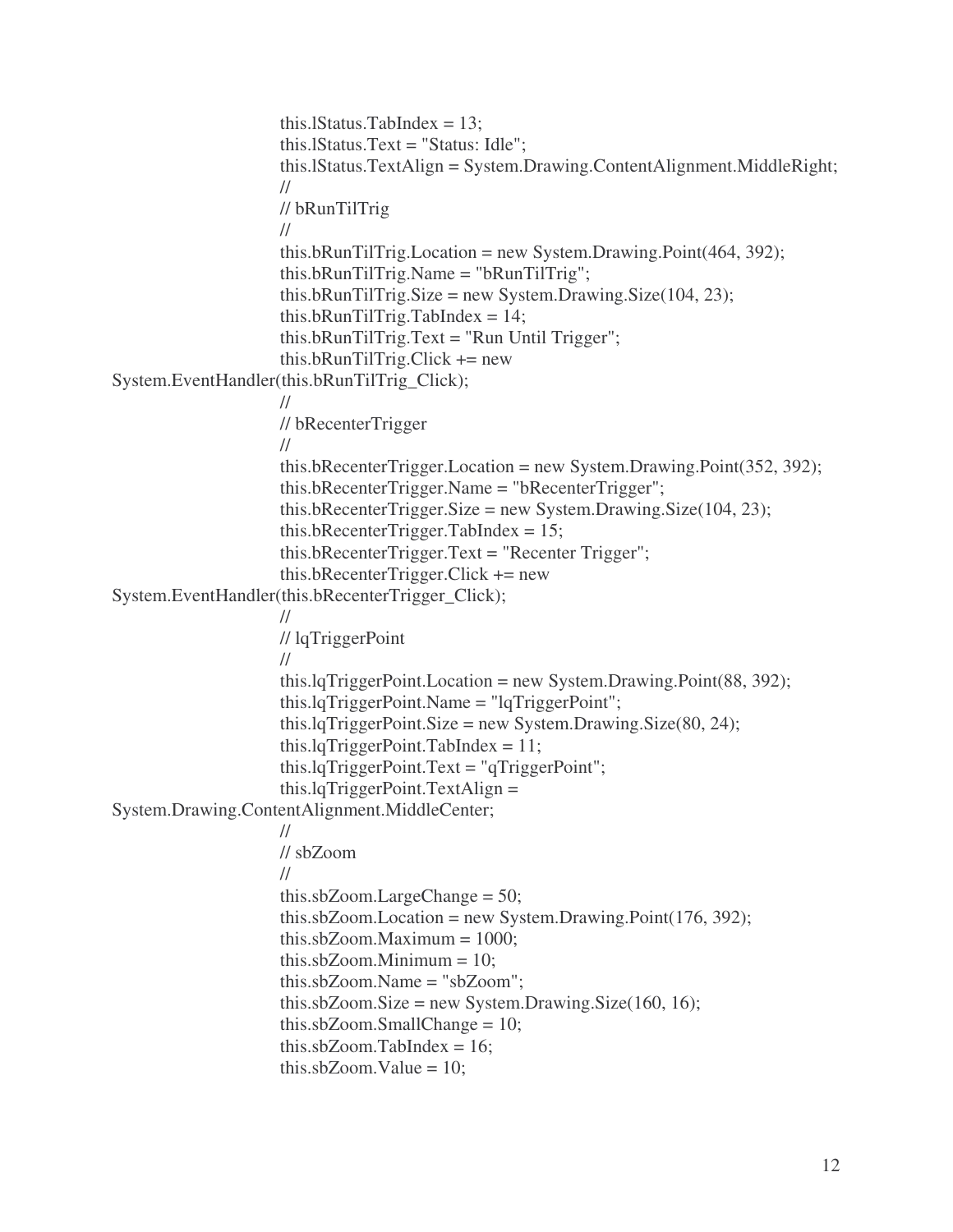```
this.sbZoom.Scroll += new
System.Windows.Forms.ScrollEventHandler(this.sbZoom_Scroll);
```

```
//
       // mainForm
       //
       this.AutoScaleBaseSize = new System.Drawing.Size(5, 13);
       this.ClientSize = new System.Drawing.Size(680, 417);
       this.Controls.Add(this.sbZoom);
       this.Controls.Add(this.bRecenterTrigger);
       this.Controls.Add(this.bRunTilTrig);
       this.Controls.Add(this.lStatus);
       this.Controls.Add(this.lqTriggerPoint);
       this.Controls.Add(this.sbHistory);
       this.Controls.Add(this.bReload);
       this.Controls.Add(this.plotSurface);
       this.Name = "mainForm";
       this.Text = "PC Based Logic Analyzer";
       this.ResumeLayout(false);
}
#endregion
/// <summary>
/// The main entry point for the application.
/// This function was added by VS .NET
/// </summary>
[STAThread]
static void Main()
{
       Application.Run(new mainForm());
}
// This function loads sample data into linedat when the button is pushed.
// A function similar to this could be used to load old saved data.
private void bReload_Click(object sender, System.EventArgs e)
{
       this.fillLinedat("./data 512 1 0.txt", true);
       lqTriggerPoint.Text = Convert.ToString(linedat[0].qTriggerPoint);
       this.pcblaPlot(linedat);
}
```
// This handles scrolling through the data private void sbHistory\_Scroll(object sender, System.Windows.Forms.ScrollEventArgs e)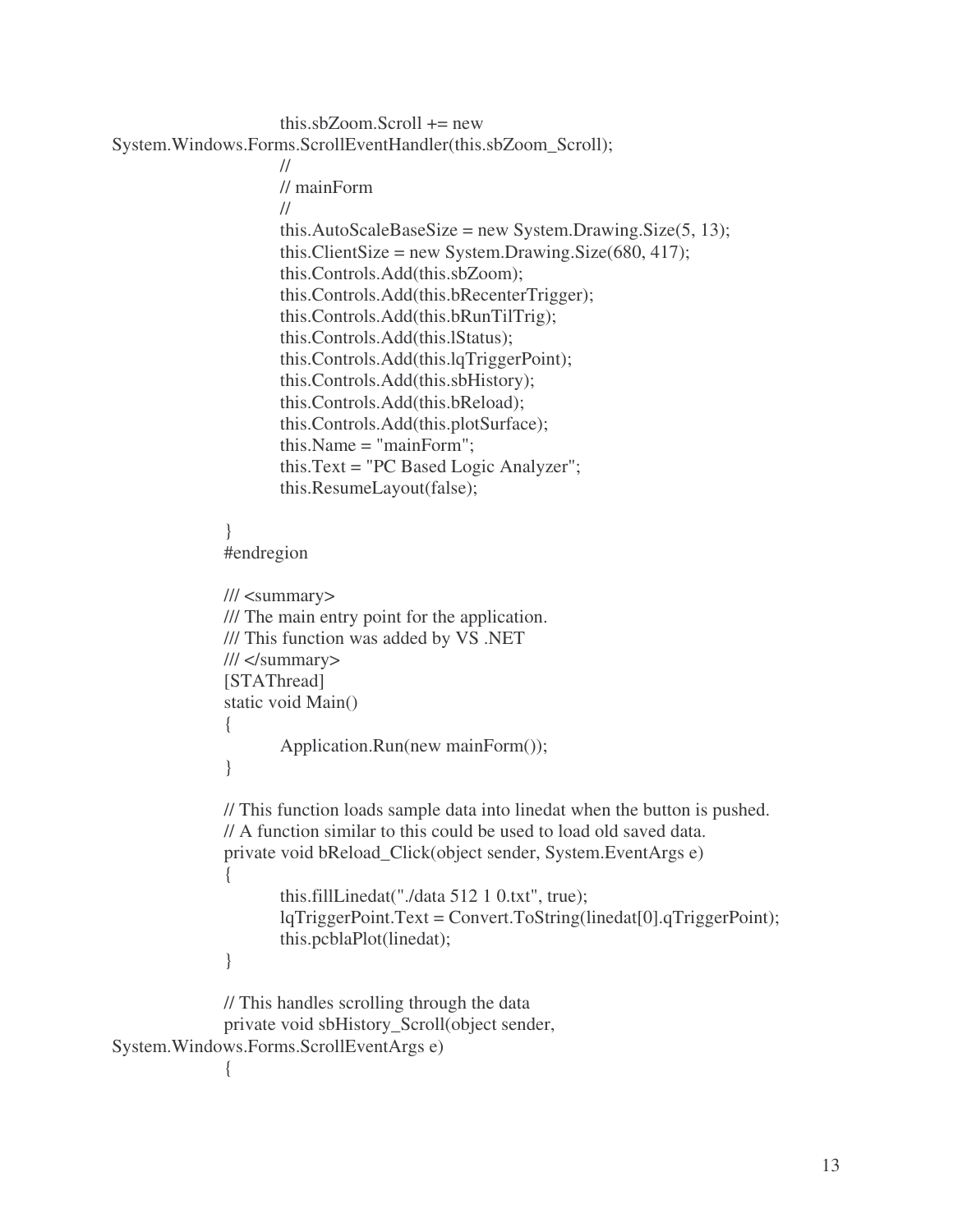```
linedat[0].qViewFront = e.NewValue;// (linedat[0].qCount -
linedat[0].qViewSize)/100;
                      this.pcblaPlot(linedat, linedat[0].qViewFront, false);
               }
               // This function trys 5 times to find a trigger in the data acquired from the
               // XEM3001. If it can't find it by then it reports that and displays the data it
               // does have. The limit of five was set because we weren't getting data in from
               // XEM3001. This limit could/should be removed, if actual data could be
obtained.
               private void bRunTilTrig_Click(object sender, System.EventArgs e)
               {
                      linear[0].qTriggerPoint = 0;lStatus.Text = "Seeking Trigger";
                      lStatus.Refresh(); // this must be refreshed or it won't be updated before
the
                                                            // rest of the function happens
because display update is
                                                             // given less priority.
                      bRunTilTrig.<br>Enabeled = false;bReload.Enabled = false;
                      int seekcnt = 0;
                      while(linedat[0].qTriggerPoint == 0)
                      {
                              if(seekcnt == 5){
                                     MessageBox.Show("Finding a trigger event failed
"+seekcnt+" times. Plotting acquired data.");
                                     break;
                              }
                              this.getData();
                              this.fillLinedat("./data.txt", true);
                              seekcnt++;
                      }
                      //this.getData();
                      //this.fillLinedat(false);
                      this.pcblaPlot(linedat,linedat[0].qTriggerPoint);
                      lStatus.Text = "Status: Idle";
                      bRunTilTrig.<br>Enabled = true;bReload.Enabled = true;
               }
               // This function recenters the trigger point in the display.
               private void bRecenterTrigger_Click(object sender, System.EventArgs e)
               {
```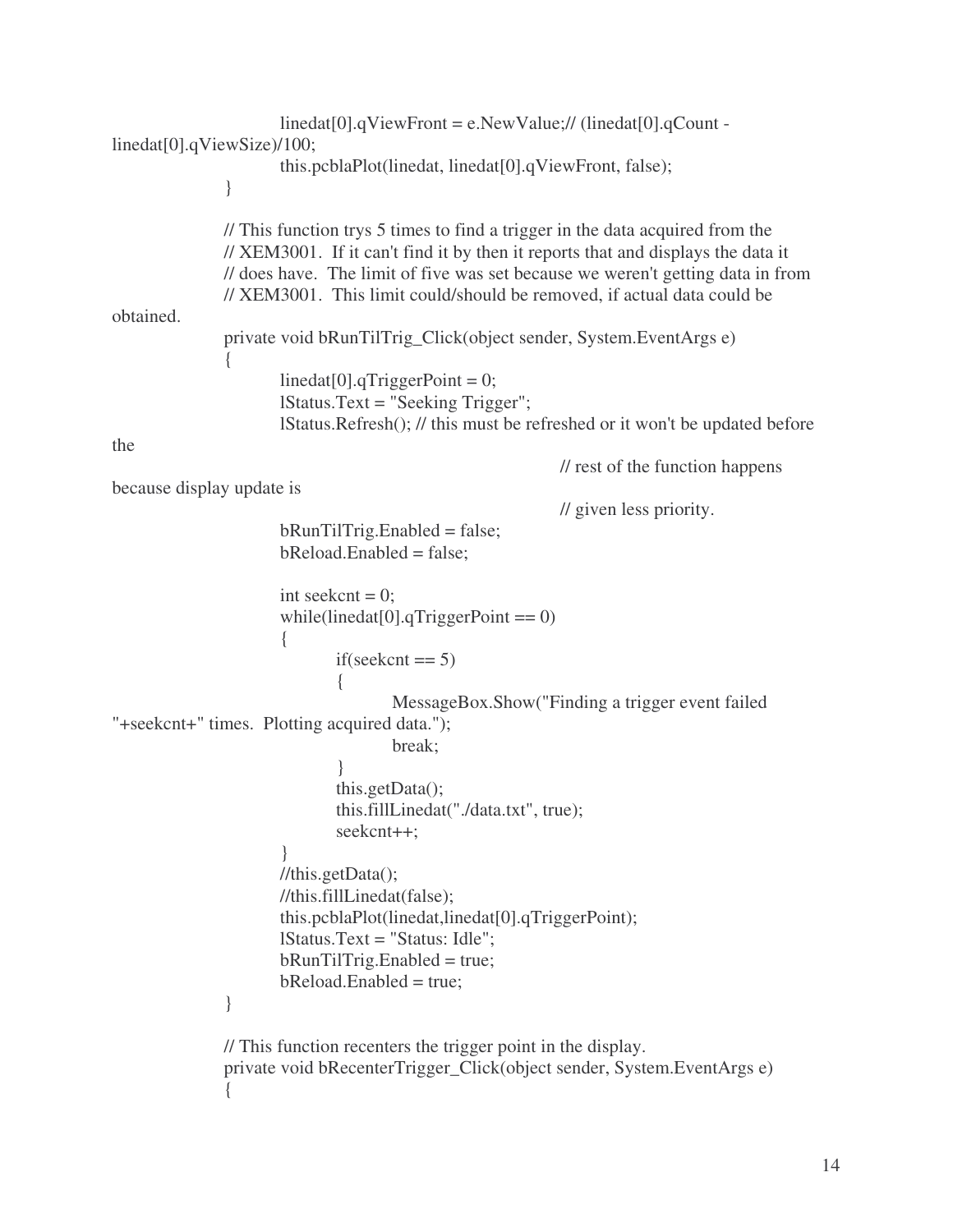```
lqTriggerPoint.Text = Convert.ToString(linedat[0].qTriggerPoint);
                      this.pcblaPlot(linedat,linedat[0].qTriggerPoint);
               }
              // This function is a scroll bar that handles the zoom level
              private void sbZoom_Scroll(object sender,
System.Windows.Forms.ScrollEventArgs e)
               \{linedat[0].qViewSize = e.NewValue;
                      this.pcblaPlot(linedat, linedat[0].qViewFront, false);
               }
       }
}
```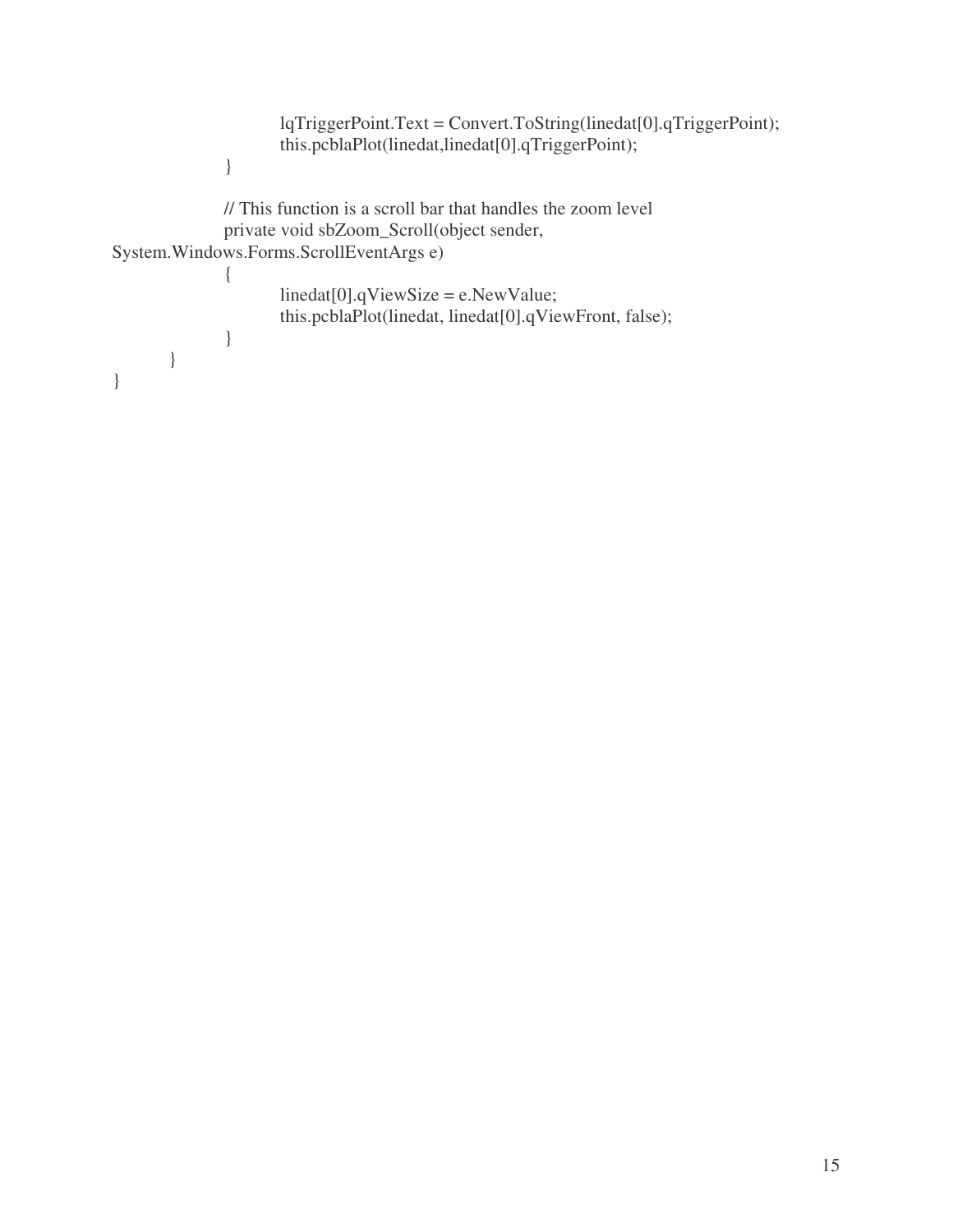#### **Appendix V: VHDL code**

-- Test4.vhd

--This is a test program for the Logic Analyzer. It attempts to --be able to transfer the full sixteen lines of data into the PC. --It also uses a state machine instead of a counter. --

--------------------------------------------------------------------------

--------------------------------------------------------------------------

library IEEE; use IEEE.std\_logic\_1164.all; use IEEE.std\_logic\_arith.all; use IEEE.std\_logic\_misc.all; use IEEE.std\_logic\_unsigned.all;

entity Test4 is

port (

| hi clk  | : in STD LOGIC;                       |
|---------|---------------------------------------|
| hi cs   | : in STD LOGIC;                       |
| hi rdwr | : in STD_LOGIC;                       |
| hi_busy | : out STD LOGIC;                      |
| hi_irq  | : out STD LOGIC;                      |
| hi_addr | : in STD_LOGIC_VECTOR(3 downto 0);    |
| hi data | : inout STD_LOGIC_VECTOR(7 downto 0); |
| led     | : out STD_LOGIC_VECTOR(7 downto 0);   |
| ybus    | : in STD_LOGIC_VECTOR(31 downto 0);   |
| xbus    | : out STD_LOGIC_VECTOR(31 downto 24); |
| button  | : in STD_LOGIC_VECTOR(3 downto 0);    |
| clk1    | : in STD LOGIC                        |
| );      |                                       |

end Test4;

architecture BEHV of Test4 is

type STATE\_TYPE is (S1, S2, S3, S4); attribute ENUM\_ENCODING: STRING; attribute ENUM\_ENCODING of STATE\_TYPE:type is "00 01 10 11"; signal CS, NS: STATE\_TYPE;

component okHostInterface port (

| hi clk  | $:$ in | std_logic;       |                   |
|---------|--------|------------------|-------------------|
| hi rdwr |        |                  | $:$ in std_logic; |
| hi cs   |        |                  | : in std_logic;   |
| hi_irq  |        | : out std_logic; |                   |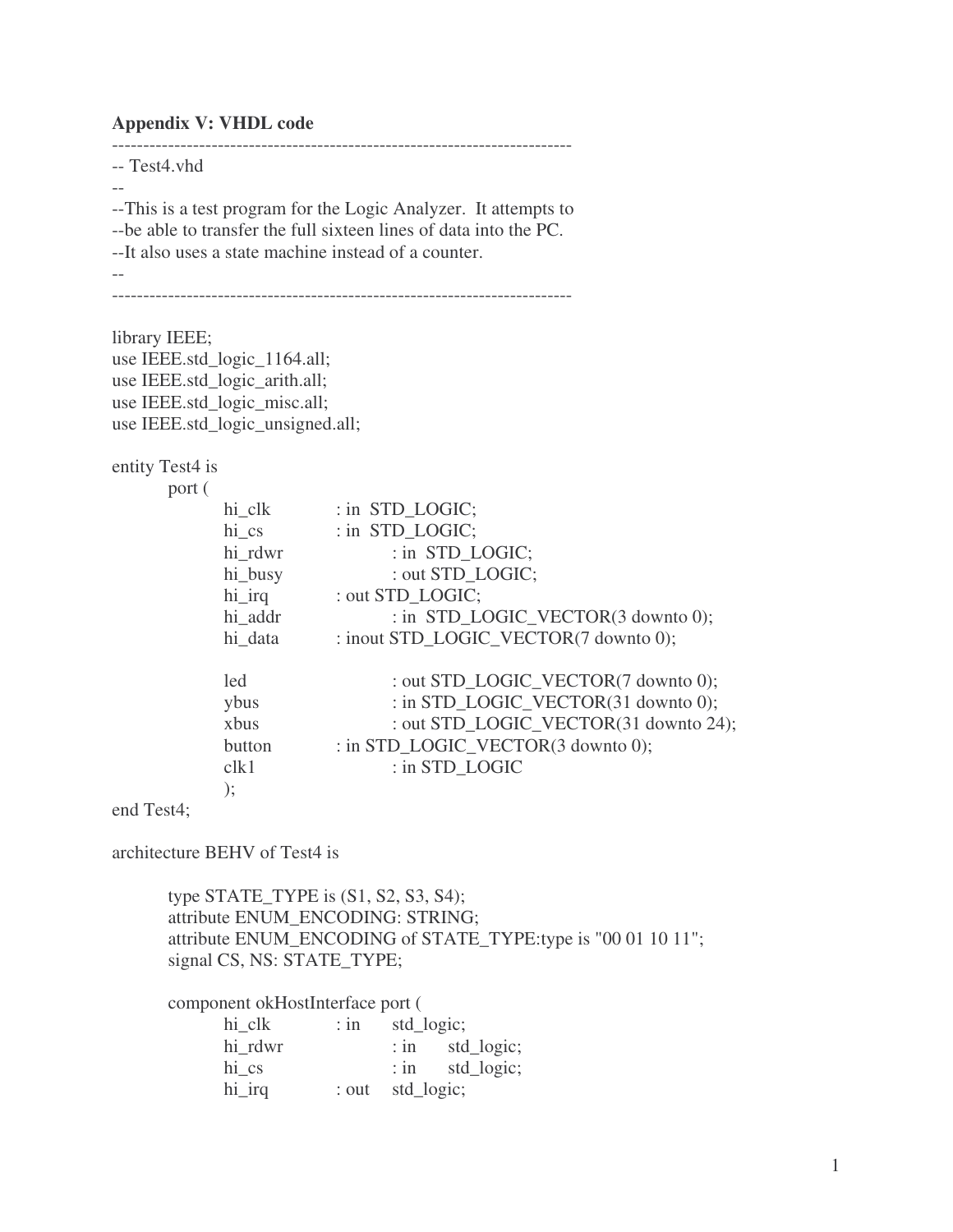```
hi_busy : out std_logic;
     hi_addr : in std_logic_vector(3 downto 0);
     hi_data : inout std_logic_vector(7 downto 0);
     ti clk : out std logic;
      ti_control : out std_logic_vector(12 downto 0);
     ti_data : inout std_logic_vector(7 downto 0));
end component;
component okWireIn port (
     ti_clk : in std_logic;
     ti_control : in std_logic_vector(12 downto 0);
     ti_data : in std_logic_vector(7 downto 0);
     ep_addr : in std_logic_vector(7 downto 0);
     ep_dataout : out std_logic_vector(7 downto 0));
end component;
component okWireOut port (
     ti_clk : in std_logic;
     ti_control : in std_logic_vector(12 downto 0);
     ti_data : out std_logic_vector(7 downto 0);
     ep_addr : in std_logic_vector(7 downto 0);
     ep_datain : in std_logic_vector(7 downto 0));
end component;
component okBufferedPipeOut port(
     ti_clk : in std_logic;
     ti_control : in std_logic_vector (12 downto 0);
     ti_data : out std_logic_vector (7 downto 0);
     ep_addr : in std_logic_vector (7 downto 0);
     ep_clk : in std_logic;
     ep_reset : in std_logic;
     ep_write : in std_logic;
     ep_datain : in std_logic_vector (7 downto 0);
     ep full : out std logic;
     ep_empty : out std_logic;
     ep_status : out std_logic_vector (3 downto 0));
end component;
signal ti_clk : STD_LOGIC;
signal ti_control : STD_LOGIC_VECTOR(12 downto 0);
```
signal ti\_data : STD\_LOGIC\_VECTOR(7 downto 0);

| signal ep00wire | : $STD\_LOGIC\_VECTOR(7 \text{ downto 0});$   |
|-----------------|-----------------------------------------------|
| signal ep01wire | : $STD\_LOGIC\_VECTOR(7 \text{ downto 0});$   |
| signal ep20wire | : $STD\_LOGIC\_VECTOR(7 \text{ down to } 0);$ |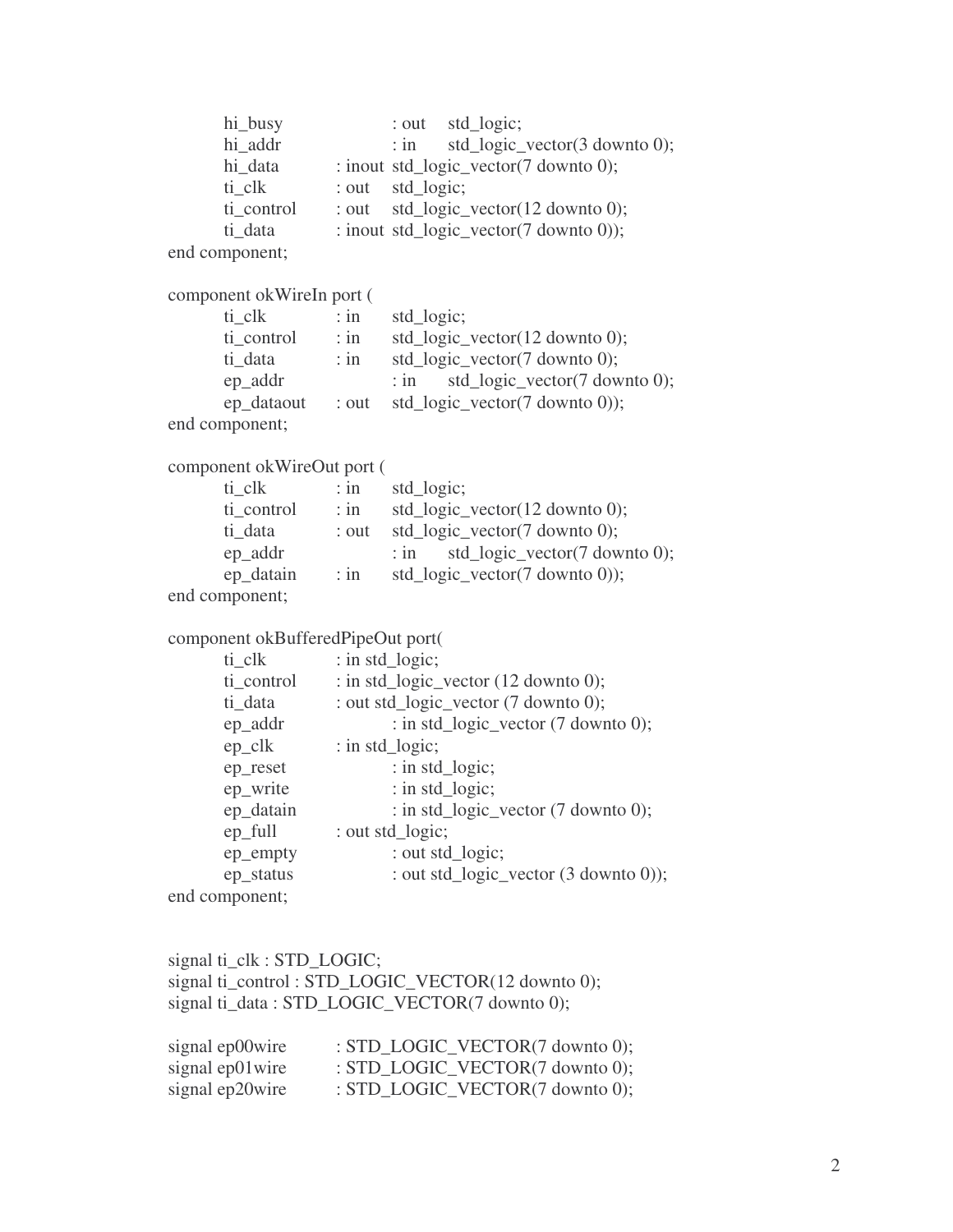| signal clk2                  | : STD LOGIC;                     |
|------------------------------|----------------------------------|
| signal reset                 | : STD LOGIC;                     |
| signal pipewrite             | : STD_LOGIC;                     |
| signal pipeData              | : STD_LOGIC_VECTOR(7 downto 0);  |
| signal pipefull : STD_LOGIC; |                                  |
| signal pipeEmpty             | : STD LOGIC;                     |
| signal pipeStatus            | : STD_LOGIC_VECTOR(3 downto 0);  |
| signal countr                | : STD_LOGIC_VECTOR(1 downto 0);  |
| signal pipebuffer            | : STD_LOGIC_VECTOR(31 downto 0); |
| signal testcount             | : STD_LOGIC_VECTOR(7 downto 0);  |

begin

-- Due to the fact that there is no High-Z there is no combinational

-- logic needed. Data is transfered via the pipe function.

 $clk2 \leq ti_clk$ ;-- makes clock for FIFO same as system clock

```
-- Writes data regarding the state of the FIFO to the wire for PC to read
ep20wire \leq ("0000" & pipeStatus (3 downto 0));
led \leq ("11" & not pipeStatus (3 downto 0) & pipefull & pipeEmpty);
-- Puts data from wire from PC into the reset value.
reset \leq not button (0) or not button (1) or not button (2) or not button (3);
```

```
pipewrite \leq = ep01wire (0);
xbus \leq testcount;
```
--The state machine sets it up so it reads all 16 lines into a buffer --then each state it writes one of the bytes into the FIFO buffer.

```
SYNC_PROC: process(clk1) begin
       if rising edge(clk1) then
              CS \leq NS;
              testcount \le = testcount + "1";
       end if;
```
end process;

```
COMB_PROC: process(CS) begin
       case CS is
              when S1 \equiv >pipebuffer <= not ybus; --reads in all data
                      pipeData \leq not ybus (7 downto 0);
                      NS \leq S2;
```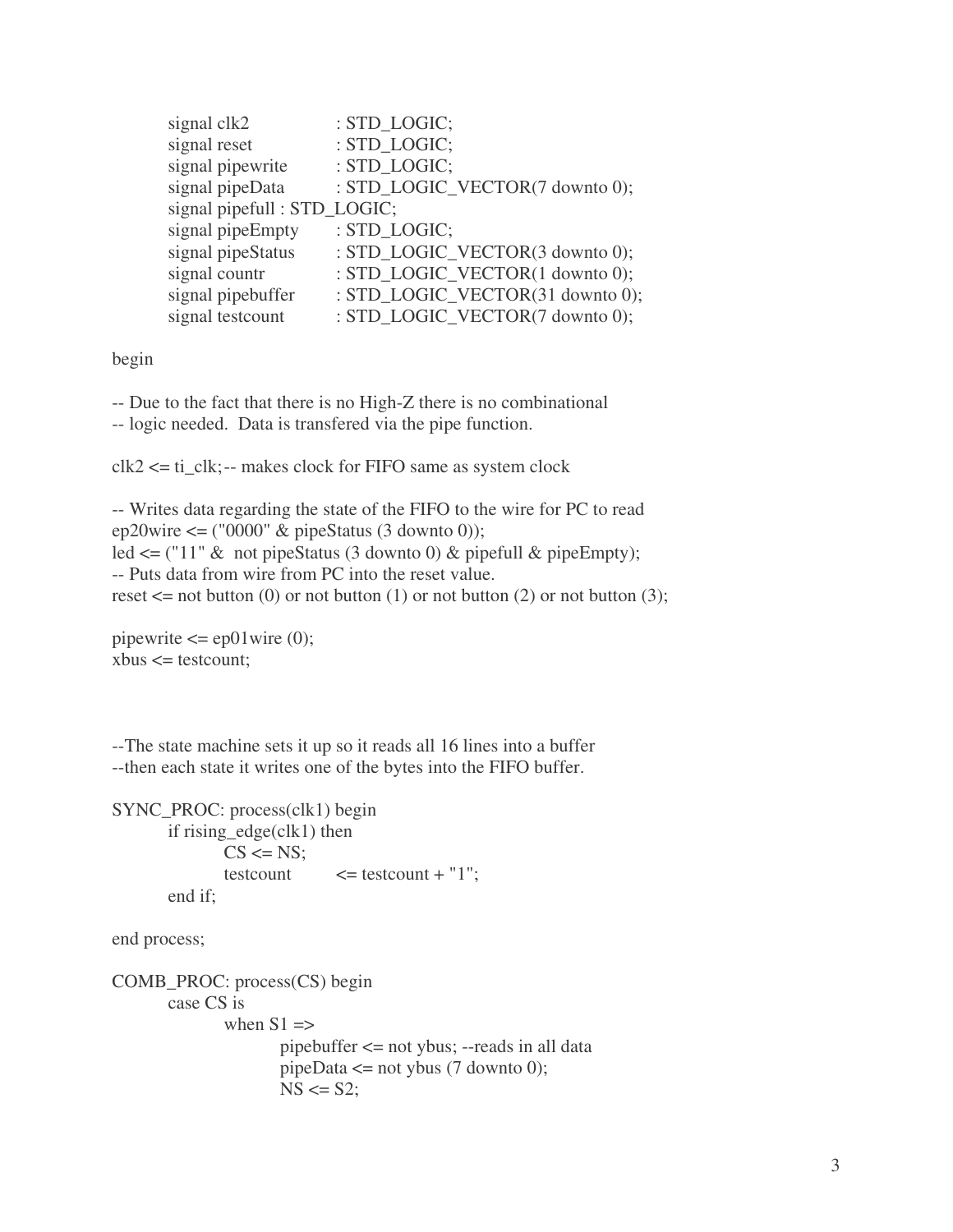```
when S2 \RightarrowpipeData <= pipebuffer (15 downto 8); --write second byte
                NS \leq S3;
        when S3 \RightarrowpipeData \leq pipebuffer (23 downto 16); --write thrid byte
                NS \leq S4;
        when S4 \RightarrowpipeData <= pipebuffer (31 downto 24); --write fourth byte
                NS \leq S1:
end case;
```
end process;

```
-- Instantiate the okHostInterface and connect endpoints to
-- the target interface.
okHI : okHostInterface port map (
                   hi_clk \Rightarrow hi_clk,
                   hi_rdwr \Rightarrow hi_rdwr,
                   hi_cs \Rightarrow hi_cs,
                   hi irq \Rightarrow hi irq,
                   hi_busy \Rightarrow hi_busy,
                   hi_addr \Rightarrow hi_addr,
                   hi data \Rightarrow hi data,
                   ti<sup>Clk</sup> =>ti<sup>Clk</sup>,
                   ti control \Rightarrow ti control,
                   ti_data => ti_data
         );
ep00 : okWireIn port map (
                   ti clk \Rightarrow ti clk, ti control \Rightarrow ti control, ti data \Rightarrow ti data,
                   ep\_addr \Rightarrow x''00", ep\_dataout \Rightarrow ep00wire);ep01 : okWireIn port map (
                   ti clk \Rightarrow ti clk, ti control \Rightarrow ti control, ti data \Rightarrow ti data,
                   ep\_addr \Rightarrow x''01", ep\_dataout \Rightarrow ep01wire);ep20 : okWireOut port map (
                   ti<sub>_clk</sub> => ti<sub>_clk</sub>, ti<sub>_control</sub> => ti<sub>_control</sub>, ti<sub>_data</sub> => ti<sub>_data</sub>,
                   ep_addr \Rightarrow x"20", ep_datain \Rightarrow ep20wire);
epA0 : okBufferedPipeout port map (
                   ti clk => ti clk, ti control => ti control, ti data => ti data,
                   ep\_addr \Rightarrow x''A0'', ep\_clk \Rightarrow clk2, ep\_reset \Rightarrow reset,
                   ep_write => pipewrite, ep_datain => pipeData, ep_full => pipefull,
                   ep\_empty \implies pipeEmpty, ep\_status \implies pipeStatus);
```
end BEHV;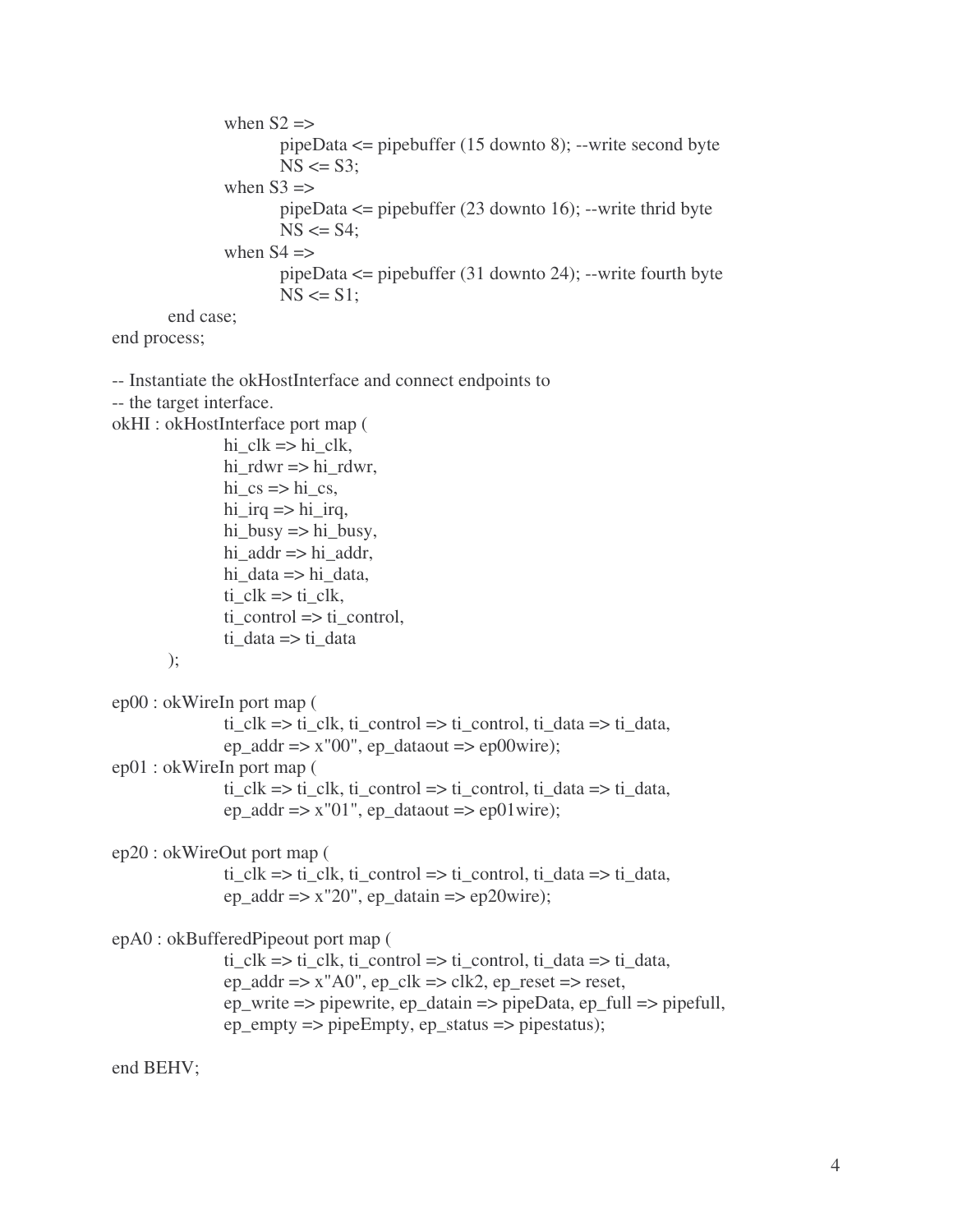#### **Appendix VI: Pin listing (.ucf listing)**

# - - - - - - - - - - - - - - - - - - - - - - - - - - - - - - - - - - - - - - - - - - - - - - - - - - - - - - - - - - - - - - - - - - - - # XEM3001 - Xilinx constraints file #<br># Pin mappings for the XEM3001. # - - - - - - - - - - - - - - - - - - - - - - - - - - - - - - - - - - - - - - - - - - - - - - - - - - - - - - - - - - - - - - - - - - - -

- - - - -

- - - - -

#------------------------------

# FrontPanel Host Interface pins # - - - - - - - - - - - - - - - - - - - - - - - - - - - - - - - NET "hi\_clk"  $LOC = "P79";$ NET "hi\_cs"  $LOC = "P57";$ NET "hi\_rdwr"  $LOC = "P58";$ NET "hi\_busy"  $LOC = "P81";$ NET "hi\_irq"  $LOC = "P85";$ NET "hi\_addr< $0$ >" LOC = "P64"; NET "hi\_addr< $1$ >" LOC = "P63"; NET "hi\_addr<2>"  $LOC = "P62";$ NET "hi\_addr<3>"  $LOC = "P61";$ NET "hi\_data< $0$ >" LOC = "P67"; NET "hi\_data<1>"  $LOC = "P68";$ NET "hi\_data<2>"  $LOC = "P72";$ NET "hi\_data<3>"  $LOC = "P74";$ NET "hi\_data< $4$ >" LOC = "P86"; NET "hi\_data<5>"  $LOC = "P87";$ NET "hi\_data<6>"  $LOC = "P90";$ NET "hi\_data<7>"  $LOC = "P92";$ #---------------# PLL Clock pins #---------------NET "clk1"  $LOC = "P80";$ # N E T " c l k 2 "  $LOC = "P77";$ # N E T " c l k 3 "  $LOC = "P76";$ #----------------# Port JP1 (zbus) #----------------# N E T " z c l k 1 "  $LOC = "P183";$ # N E T " z c l k 2 "  $LOC = "P181";$ # N E T " z b u s < 0 > "  $LOC = "P187";$ # N E T " z b u s < 1 > "  $LOC = "P185";$ # N E T " z b u s < 2 > "  $LOC = "P182";$ # N E T " z b u s < 3 > "  $LOC = "P178";$ # N E T " z b u s < 4 > "  $LOC = "P176";$ # N E T " z b u s < 5 > "  $LOC = "P175";$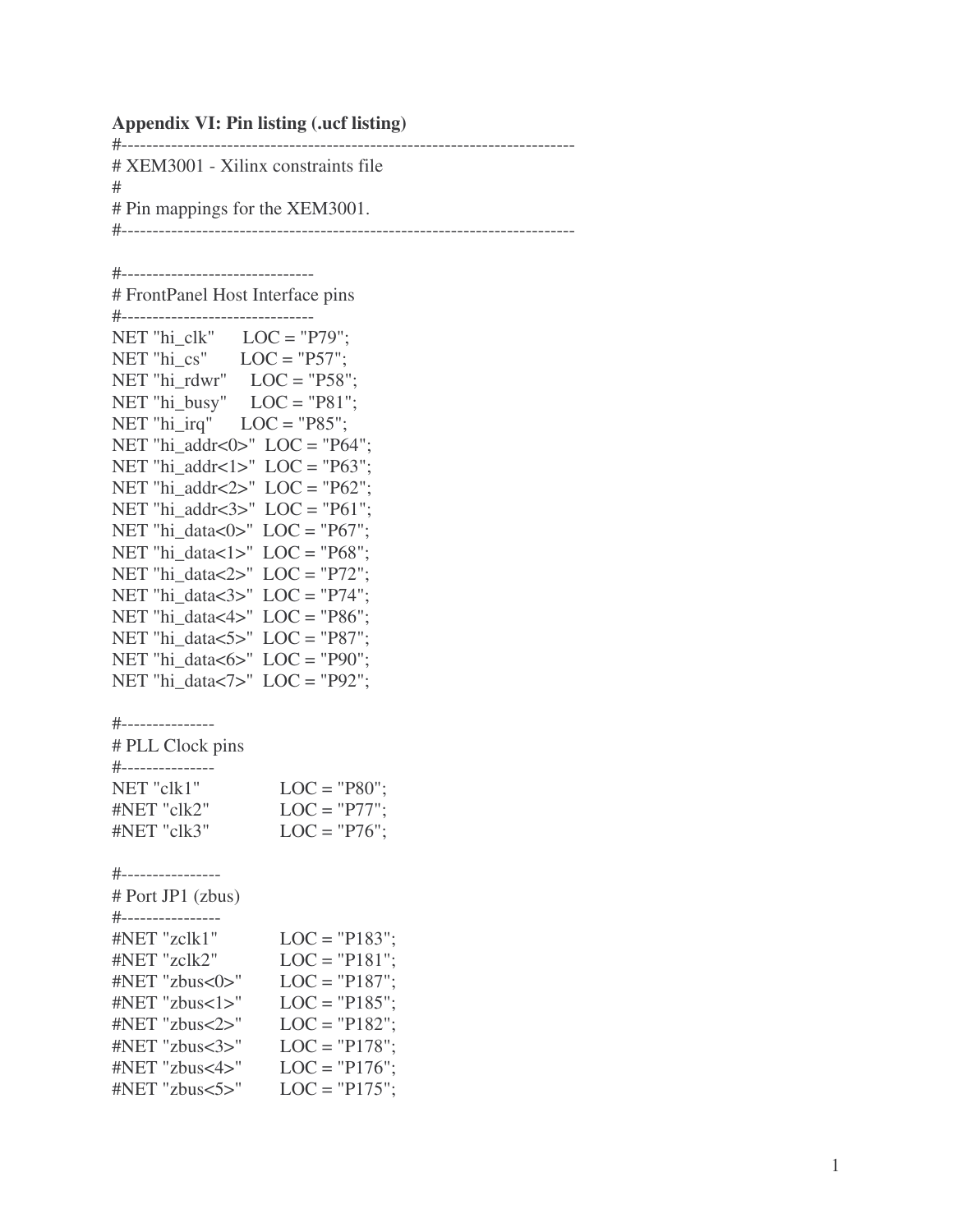| #NET "zbus<6>"                                                                                                                  | $LOC = "P172";$                                                        |
|---------------------------------------------------------------------------------------------------------------------------------|------------------------------------------------------------------------|
| #NET "zbus<7>"                                                                                                                  | $LOC = "P171";$                                                        |
| #NET "zbus<8>"                                                                                                                  | $LOC = "P169";$                                                        |
| #NET "zbus<9>"                                                                                                                  | $LOC = "P168";$                                                        |
| #NET "zbus<10>"                                                                                                                 | $LOC = "P167";$                                                        |
| #NET "zbus<11>"                                                                                                                 | $LOC = "P166";$                                                        |
| #NET "zbus<12>"                                                                                                                 | $LOC = "P165";$                                                        |
| #NET "zbus<13>"<br>#----------------<br># Port JP2 (ybus)<br>#---------------<br>#NET "yclk1"<br>NET "ybus<0>"<br>NET "ybus<1>" | $LOC = "P162";$<br>$LOC = "P184";$<br>$LOC = "P52";$<br>$LOC = "P51";$ |
| NET "ybus<2>"                                                                                                                   | $LOC = "P50";$                                                         |
| NET "ybus<3>"                                                                                                                   | $LOC = "P48";$                                                         |
| NET "ybus<4>"                                                                                                                   | $LOC = "P46";$                                                         |
| NET "ybus<5>"                                                                                                                   | $LOC = "P45";$                                                         |
| NET "ybus<6>"                                                                                                                   | $LOC = "P44";$                                                         |
| NET "ybus<7>"                                                                                                                   | $LOC = "P43";$                                                         |
| NET "ybus<8>"                                                                                                                   | $LOC = "P42";$                                                         |
| NET "ybus<9>"                                                                                                                   | $LOC = "P40";$                                                         |
| NET "ybus<10>"                                                                                                                  | $LOC = "P39";$                                                         |
| NET "ybus<11>"                                                                                                                  | $LOC = "P37";$                                                         |
| NET "ybus<12>"                                                                                                                  | $LOC = "P36";$                                                         |
| NET "ybus<13>"                                                                                                                  | $LOC = "P35";$                                                         |
| NET "ybus<14>"                                                                                                                  | $LOC = "P34";$                                                         |
| NET "ybus<15>"                                                                                                                  | $LOC = "P33";$                                                         |
| NET "ybus<16>"                                                                                                                  | $LOC = "P31";$                                                         |
| NET "ybus<17>"                                                                                                                  | $LOC = "P29";$                                                         |
| NET "ybus<18>"                                                                                                                  | $LOC = "P28";$                                                         |
| NET "ybus<19>"                                                                                                                  | $LOC = "P27";$                                                         |
| NET "ybus<20>"                                                                                                                  | $LOC = "P26";$                                                         |
| NET "ybus<21>"                                                                                                                  | $LOC = "P24";$                                                         |
| NET "ybus<22>"                                                                                                                  | $LOC = "P22";$                                                         |
| NET "ybus<23>"                                                                                                                  | $LOC = "P21";$                                                         |
| NET "ybus<24>"                                                                                                                  | $LOC = "P20";$                                                         |
| NET "ybus<25>"                                                                                                                  | $LOC = "P19";$                                                         |
| NET "ybus<26>"                                                                                                                  | $LOC = "P18";$                                                         |
| NET "ybus<27>"                                                                                                                  | $LOC = "P16";$                                                         |
| NET "ybus<28>"                                                                                                                  | $LOC = "P15";$                                                         |
| NET "ybus<29>"                                                                                                                  | $LOC = "P13";$                                                         |
| NET "ybus<30>"                                                                                                                  | $LOC = "P12";$                                                         |
| NET "ybus<31>"                                                                                                                  | $LOC = "P11";$                                                         |
| #NET "ybus<32>"                                                                                                                 | $LOC = "P10";$                                                         |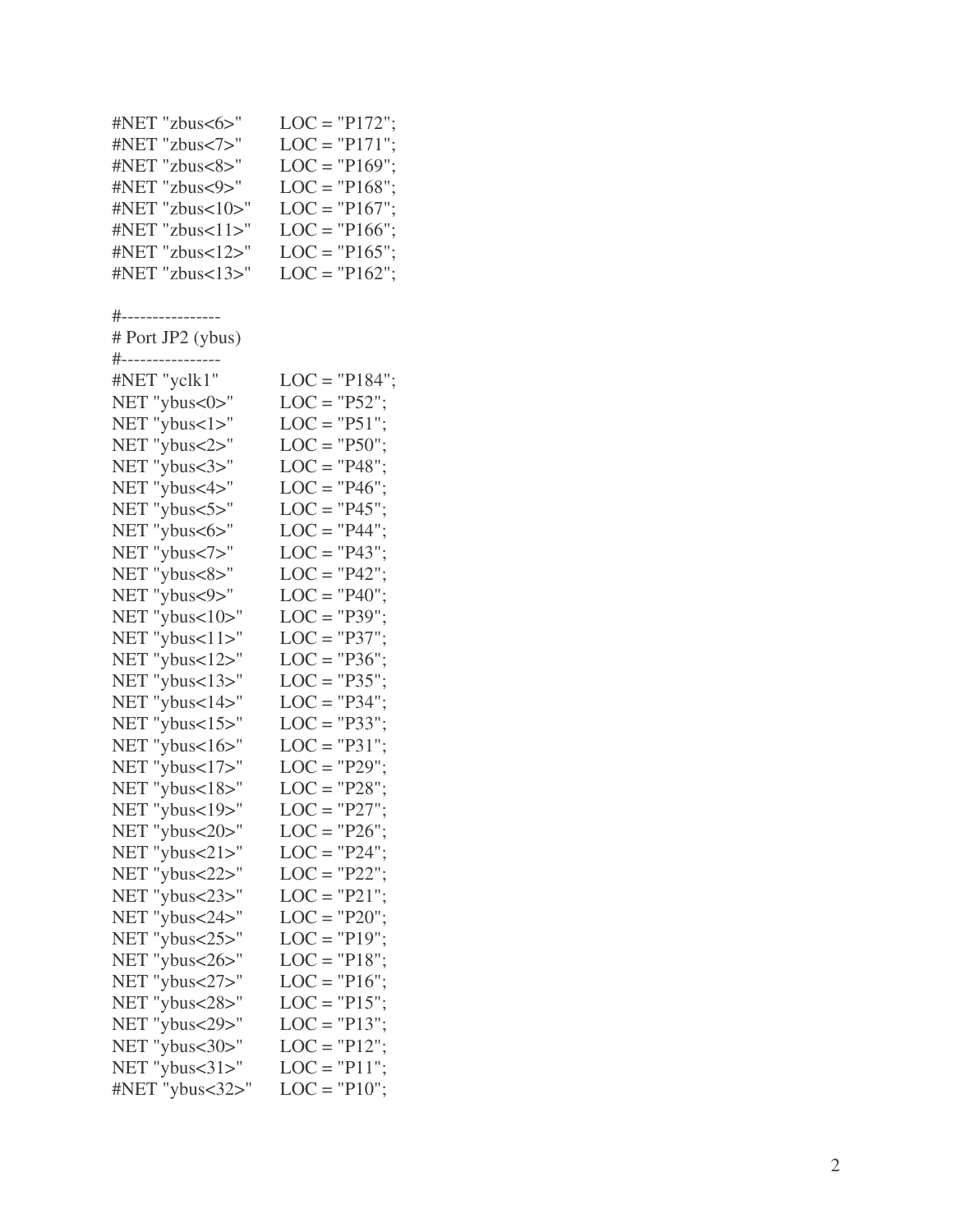| #NET "ybus<33>"                     | $LOC = "P9";$   |
|-------------------------------------|-----------------|
| #NET "ybus<34>"                     | $LOC = "P7";$   |
| #NET "ybus<35>"                     | $LOC = "P5";$   |
|                                     |                 |
| #-------------<br># Port JP3 (xbus) |                 |
| #--------------                     |                 |
| #NET "xclk1"                        | $LOC = "P180";$ |
| #NET "xbus<0>"                      | $LOC = "P156";$ |
| #NET "xbus<1>"                      | $LOC = "P155";$ |
| #NET "xbus<2>"                      | $LOC = "P154";$ |
| #NET "xbus<3>"                      | $LOC = "P152";$ |
| #NET "xbus<4>"                      | $LOC = "P150";$ |
| #NET "xbus<5>"                      | $LOC = "P149";$ |
| #NET "xbus<6>"                      | $LOC = "P148";$ |
| #NET "xbus<7>"                      | $LOC = "P147";$ |
| #NET "xbus<8>"                      | $LOC = "P146";$ |
| #NET "xbus<9>"                      | $LOC = "P144";$ |
| #NET "xbus<10>"                     | $LOC = "P143";$ |
| #NET "xbus<11>"                     | $LOC = "P141";$ |
| #NET "xbus<12>"                     | $LOC = "P140";$ |
| #NET "xbus<13>"                     | $LOC = "P139";$ |
| #NET "xbus<14>"                     | $LOC = "P138";$ |
| #NET "xbus<15>"                     | $LOC = "P137";$ |
| #NET "xbus<16>"                     | $LOC = "P135";$ |
| #NET "xbus<17>"                     | $LOC = "P133";$ |
| #NET "xbus<18>"                     | $LOC = "P132";$ |
| #NET "xbus<19>"                     | $LOC = "P131";$ |
| #NET "xbus<20>"                     | $LOC = "P130";$ |
| #NET "xbus<21>"                     | $LOC = "P128";$ |
| #NET "xbus<22>"                     | $LOC = "P126";$ |
| #NET "xbus<23>"                     | $LOC = "P125";$ |
| NET "xbus<24>"                      | $LOC = "P124";$ |
| NET "xbus<25>"                      | $LOC = "P123";$ |
| NET "xbus<26>"                      | $LOC = "P122";$ |
| NET "xbus<27>"                      | $LOC = "P120";$ |
| NET "xbus<28>"                      | $LOC = "P119";$ |
| NET "xbus<29>"                      | $LOC = "P117";$ |
| NET "xbus<30>"                      | $LOC = "P116";$ |
| NET "xbus<31>"                      | $LOC = "P115";$ |
| #NET "xbus<32>"                     | $LOC = "P114";$ |
| #NET "xbus<33>"                     | $LOC = "P113";$ |
| #NET "xbus<34>"                     | $LOC = "P111";$ |
| #NET "xbus<35>"                     | $LOC = "P109";$ |
|                                     |                 |

# - - - - - - - - - - - -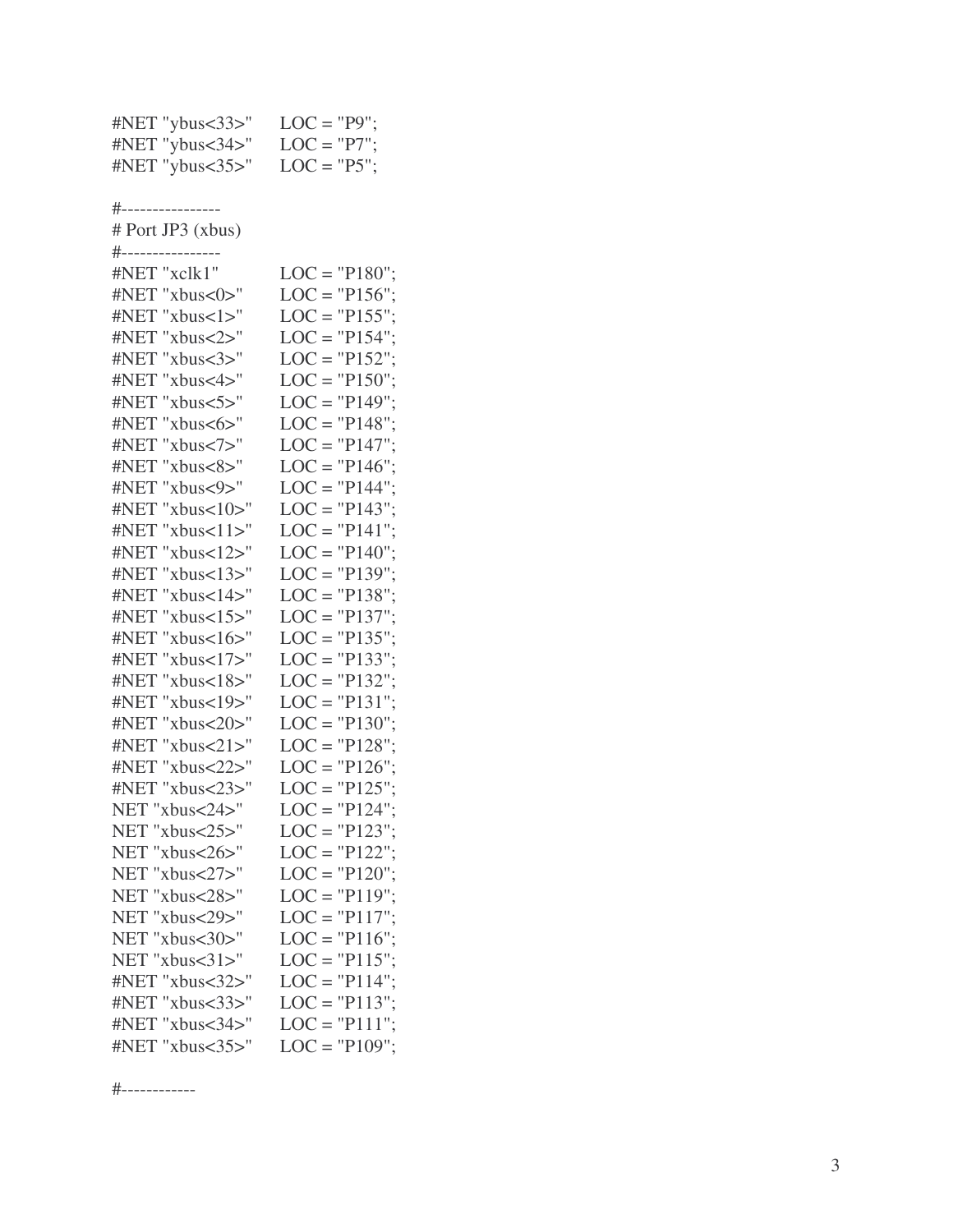# Peripherals

#------------ NET "led<0>" LOC = "P205"; NET "led<1>" LOC = "P204"; NET "led<2>" LOC = "P203"; NET "led<3>" LOC = "P200"; NET "led<4>" LOC = "P199"; NET "led<5>" LOC = "P198"; NET "led $<6>$ " LOC = "P197"; NET "led<7>" LOC = "P196";

NET "button<0>"  $LOC = "P194";$ NET "button $<1$ >" LOC = "P191"; NET "button<2>" LOC = "P190"; NET "button<3>"  $LOC = "P189";$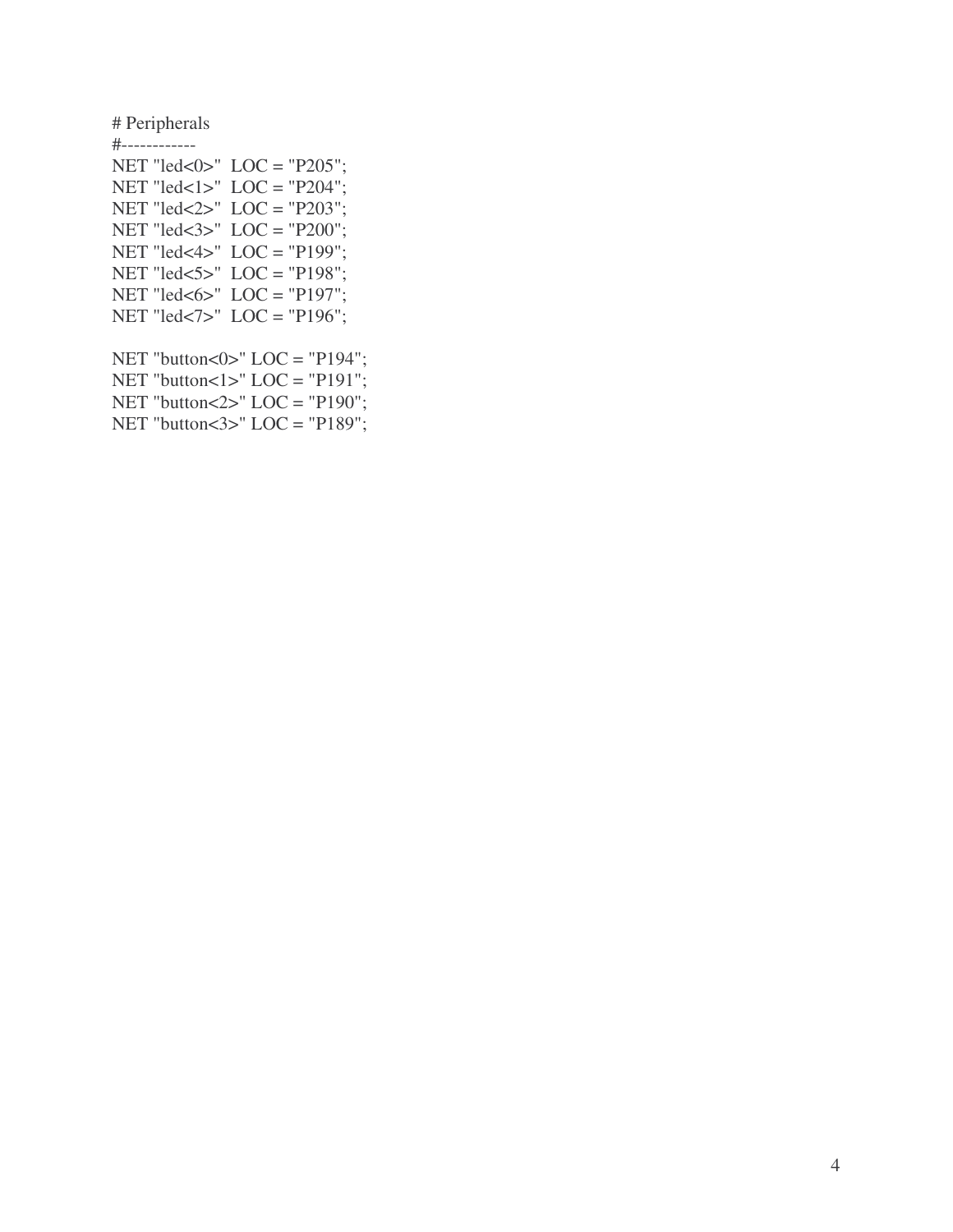# **Appendix VII: Original Functional Description**

# **PC Based Logic Analyzer**

# **Functional Description**

Advisors: Dr. James H. Irwin, Mr. José Sánchez Team Members: Jeffery Earleson, Jason Nielsen

October 28, 2004 EE 451 Bradley University Electrical and Computer Engineering Department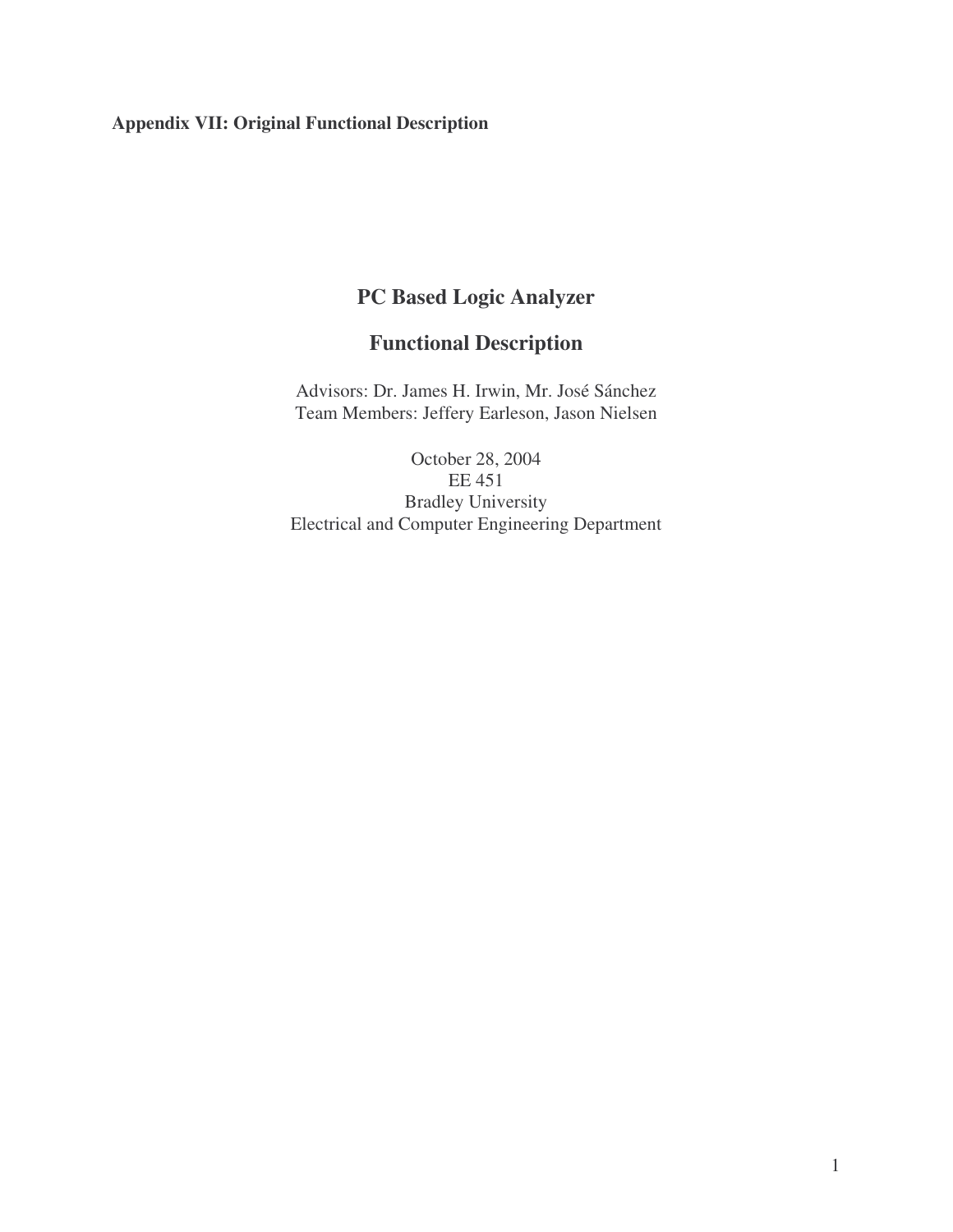## **Introduction:**

A logic analyzer is an instrument that displays digital signals. It functions much like an analog oscilloscope except it only displays four levels: low, high, tri-state and indeterminate; it also samples more lines. This project will create a PC based logic analyzer for use in Junior laboratory. It will have external conditioning hardware (known as a POD) connected to the PC. The PC will provide a Graphical User Interface (GUI), triggering, and signal display. This data flow is seen in Figure 1.



Figure 1: System Block Diagram

#### **Inputs:**

| Analog Signals | Signals on the POD's probes. These can be TTL or CMOS based. |
|----------------|--------------------------------------------------------------|
| PC Commands    | Commands entered using keyboard and mouse.                   |

#### **Outputs:**

| <b>Monitor Display</b> | Displays captured data, trigger signal, cursors and basic Windows functions<br>(print, save etc.) |
|------------------------|---------------------------------------------------------------------------------------------------|
|                        |                                                                                                   |
| Printer                | Prints the displayed waveform.                                                                    |
| Storage                | Saves waveform as an image                                                                        |

#### **System Description**

**POD:** This will accept analog signals on 8-16 data lines. The signals originate from TTL or CMOS based circuits. The POD will condition the signal to be transmitted to the PC via USB.

**PC:** The software will receive conditioned signals and display them in a user-friendly manner. It will provide several forms of triggering, cursors, zooming, etc. and standard window features.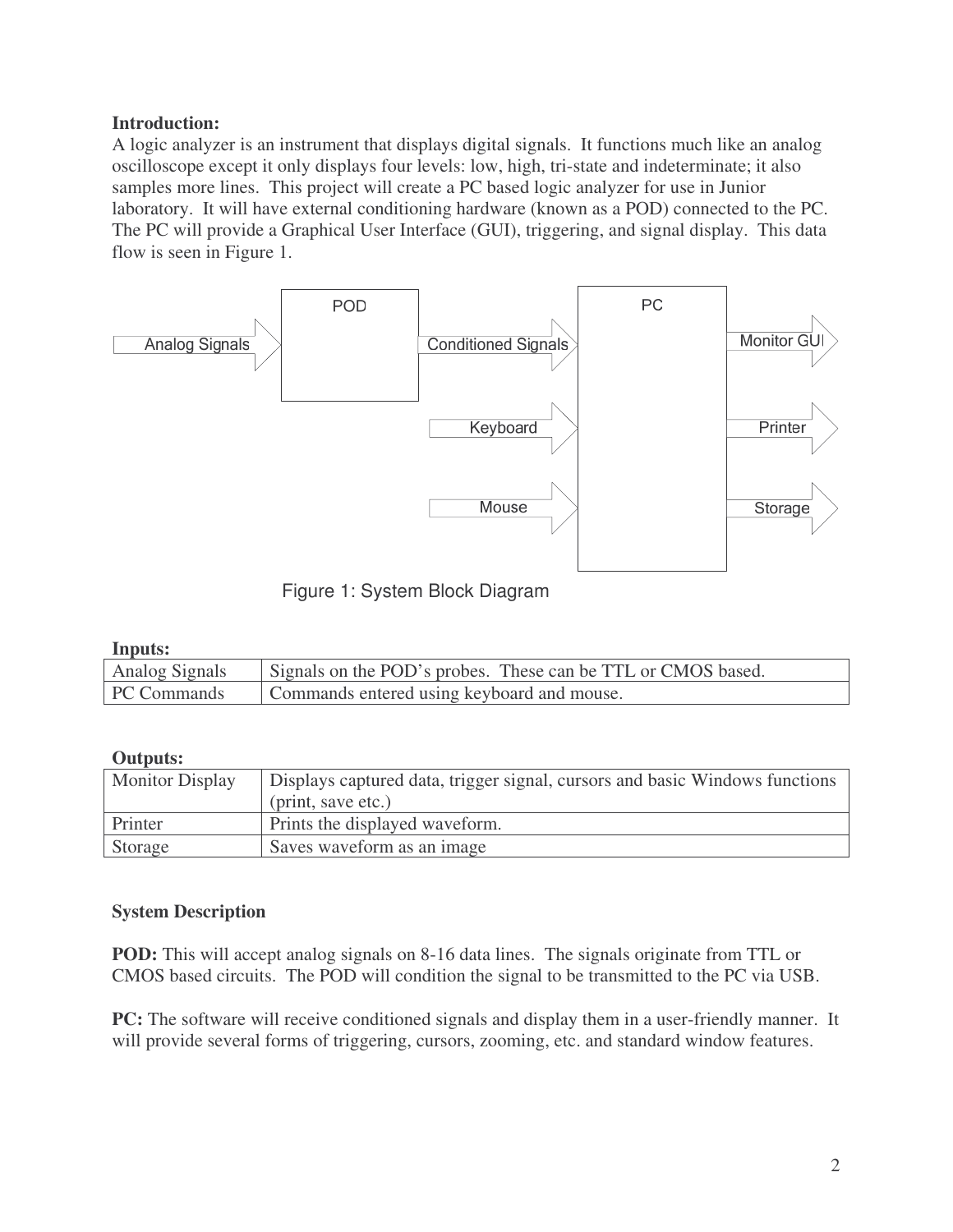## **Modes of Operation**

**Setup Mode:** In this mode, the user selects the desired threshold levels for the analog signal type (TTL or CMOS), the number of lines to be sampled, and the triggering method.

**Run Mode:** In this mode, the analyzer displays the conditioned signals based on the selected triggering method.

**Stop Mode:** This mode allows the user to stop collecting data and freeze the display. The display can still be zoomed and the cursors moved.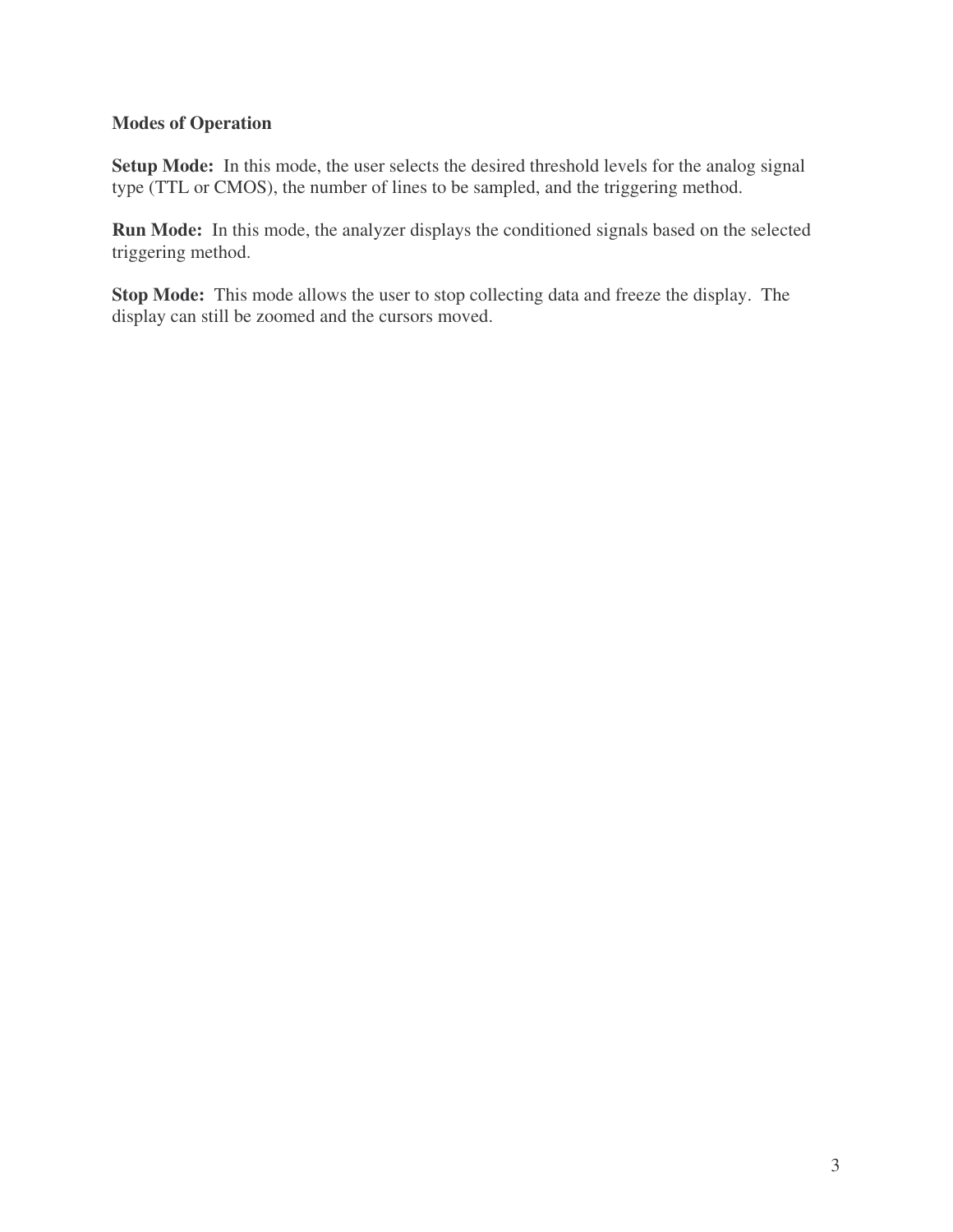# **Appendix VIII: Original System Block Diagrams**

# **PC Based Logic Analyzer**

# **Complete System Level Block Diagram**

Advisors: Dr. James H. Irwin, Mr. José Sánchez Team Members: Jeffery Earleson, Jason Nielsen

November 23, 2004 EE 451 Bradley University Electrical and Computer Engineering Department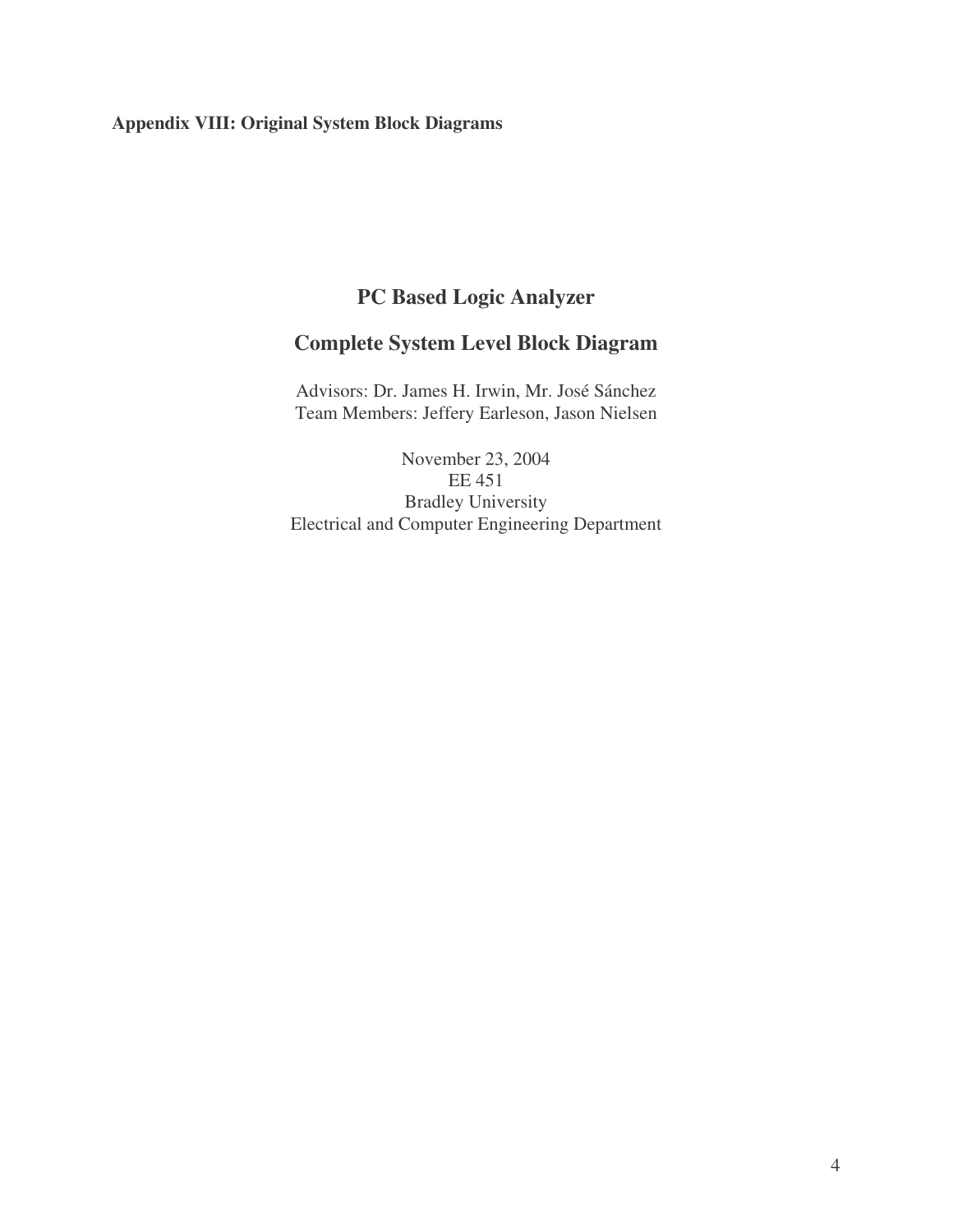## **Introduction:**

A logic analyzer is an instrument that displays digital signals. It functions much like an analog oscilloscope except it only displays four levels: low, high, tri-state and indeterminate; it also samples more lines. This project will create a PC based logic analyzer for use in Junior laboratory. It will have external conditioning hardware (known as a POD) connected to the PC. The PC will provide a Graphical User Interface (GUI), triggering, and signal display. This data flow is seen in Figure 1.



Figure 1: System Block Diagram

#### **Inputs:**

| Analog Signals | Signals on the POD's probes. These can be TTL or CMOS based. |
|----------------|--------------------------------------------------------------|
| PC Commands    | Commands entered using keyboard and mouse.                   |

#### **Outputs:**

| <b>Monitor Display</b> | Displays captured data, trigger signal, cursors and basic Windows functions |
|------------------------|-----------------------------------------------------------------------------|
|                        | (print, save etc.)                                                          |
| Printer                | Prints the displayed waveform.                                              |
| Storage                | Saves waveform as an image                                                  |

#### **System Description**

**POD:** This will accept analog signals on 8-16 data lines. The signals originate from TTL or CMOS based circuits. The POD will condition the signal to be transmitted to the PC via USB.

**PC:** The software will receive conditioned signals and display them in a user-friendly manner. It will provide several forms of triggering, cursors, zooming, etc. and standard window features.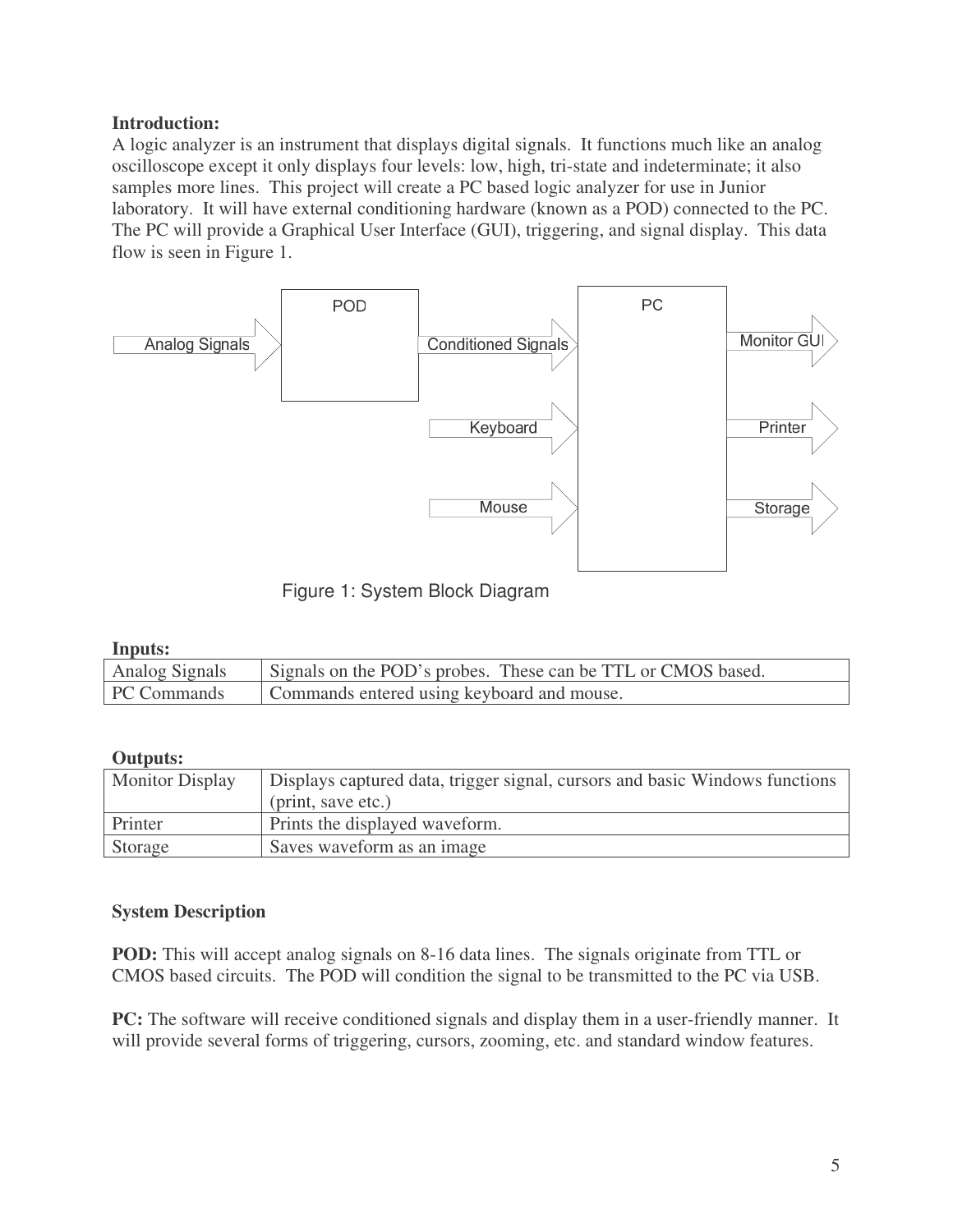## **Modes of Operation**

**Setup Mode:** In this mode, the user selects the desired threshold levels for the analog signal type (TTL or CMOS), the number of lines to be sampled, the trigger condition, and the sampling method (synchronous or asynchronous).

**Sample Mode:** In this mode, started by the user, the analyzer collects the conditioned signals based on the selected triggering method.

**Display Mode:** This mode is entered automatically after the buffer is filled and the trigger occurs. The display can be zoomed and the cursors moved.

# **POD Functionality**



Figure 2: POD Block Diagram

### **Inputs:**

| Sixteen lines | These are the lines that are of interest to the user. They can be TTL or CMOS    |
|---------------|----------------------------------------------------------------------------------|
|               | type. In addition, one of the signals may be designated as a clock signal on the |
|               | target device and can be used for synchronous sampling.                          |

# **Outputs:**

| Data line to PC This is the sampled data in a 2-bit per sample per line form. A packet is sent |
|------------------------------------------------------------------------------------------------|
| on this line and USB protocols are used.                                                       |

The POD is the sampling device for the logic analyzer. The POD has eight or sixteen digital lines configured to respond to a TTL and/or CMOS signal levels. It samples them synchronously using a designated clock line or asynchronously using an internal clock. For synchronous mode, the clock signal coming from the device under test (DUT) dictates when samples are taken, thus creating the appearance that all signals on all lines change on the clock. This is useful for simple testing; it allows the user to quickly see what happens in the device through each of its clock cycles. In asynchronous mode, all sixteen lines are sample lines. An internal clock set at a very high frequency dictates when samples will be taken. This is useful for allowing the user to see the independent activity of lines during a DUT's clock cycle. Moreover, this allows for much more detailed debugging. The comparison circuit determines one of four states for each line. The comparator can classify signals as high, low, intermediate signal (between high and low thresholds), or no signal (a High-Z condition). Once the state has been determined, the data is sent in the form of 2-bits into a buffer. Once several samples for all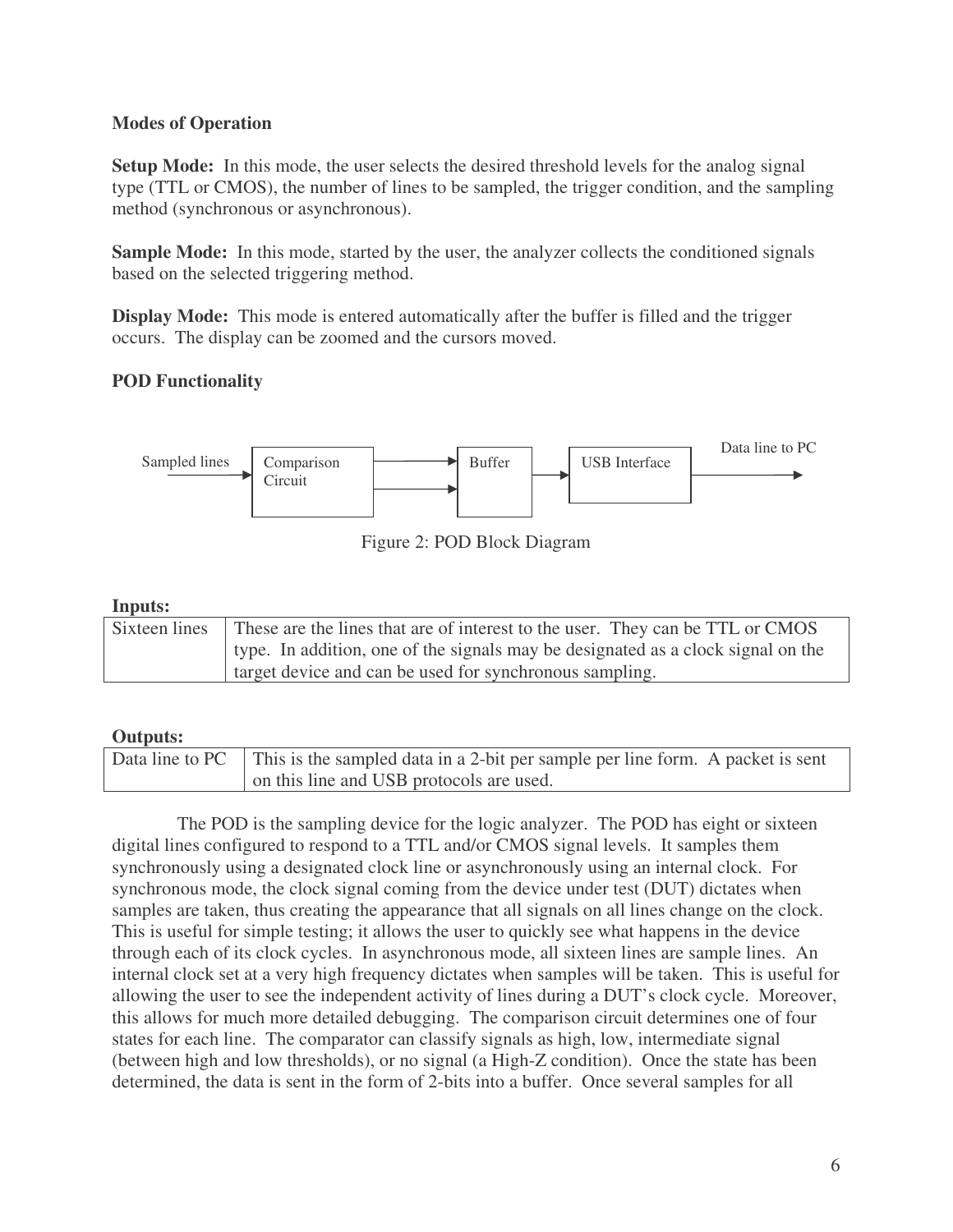sixteen lines have been collected in the buffer, the buffer sends the data to the PC through the USB interface. More detail on the separate sections can be seen in figures below.



Figure 3: Comparison Circuit Block Diagram



Figure 4: Buffer Block Diagram



Figure 5: USB Interface Block Diagram

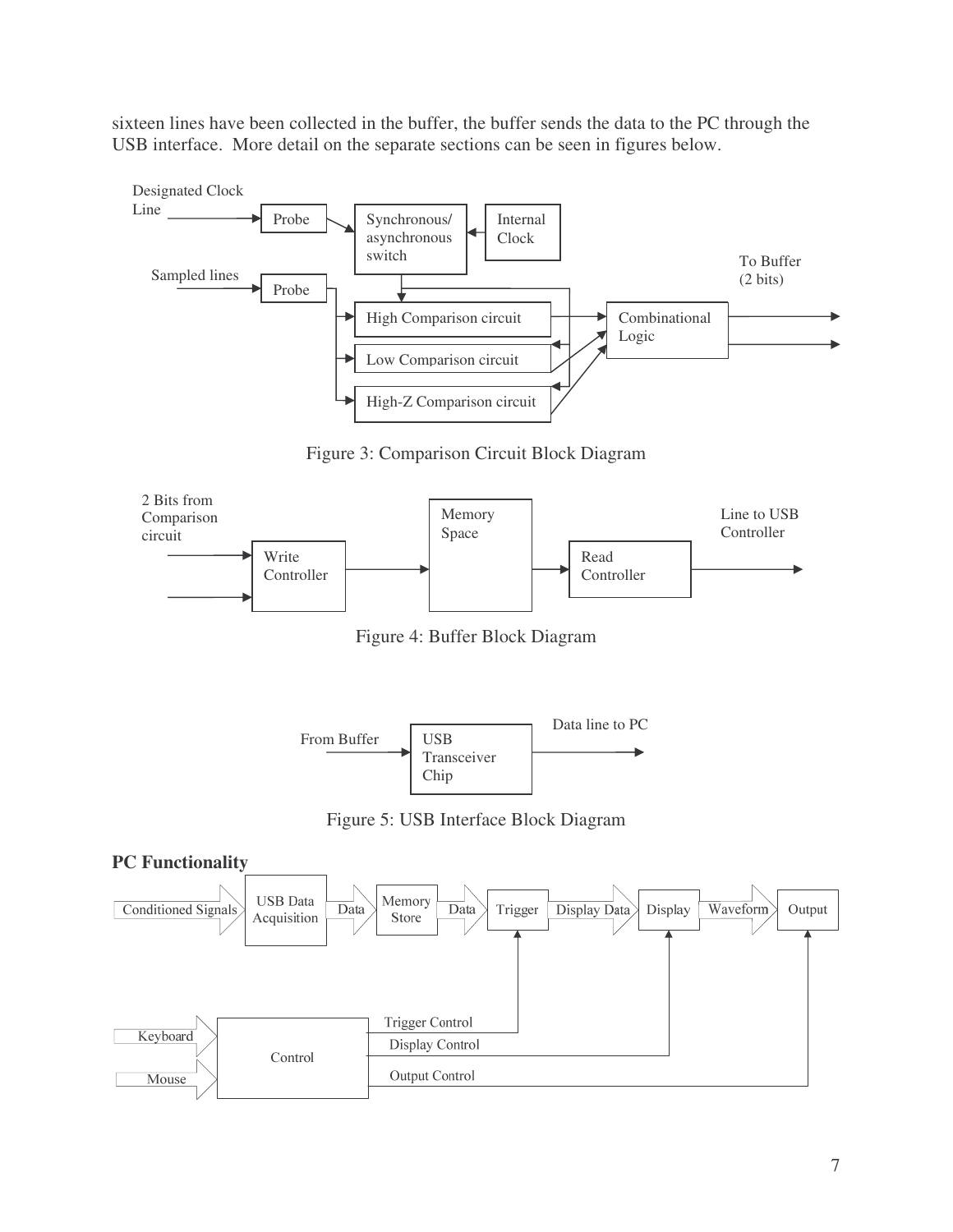#### Figure 6: PC Block Diagram

#### **PC Inputs:**

| <b>Conditioned Signals</b> | Signals sent from the POD to the PC with all sampled data in packet form |
|----------------------------|--------------------------------------------------------------------------|
|                            | using USB protocols.                                                     |
| Keyboard/Mouse             | Commands entered using keyboard and mouse to setup trigger conditions,   |
|                            | change display format, save the waveform, setup, and hardcopies.         |

#### **Outputs:**

| <b>Monitor Display</b> | Displays captured data, trigger signal, cursors and basic Windows functions<br>(print, save etc.) |
|------------------------|---------------------------------------------------------------------------------------------------|
|                        |                                                                                                   |
| Printer                | Prints the displayed waveform.                                                                    |
| Storage                | Saves waveform as an image                                                                        |

The PC is the user interface to the logic analyzer. The conditioned signals are received by the PC and the raw data is extracted from the USB packets. The raw data is then stored in memory. A significant amount of data will be kept in memory such that all trigger conditions could be adequately displayed based on the samples contained in memory. The user can set the trigger conditions using the keyboard, the mouse and the GUI. When the trigger condition is met, the software will display the samples that are relevant to the time at which the trigger condition was met. The software will also display a user-controlled-length of data both before and after the trigger condition. This allows the user to see data prior to the trigger point, to see data after the trigger, or see a percentage of data before and after the trigger point. The displayed image is going to be based on the user's choice of sample rate. If a slower sample rate is chosen, then the user will be able to see a longer length of time in around each trigger but with less resolution; if a faster rate is chosen, more detail is shown, but the length of time displayed around a trigger is less. More detail in each section of the block diagram can be seen in the Figure 7 and Figure 8.





Figure 7: Control Block Diagram Figure 8: USB Data Acquisition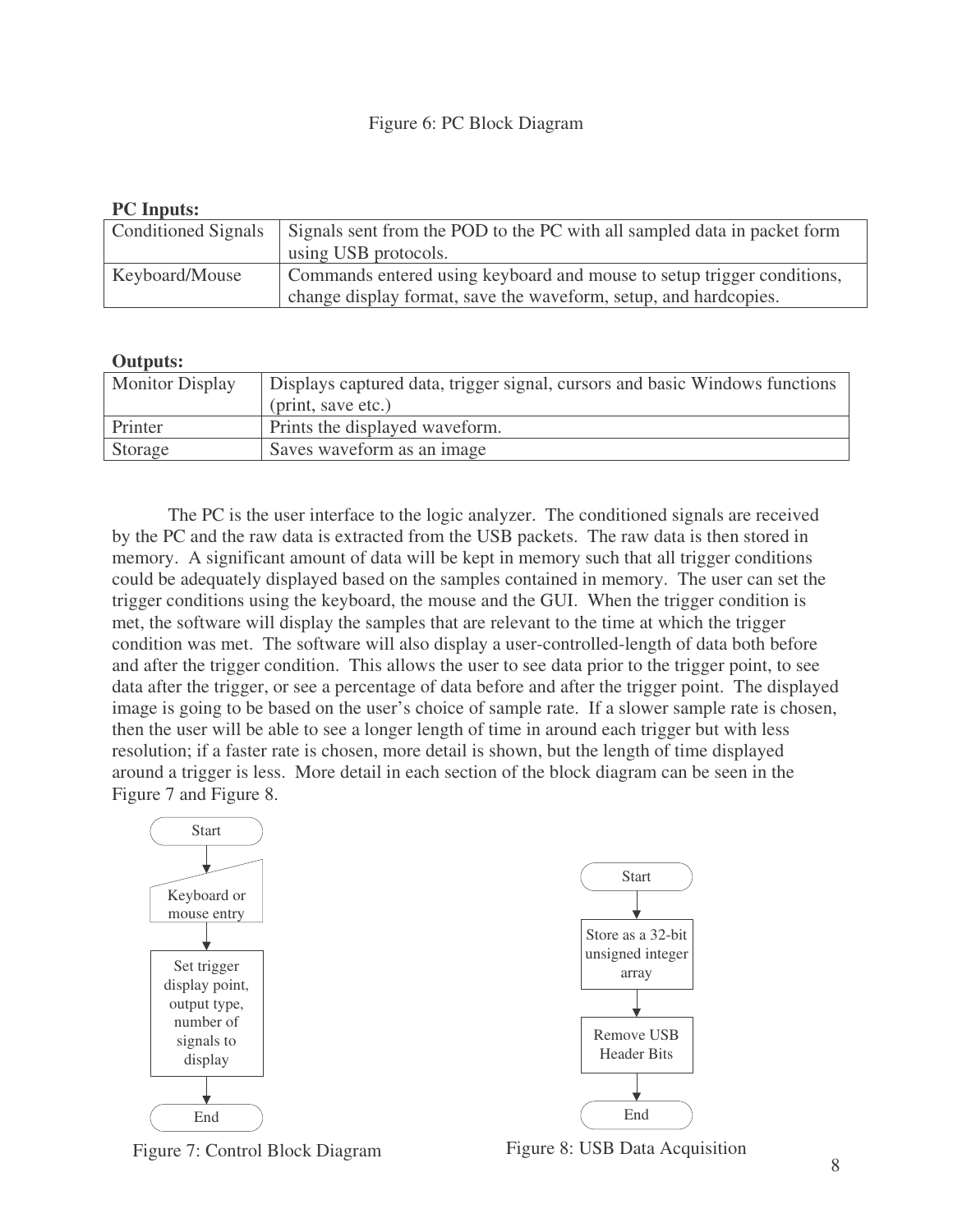

Figure 9: Memory Store



Figure 10: Trigger Block



Figure 11: Display Block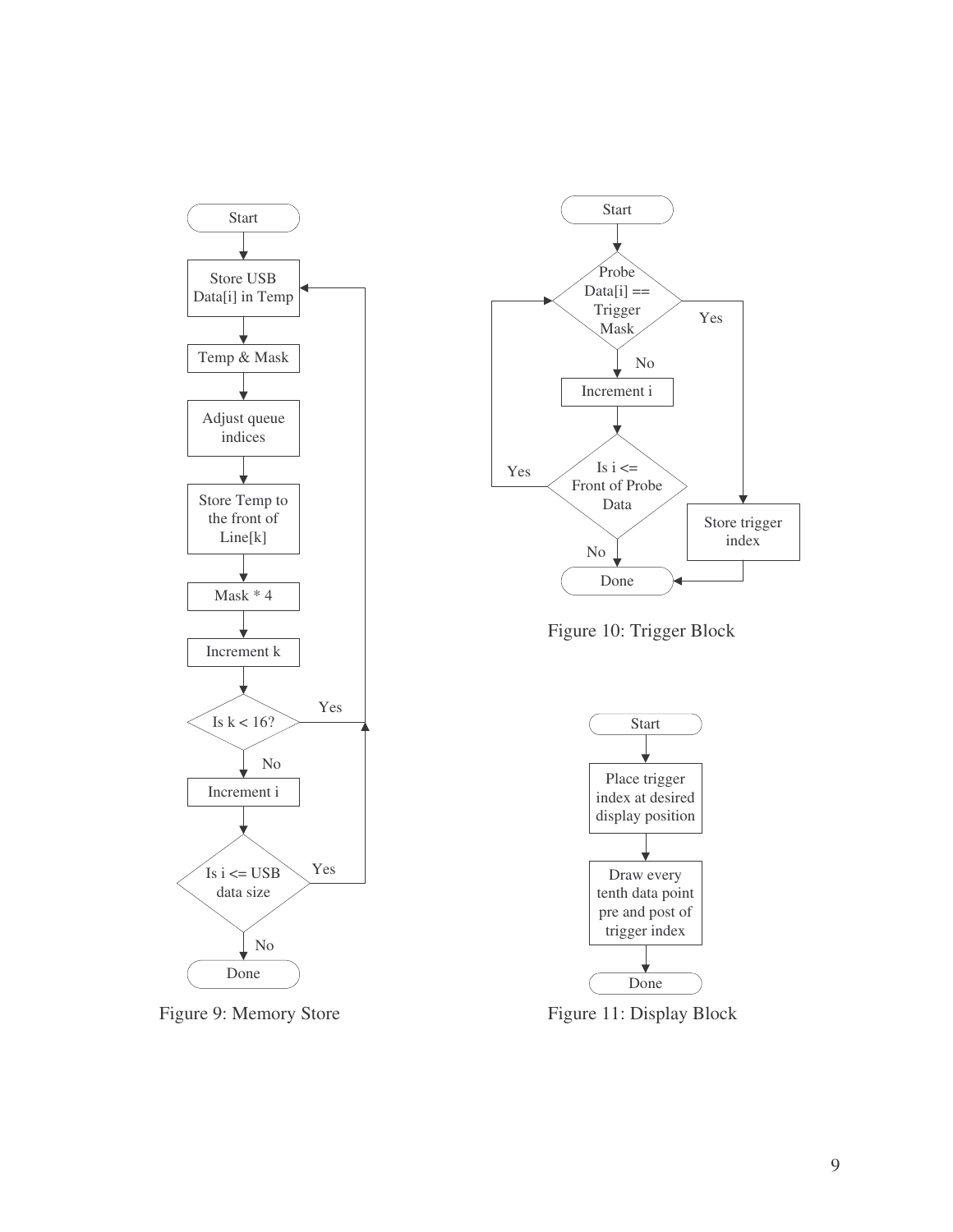

Figure 12: Output Block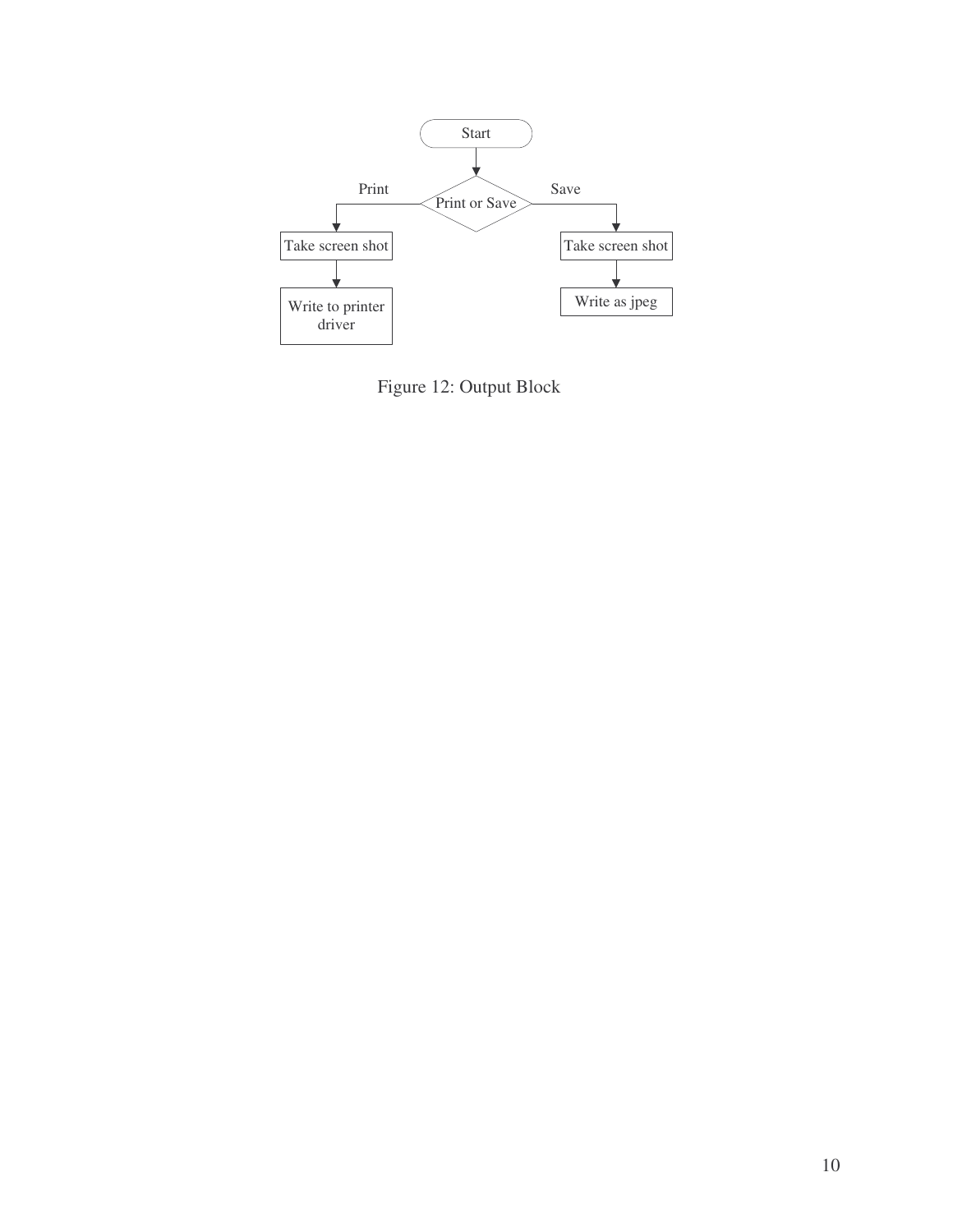# **Appendix IX: Original Project Proposal**

# **PC Based Logic Analyzer**

Project Proposal

Advisors: Dr. James H. Irwin, Mr. José Sánchez Team Members: Jeffery Earleson, Jason Nielsen

November 30, 2004 EE 451 Bradley University Electrical and Computer Engineering Department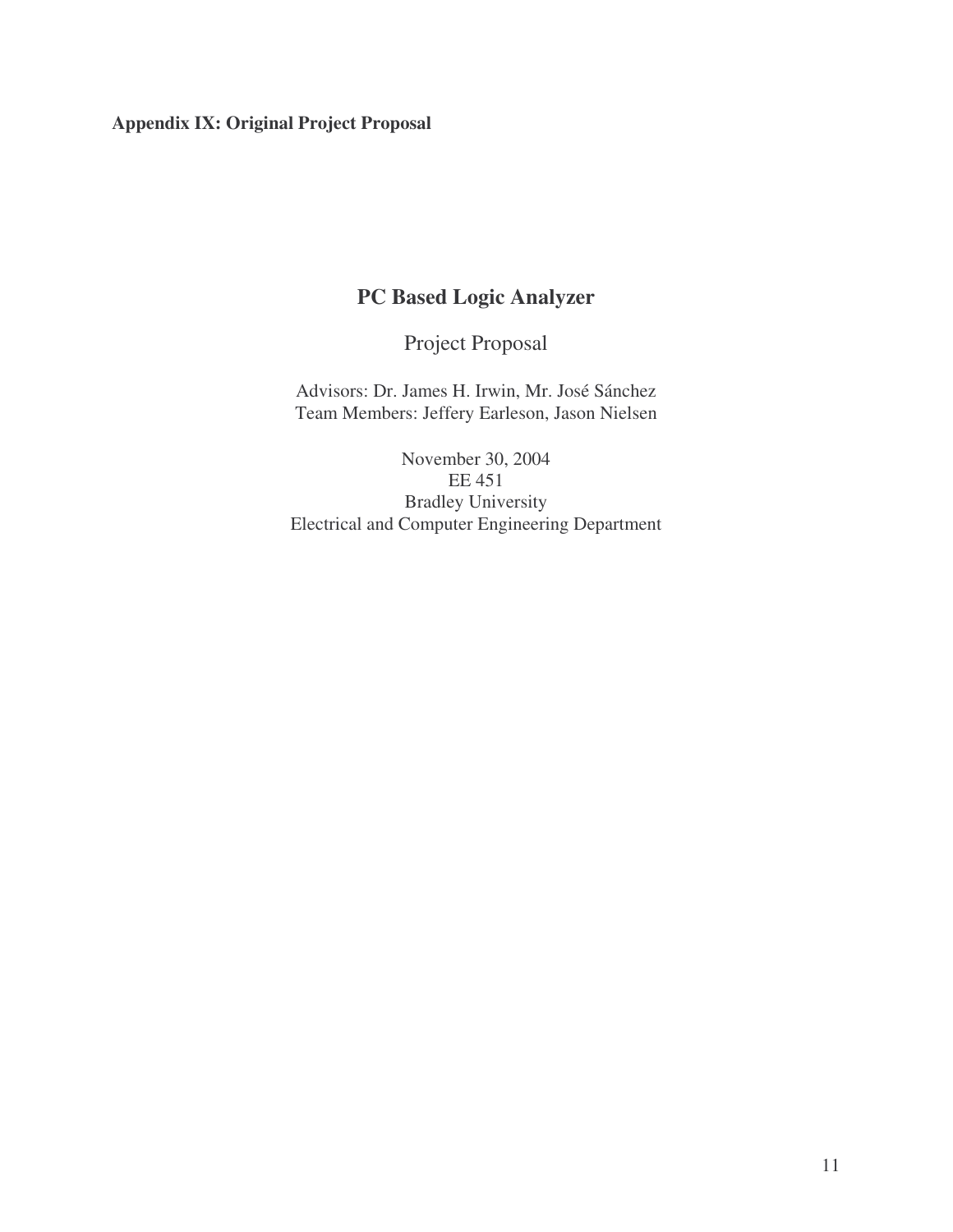## **Introduction:**

A logic analyzer is an instrument that displays digital signals. It functions much like an analog oscilloscope except it only displays four levels: low, high, tri-state and indeterminate; it also samples more lines. This project will create a PC based logic analyzer for use in Junior laboratory. It will have external conditioning hardware (known as a POD) connected to the PC. The PC will provide a Graphical User Interface (GUI), triggering, and signal display. This data flow is seen in Figure 1.



Figure 1: System Block Diagram

#### **Inputs:**

| Analog Signals | Signals on the POD's probes. These can be TTL or CMOS based. |
|----------------|--------------------------------------------------------------|
| PC Commands    | Commands entered using keyboard and mouse.                   |

#### **Outputs:**

| <b>Monitor Display</b> | Displays captured data, trigger signal, cursors and basic Windows functions |
|------------------------|-----------------------------------------------------------------------------|
|                        | (print, save etc.)                                                          |
| Printer                | Prints the displayed waveform.                                              |
| Storage                | Saves waveform as an image                                                  |

#### **System Description**

**POD:** This will accept analog signals on 8-16 data lines. The signals originate from TTL or CMOS based circuits. The POD will condition the signal to be transmitted to the PC via USB.

**PC:** The software will receive conditioned signals and display them in a user-friendly manner. It will provide several forms of triggering, cursors, zooming, etc. and standard window features.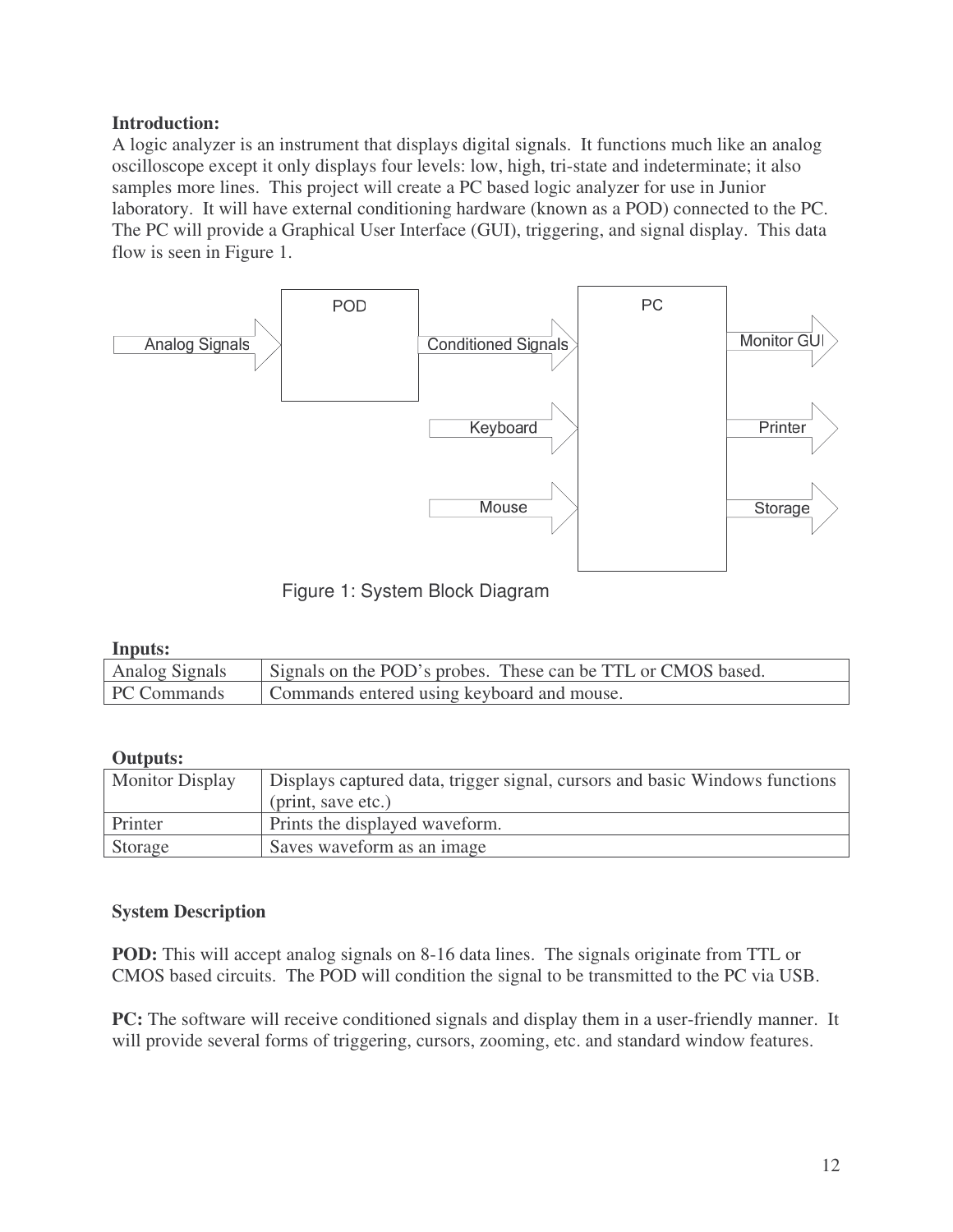## **Modes of Operation**

**Setup Mode:** In this mode, the user selects the desired threshold levels for the analog signal type (TTL or CMOS), the number of lines to be sampled, the trigger condition, and the sampling method (synchronous or asynchronous).

**Sample Mode:** In this mode, started by the user, the analyzer collects the conditioned signals based on the selected triggering method.

**Display Mode:** This mode is entered automatically after the buffer is filled and the trigger occurs. The display can be zoomed and the cursors moved.

# **POD Functionality**



Figure 2: POD Block Diagram

### **Inputs:**

| Sixteen lines | These are the lines that are of interest to the user. They can be TTL or CMOS    |
|---------------|----------------------------------------------------------------------------------|
|               | type. In addition, one of the signals may be designated as a clock signal on the |
|               | target device and can be used for synchronous sampling.                          |

# **Outputs:**

| Data line to PC This is the sampled data in a 2-bit per sample per line form. A packet is sent |
|------------------------------------------------------------------------------------------------|
| on this line and USB protocols are used.                                                       |

The POD is the sampling device for the logic analyzer. The POD has eight or sixteen digital lines configured to respond to a TTL and/or CMOS signal levels. It samples them synchronously using a designated clock line or asynchronously using an internal clock. For synchronous mode, the clock signal coming from the device under test (DUT) dictates when samples are taken, thus creating the appearance that all signals on all lines change on the clock. This is useful for simple testing; it allows the user to quickly see what happens in the device through each of its clock cycles. In asynchronous mode, all sixteen lines are sample lines. An internal clock set at a very high frequency dictates when samples will be taken. This is useful for allowing the user to see the independent activity of lines during a DUT's clock cycle. Moreover, this allows for much more detailed debugging. The comparison circuit determines one of four states for each line. The comparator can classify signals as high, low, intermediate signal (between high and low thresholds), or no signal (a High-Z condition). Once the state has been determined, the data is sent in the form of 2-bits into a buffer. Once several samples for all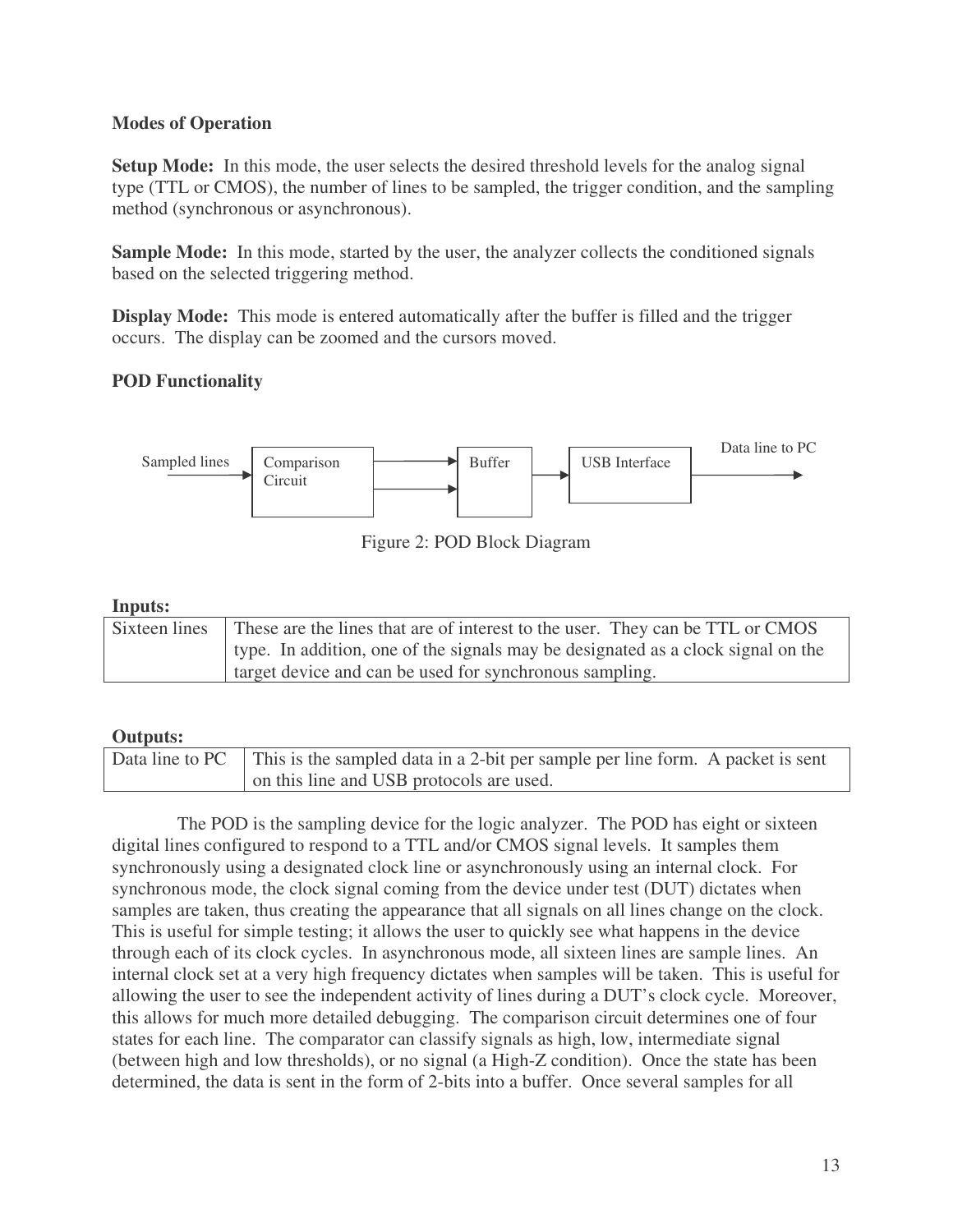sixteen lines have been collected in the buffer, the buffer sends the data to the PC through the USB interface. More detail on the separate sections can be seen in figures below.



Figure 3: Comparison Circuit Block Diagram



Figure 4: Buffer Block Diagram



Figure 5: USB Interface Block Diagram

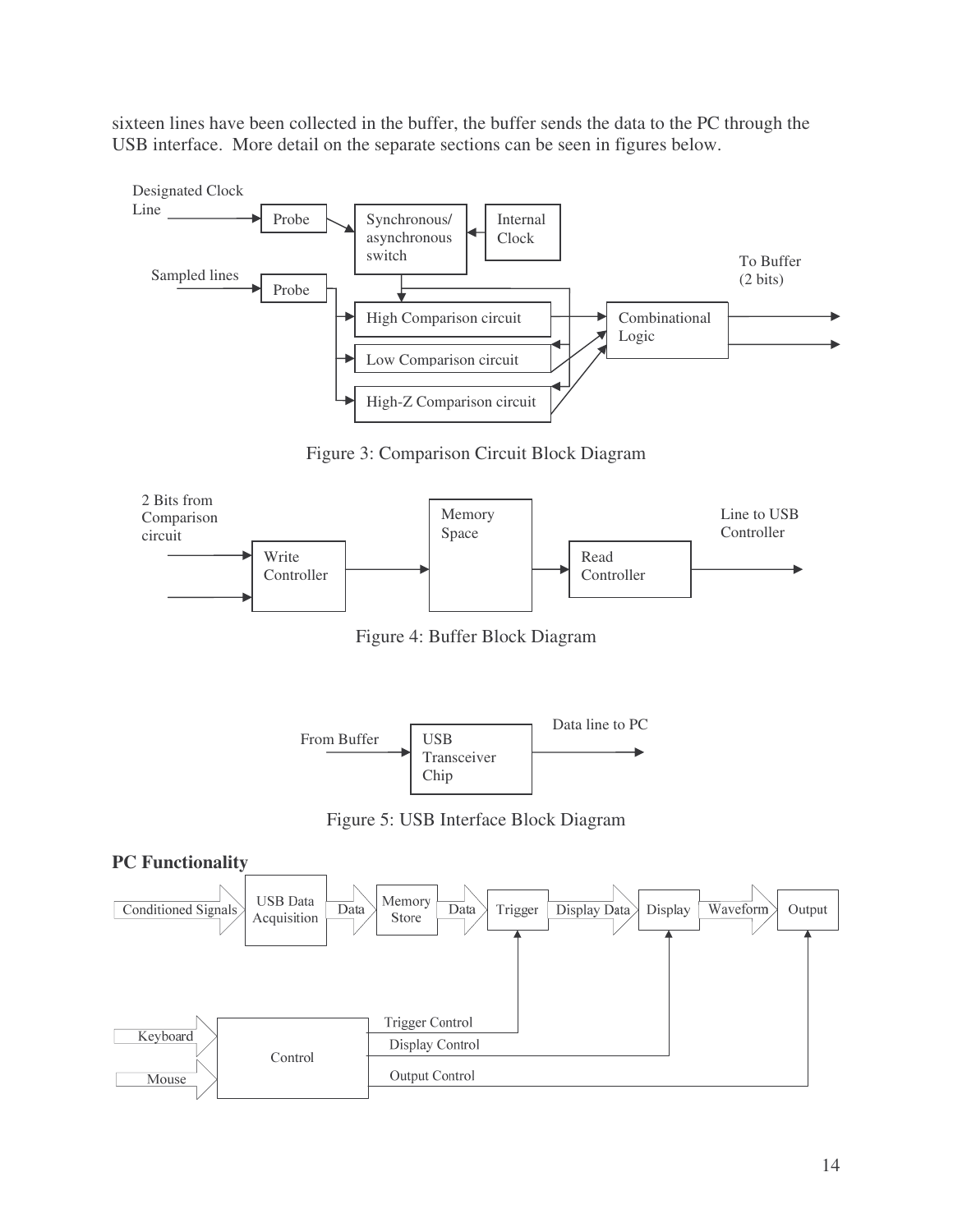#### Figure 6: PC Block Diagram

#### **PC Inputs:**

| <b>Conditioned Signals</b> | Signals sent from the POD to the PC with all sampled data in packet form |
|----------------------------|--------------------------------------------------------------------------|
|                            | using USB protocols.                                                     |
| Keyboard/Mouse             | Commands entered using keyboard and mouse to setup trigger conditions,   |
|                            | change display format, save the waveform, setup, and hardcopies.         |

#### **Outputs:**

| <b>Monitor Display</b> | Displays captured data, trigger signal, cursors and basic Windows functions |
|------------------------|-----------------------------------------------------------------------------|
|                        | (print, save etc.)                                                          |
| Printer                | Prints the displayed waveform.                                              |
| Storage                | Saves waveform as an image                                                  |

The PC is the user interface to the logic analyzer. The conditioned signals are received by the PC and the raw data is extracted from the USB packets. The raw data is then stored in memory. A significant amount of data will be kept in memory such that all trigger conditions could be adequately displayed based on the samples contained in memory. The user can set the trigger conditions using the keyboard, the mouse and the GUI. When the trigger condition is met, the software will display the samples that are relevant to the time at which the trigger condition was met. The software will also display a user-controlled-length of data both before and after the trigger condition. This allows the user to see data prior to the trigger point, to see data after the trigger, or see a percentage of data before and after the trigger point. The displayed image is going to be based on the user's choice of sample rate. If a slower sample rate is chosen, then the user will be able to see a longer length of time in around each trigger but with less resolution; if a faster rate is chosen, more detail is shown, but the length of time displayed around a trigger is less. More detail in each section of the block diagram can be seen in the Figure 7 and Figure 8.





Figure 7: Control Block Diagram Figure 8: USB Data Acquisition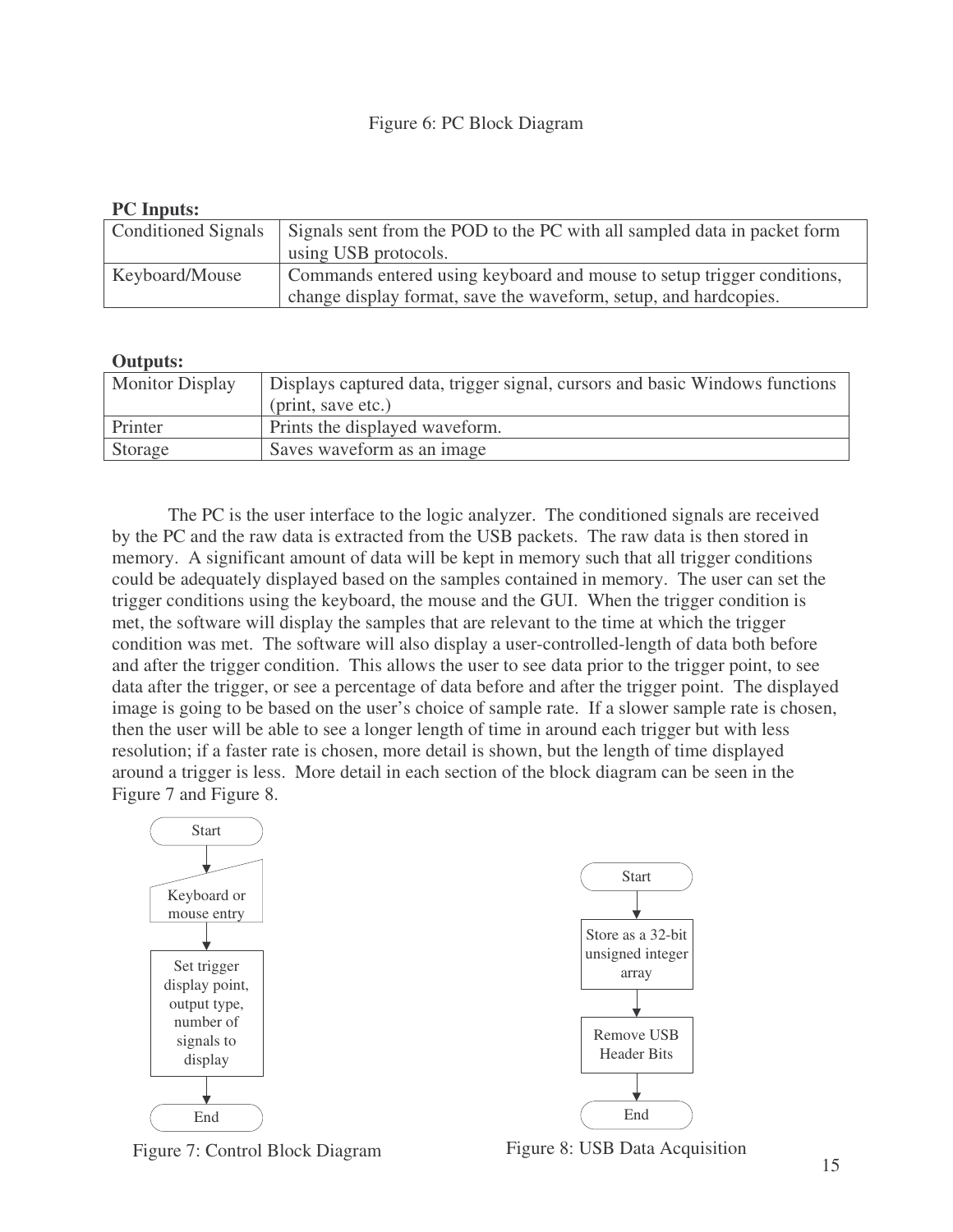

Figure 9: Memory Store



Figure 10: Trigger Block



Figure 11: Display Block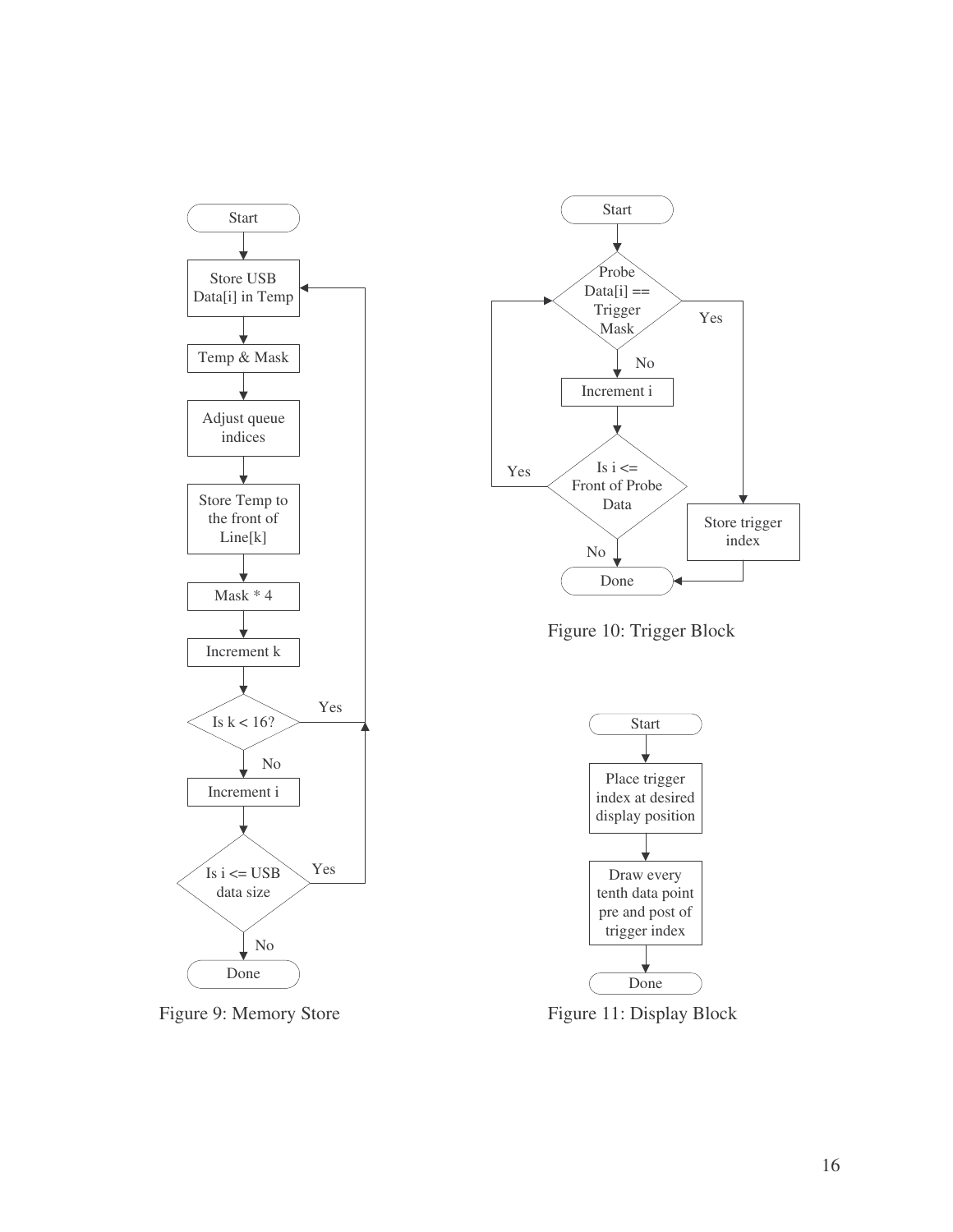

Figure 12: Output Block

## **Division of Labor**

Jason Nielsen

- Programming the graphical user interface
- USB device drivers
- Data display
- Triggering

## Jeff Earleson

- Hardware detection of 8 to 16 digital lines
- USB interface
- Probe connection
- Microcontroller USB interface

## **Schedule of Development**

Software

- Programming the graphical user interface 2 weeks1
- USB device drivers  $-3$  weeks
- Data display  $-3$  weeks
- Triggering  $-2$  weeks

## Hardware

- Hardware detection  $-3$  weeks
- USB interface 3 weeks
- Probe connection 1 week
- Microcontroller USB interface 3 weeks

## **Part List**

- 1 Junior Lab computer
- Microsoft .NET framework
- 16 high impedance probes
- 32 Schmitt triggers
- 1 USB interface chip